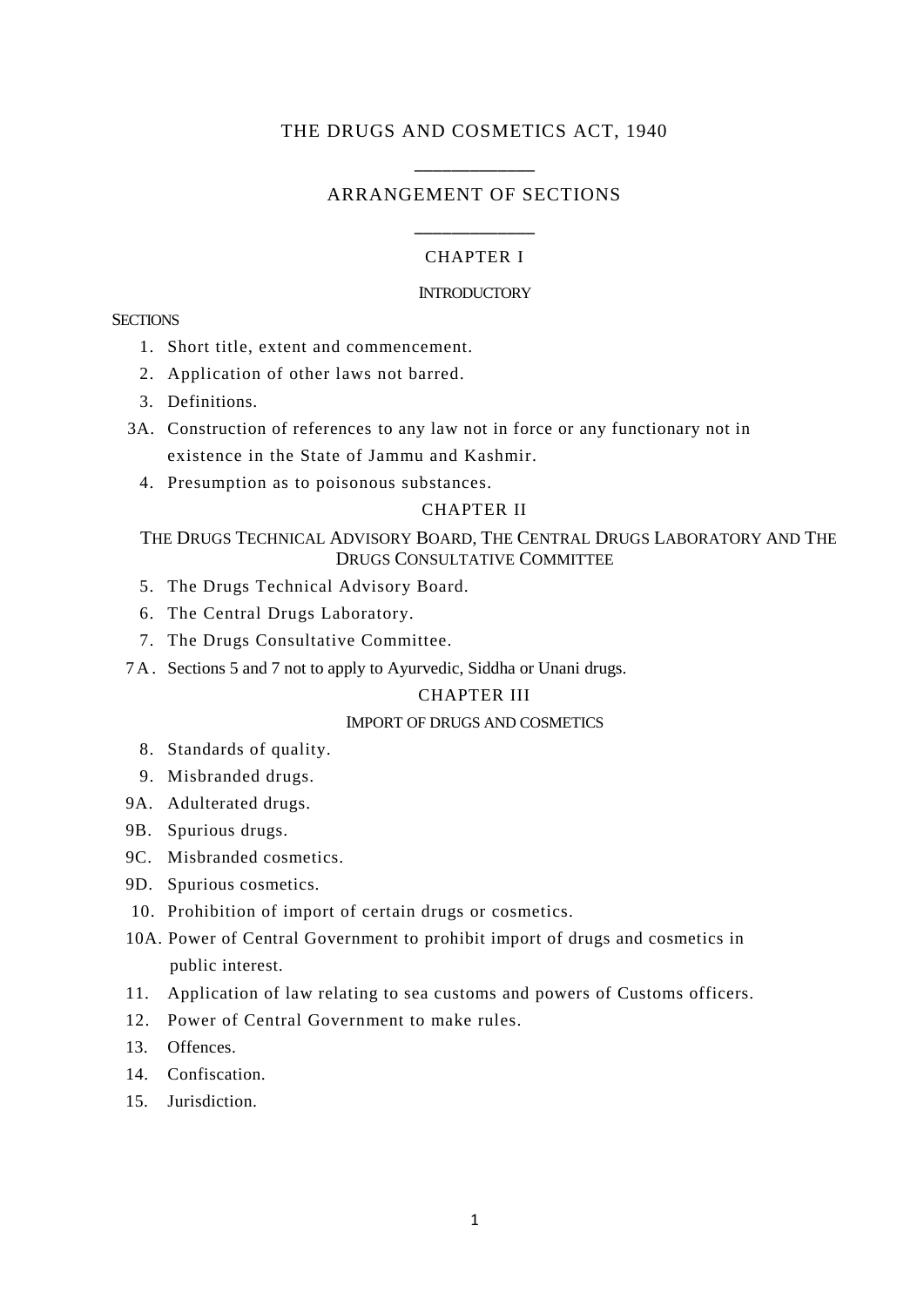### CHAPTER IV

#### MANUFACTURE. SALE AND DISTRIBUTSION OF DRUGS AND COSMETICS

#### **SECTIONS**

- 16. Standards of quality.
- 17. Misbranded drugs.
- 17A. Adulterated drugs.
- 17B. Spurious drugs.
- 17C. Misbranded cosmetics.
- 17D. Spurious cosmetics.
- 17E. Adulterated cosmetics.
- 18. Prohibition of manufacture and sale of certain drugs and cosmetics.
- 18A. Disclosure of the name of the manufacturer, etc.
- 18B. Maintenance of records and furnishing of information.
	- 19. Pleas.
	- 20. Government Analysts.
	- 21. Inspectors.
	- 22. Powers of Inspectors.
	- 23. Procedure of Inspectors.
	- 24. Persons bound to disclose place where drugs or cosmetics are manufactured or kept.
	- 25. Reports of Government Analysts.
	- 26. Purchaser of drug or cosmetic enabled to obtain test or analysis.
- 26A. Powers of Central Government to regulate, restrict or prohibit manufacture, etc., of drug and cosmetic in public interest.
- 26B. Powers of Central Government to regulate or restrict, manufacture, etc., of drug in public interest.
	- 27. Penalty for manufacture, sale, etc., of drugs in contravention of this Chapter.
- 27A. Penalty for manufacture, sale, etc., of cosmetics in contravention of this Chapter. 28. Penalty for non-disclosure of the name of the manufacturer, etc.
- 28A. Penalty for not keeping documents, etc., and for non-disclosure of information.
- 28B. Penalty for manufacture, etc., of drugs or cosmetics in contravention of section 26A.
- 29. Penalty for use of Government Analyst's report for advertising.
	- 30. Penalty for subsequent offences.
	- 31. Confiscation.
- 31A. Application of provisions to Government departments.
- 32. Cognizance of offences.
- 32A. Power of Court to implead the manufacturer, etc.
- 32B. Compounding of certain offences.
- 33. Power of Central Government to make rules.
- 33A. Chapter not to apply to Ayurvedic, Siddha or Unani drugs.

#### CHAPTER IVA

### PROVISIONS RELATING TO AYURVEDIC, SIDDHA AND UNANI DRUGS

- 33B. Application of Chapter IVA.
- 33C. Ayurvedic and Unani Drugs Technical Advisory Board.
- 33D. The Ayurvedic, Siddha and Unani Drugs Consultative Committee.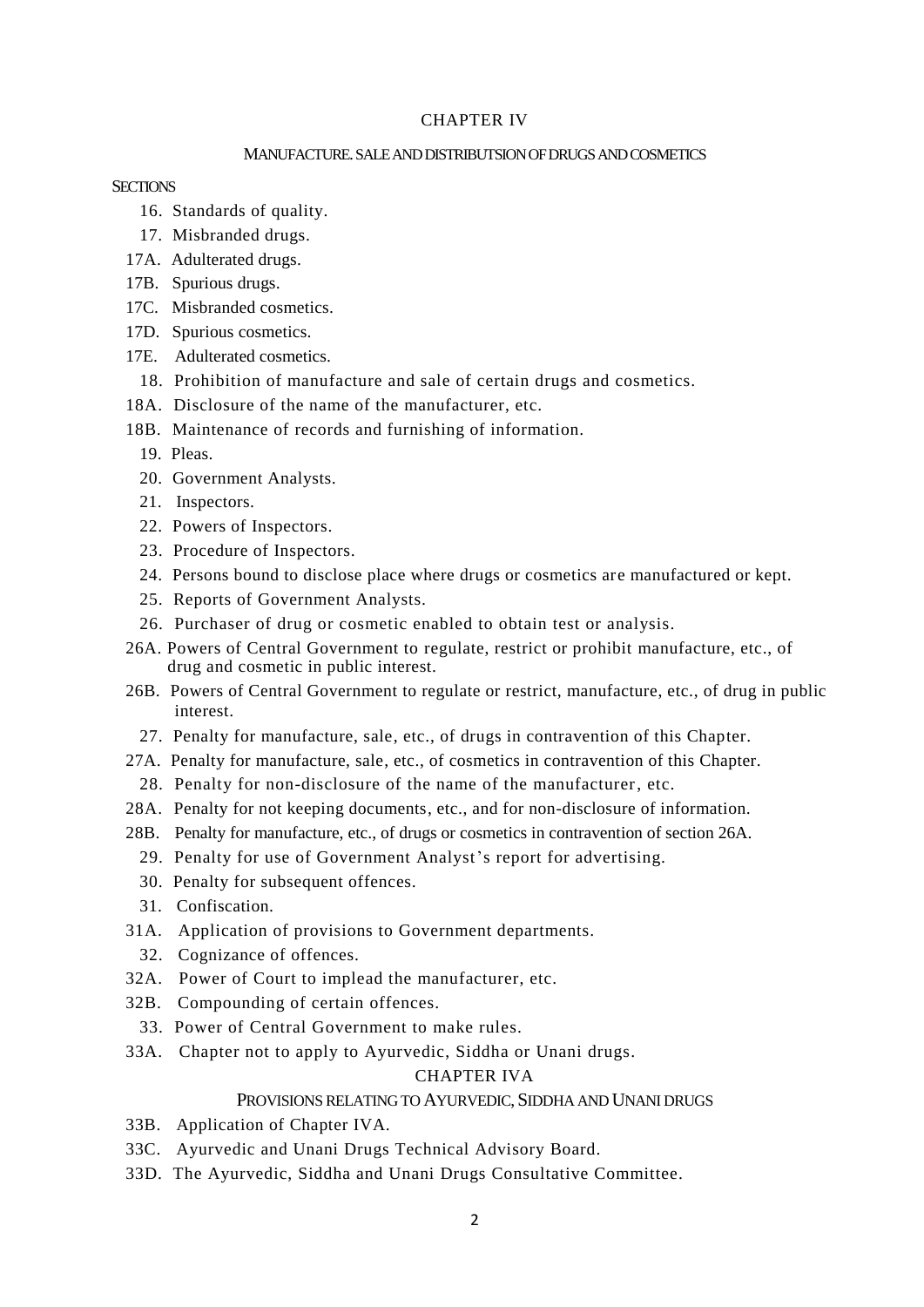### **SECTIONS**

- 33E. Misbranded drugs.
- 33EE. Adulterated drugs.
- 33EEA. Spurious drugs.
- 33EEB. Regulation of manufacture for sale of Ayurvedic, Siddha and Unani drugs.
- 33EEC. Prohibition of manufacture and sale of certain Ayurvedic, Siddha and Unani drugs.
- 33EED. Power of Central Government to prohibit manufacture, etc., of Ayurvedic, Siddha or Unani drugs in public interest.
	- 33F. Government Analysts.
	- 33G. Inspectors.
	- 33H. Application of provisions of sections 22, 23, 24 and 25.
	- 33-I. Penalty for manufacture, sale, etc., of Ayurvedic. Siddha or Unani drug in contravention of this Chapter.
	- 33J. Penalty for subsequent offences.
	- 33K. Confiscation.
- 33KA. Disclosure of name of manufacturer, etc.
- 33KB. Maintenance of records and furnishing of informantion.
	- 33L. Application of provisions to Government departments.
	- 33M. Cognizance of offences.
	- 33N. Power of Central Government to make rules.
	- 33-O. Power to amend First Schedule.

#### CHAPTER V

#### **MISCELLANEOUS**

- 33P. Power to give directions.
	- 34. Offences by companies.
- 34A. Offences by Government departments.
- 34AA. Penalty for vexatious search or seizure.
	- 35. Publication of sentences passed under this Act.
	- 36. Magistrate's power to impose enhanced penalties.
	- 36A. Certain offences to be tried summarily.
- 36AB. Special Courts.
- 36AC. Offences to be cognizable and non-bailable in certain cases.
- 36AD. Application of Code of Criminal Procedure, 1973 to proceedings before special Court.
- 36AE. Appeal and revision
	- 37. Protection of action taken in good faith.
	- 38. Rules to be laid before Parliament.
	- THE FIRST SCHEDULE.
	- THE SECOND SCHEDULE.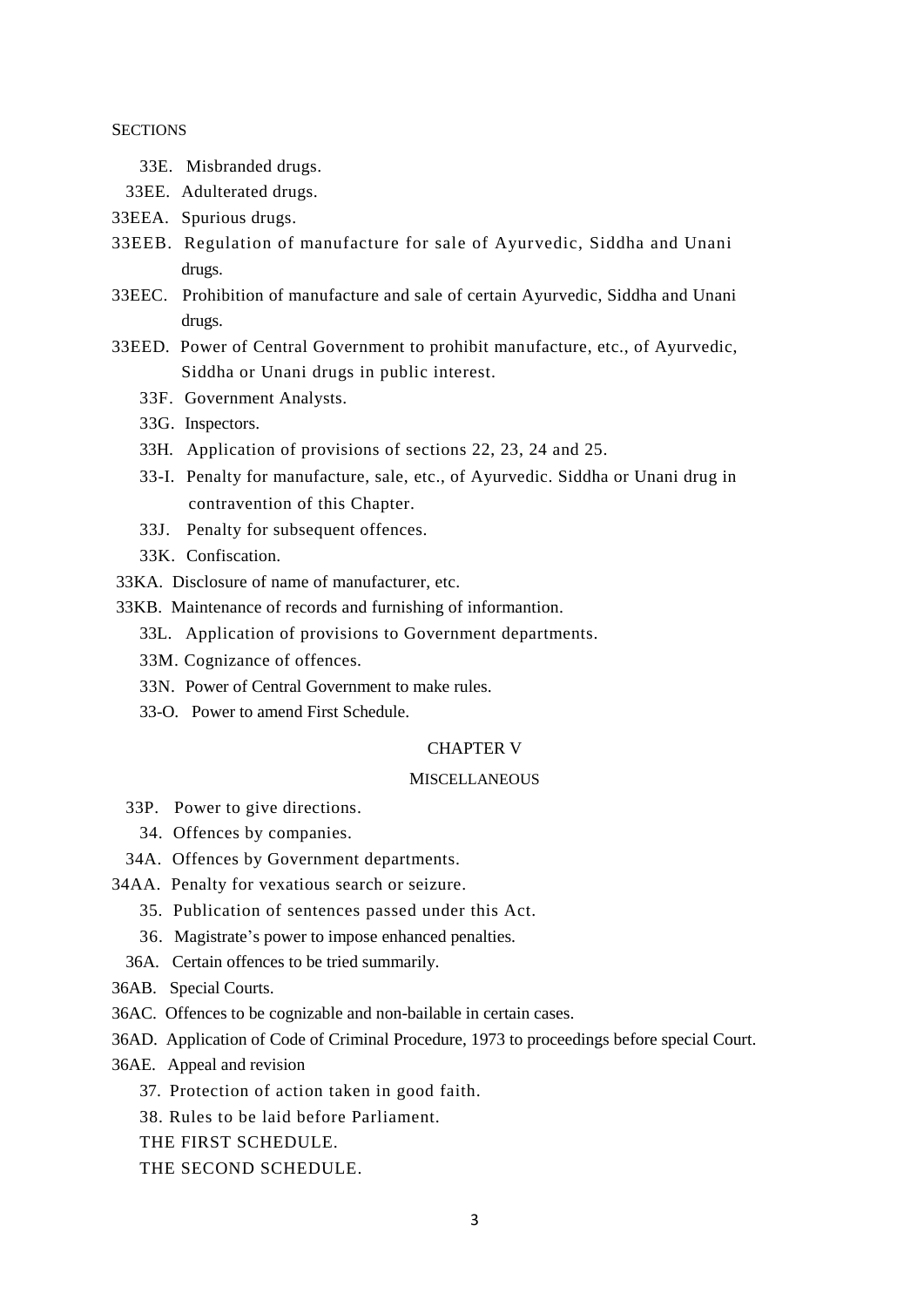# THE DRUGS AND COSMETICS ACT, 1940  $ACT NO. 23 OF 1940<sup>1</sup>$

[10*th April,* 1940.]

An Act to regulate the import, manufacture, distribution and sale of drugs  $2$ [and cosmetics].

WHEREAS it is expedient to regulate the  $3$ [import, manufacture, distribution and sale] of drugs  $3$ [and cosmetics];

AND WHEREAS the Legislatures of all the Provinces have passed resolutions in terms of section 103 of the Government of India Act, 1935 (26 Geo. 5, c. 2), in relation to such of the above-mentioned matters and matters ancillary thereto as are enumerated in List II of the Seventh Schedule to the said Act:

It is hereby enacted as follows: —

#### CHAPTER I

#### **INTRODUCTORY**

**1. Short title, extent and commencement.**  $-(1)$  This Act may be called the Drugs  $^{4}$ [and Cosmetics] Act, 1940.

(2) It extends to the whole of India<sup>5\*</sup> \* \*.

(3) It shall come into force at once; but Chapter III shall take effect only from such date<sup>6</sup> as the Central Government may, by notification in the Official Gazette, appoint in this behalf, and Chapter IV shall take effect in a particular State only from such date<sup>6</sup> as the State Government may, by like notification, appoint in this behalf :

<sup>7</sup>[Provided that in relation to the State of Jammu and Kashmir, Chapter III shall take effect only from such date<sup>8</sup> after the commencement of the Drugs and Cosmetics (Amendment) Act, 1972 (19 of 1972), as the Central Government may, by notification in the Official Gazette, appoint in this behalf.]

<sup>1.</sup> The Act has been applied to all the partially excluded areas in the State of Orissa, *see* Orissa Government notification No. 3358-LSG., dated the 25th August, 1941.

<sup>2.</sup> Ins. by Act 21 of 1962, s.2 (w.e.f. 27-7-1964).

<sup>3.</sup> Subs. by the A.O. 1950, for certain words.

<sup>4.</sup> Ins. by Act 21 of 1962, s. 3 (w.e.f. 27-7-1964).

<sup>5.</sup> The words "except the State of Jammu and Kashmir" omitted by Act 19 of 1972, s. 2.

<sup>6.</sup> 1st April, 1947; *see* notification No. F. 28(10) (3) 45H(I), dated the 2nd September, 1946, Gazette of India, 1946, Pt. I, p. 1349.

Ch. IV came into force in the States of Delhi. Ajmer and Coorg on the 1st April, 1947, *see ibid.,* Chs. III and IV came into force in the States of H.P., Bilaspur, Kutch, Bhopal, Tripura, Vindhya Pradesh and Manipur on the 1st April, 1953, *vide* notification No. S.R.O. 663, dated the 30th March, 1953, Gazette of India, Pt II, Sec. 3, p. 451.

Ch. IV came into force in the Union territory of Dadra and Nagar Haveli w.e.f. 1st August, 1968, *see* notification. No. ADM/Law/117(74), dated the 20th July, 1968, Gazette of India, PT. III, Sec. 3, p. 128.

The Act is extended to Dadra and Nagar Haveli by Reg. 6 of 1963, s. 2 and Sch. I; to Pondicherry by Reg. 7 of 1963, s. 3 and the Sch. I; to Goa, Daman and Diu by Reg. 11 of 1963, s. 3 and to the whole of the Union territory of Lakshadweep by Reg. 8 of 1965, s. 3 and Sch.

<sup>7.</sup> Added by Act 19 of 1972, s. 2.

<sup>8</sup>. 24th August, 1974, *vide* notification. No. S.O. 2185, dated the 9th August, 1974, Gazette of India, 1974, Pt. II, Sec. 3 (ii), p. 2331.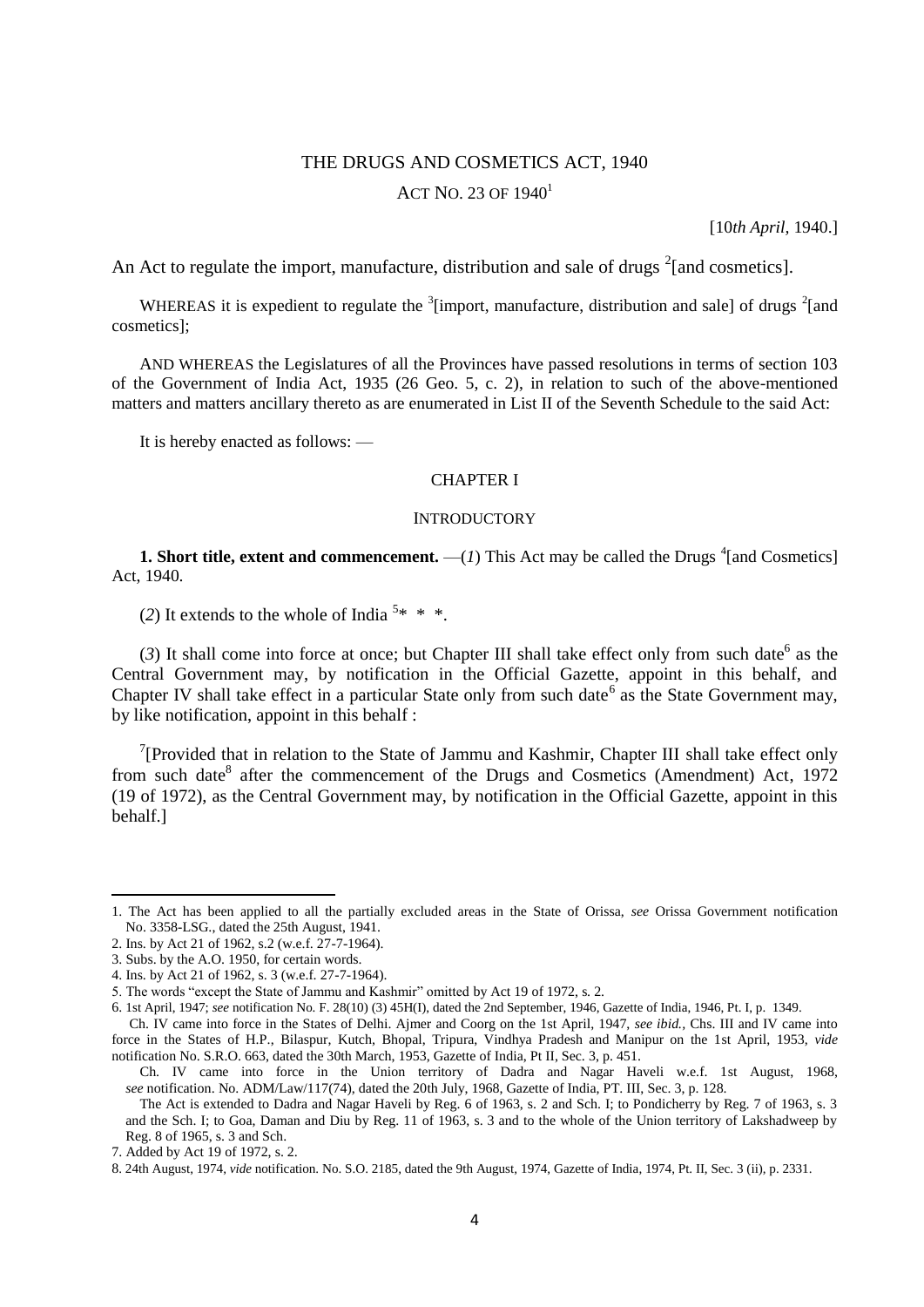**2. Application of other laws not barred.** —The provisions of this Act shall be in addition to, and not in derogation of, the Dangerous Drugs Act, 1930 (2 of 1930), and any other law for the time being in force.

**3. Definitions.** —In this Act, unless there is anything repugnant in the subject or context, —

 $\frac{1}{a}$   $\left( \frac{a}{a} \right)$   $\frac{a^2}{2a}$  [Ayurvedic, Siddha or Unani] drug" includes all medicines intended for internal or external use for or in the diagnosis, treatment, mitigation or prevention of <sup>3</sup>[disease or disorder in human beings or animals, and manufactured] exclusively in accordance with the formulae described in, the authoritative books of  $3$ [Ayurvedic, Siddha and Unani Tibb system of medicine], specified in the First Schedule;]

4 [(*aa*) "the Board" means—

(*i*) in relation to <sup>2</sup>[Ayurvedic, Siddha or Unani] drug, the <sup>3</sup>[Ayurvedic, Siddha and Unani Drugs Technical Advisory Board] constituted under section 33C; and

(*ii*) in relation to any other drug or cosmetic, the Drugs Technical Advisory Board constituted under section 5;]

 $\int$ <sup>5</sup>[ $\left($ (*aaa*)] "cosmetic" means any article intended to be rubbed, poured, sprinkled or or sprayed on, or introduced into, or otherwise applied to, the human body or any part thereof for cleansing, beautifying, promoting attractiveness, or altering the appearance, and includes any article intended for use as a component of cosmetic  $\frac{7}{4}$  \* \*;

 $^{8}$ [(*b*) "drug" includes—

 $\int_{0}^{9}$  (*i*) all medicines for internal or external use of human beings or animals and all substances intended to be used for or in the diagnosis, treatment, mitigation or prevention of any disease or disorder in human beings or animals, including preparations applied on human body for the purpose of repelling insects like mosquitoes;]

(*ii*) such substances (other than food) intended to affect the structure or any function of the human body or intended to be used for the destruction of  $^{10}$ [vermin] or insects which cause disease in human beings or animals, as may be specified from time to time by the Central Government by notification in the Official Gazette;]

 $11$ [(*iii*) all substances intended for use as components of a drug including empty gelatin capsules; and

(*iv*) such devices intended for internal or external use in the diagnosis, treatment, mitigation or prevention of disease or disorder in human beings or animals, as may be specified from time to time by the Central Government by notification in the Official Gazette, after consultation with the Board;]

<sup>1.</sup> Ins. by Act 13 of 1964, s. 2 (w.e.f. 15-9-1964).

<sup>2.</sup> Subs. by Act 68 of 1982, s. 2, for certain words (w.e.f. 1-2-1983).

<sup>3.</sup> Subs. by s. 3, *ibid.,* for certain words (w.e.f. 1-2-1983).

<sup>4.</sup> Clause (*a*) was re-lettered as cl. (*aa*) and subs. by Act 13 of 1964, s. 2 (w.e.f. 15-9-1964).

<sup>5.</sup> Ins. by Act 21 of 1962, s. 4 (w.e.f. 27-7-1964).

<sup>6.</sup> Clause (*aa*) re-lettered by Act 13 of 1964, s. 2 (w.e.f. 15-9-1964).

<sup>7.</sup> Certain words omitted by Act 68 of 1982, s.3 (w.e.f. 1-2-1983).

<sup>8.</sup> Subs. by Act 11 of 1955, s. 2, for cl. (*b*).

<sup>9.</sup> Subs. by Act 68 of 1982, s. 3, for sub-clause (*i*) (w.e.f. 1-2-1983).

<sup>10.</sup> Subs. by Act 13 of 1964, s. 2 for "vermins" (w.e.f. 15-9-1964).

<sup>11.</sup> Ins. by Act 68 of 1982, s. 3 (w.e.f. 1-2-1983).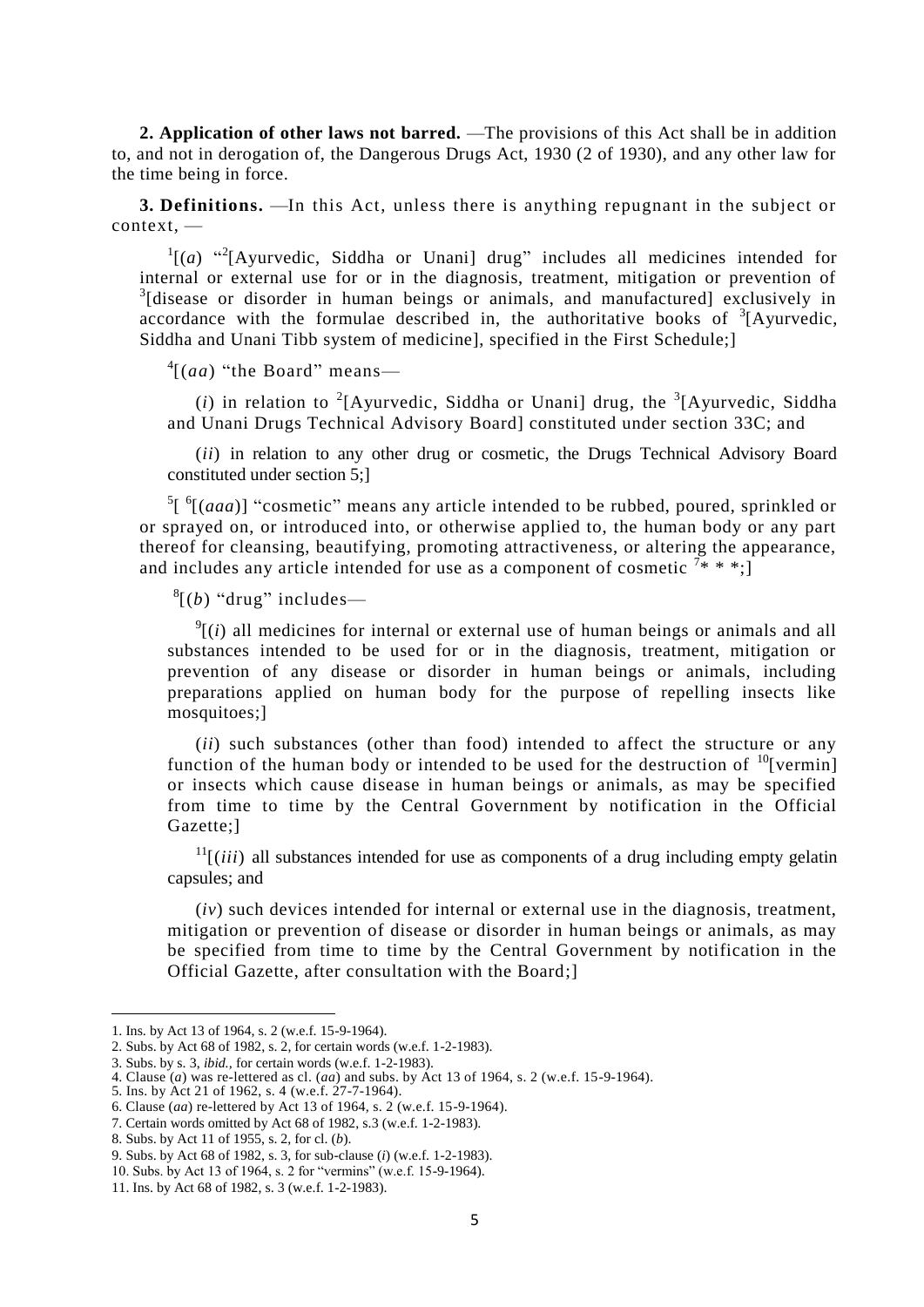$\Gamma$ [ $(c)$  "Government Analyst" means—

 $(i)$  in relation to <sup>2</sup>[Ayurvedic, Siddha or Unani] drug, a Government Analyst appointed by the Central Government or a State Government under section 33F; and

(*ii*) in relation to any other drug or cosmetic, a Government Analyst appointed by the Central Government or a State Government under section 20;]

 $3*$ 

 $*$  \*  $*$  \*  $*$  \*  $*$  \*

4 [(*e*) "Inspector" means—

 $(i)$  in relation to <sup>2</sup>[Ayurvedic, Siddha or Unani] drug, an Inspector appointed by the Central Government or a State Government under section 33G; and

(*ii*) in relation to any other drug or cosmetic, an Inspector appointed by the Central Government or a State Government under section 21 ;]

<sup>5</sup>[  $<sup>6</sup>$ [(*f*)] "manufacture" in relation to any drug <sup>7</sup>[or cosmetic] includes any process or part</sup> of a process for making, altering, ornamenting, finishing, packing, labeling, breaking up or otherwise treating or adopting any drug  $\frac{7}{1}$  [or cosmetic] with a view to its  $\frac{8}{1}$ [sale or distribution] but does not include the compounding or dispensing <sup>9</sup>[of any drug, or the packing of any drug or cosmetic,] in the ordinary course of retail business; and "to manufacture" shall be construed accordingly;]

 $^{10}[(g)]$  "to import", with its grammatical variations and cognate expressions means to bring into  $11$ [India];

<sup>12</sup>[ $\binom{10}{h}$ ] "patent or proprietary medicine" means, —

(*i*) in relation to Ayurvedic, Siddha or Unani Tibb systems of medicine all formulations containing only such ingredients mentioned in the formulae described in the authoritative books of Ayurvedic, Siddha or Unani Tibb systems of medicine specified in the First Schedule, but does not include a medicine which is administered by parenteral route and also a formulation included in the authoritative books as specified in clause (*a*);

(*ii*) in relation to any other systems of medicine, a drug which is a remedy or prescription presented in a form ready for internal or external administration of human beings or animals and which is not included in the edition of the Indian Pharmacopoeia for the time being or any other Pharmacopoeia authorised in this behalf by the Central Government after consultation with the Drugs Technical Adivisory Board constituted under section 5;]

 $13$ [ $10$ [(*i*)] "prescribed" means prescribed by rules made under this Act.]

<sup>1.</sup> Subs. by Act 13 of 1964, s. 2, for cl. (*c*) (w.e.f. 15-9-1964).

<sup>2.</sup> Subs. by Act 68 of 1982, s. 2, for certain words (w.e.f. 1-2-1983).

<sup>3.</sup> Cl. (*d*) omitted by Act 19 of 1972, s. 3.

<sup>4.</sup> Subs. by Act 13 of 1964, s. 2, for cl. (*e*) (w.e.f. 15-9-1964).

<sup>5.</sup> Cl. (*bbb*) ins. by Act 11 of 1955, s. 2.

<sup>6.</sup> Cl. (*bbb*) relettered as cl. (*f*) by Act 35 of 1960, s. 2 (w.e.f. 16-3-1961).

<sup>7.</sup> Ins. by Act 21 of 1962, s. 4 (w.e.f. 27-7-1964).

<sup>8.</sup> Subs. by Act 68 of 1982, s. 3, "sale and distribution" (w.e.f. 1-2-1983).

<sup>9.</sup> Subs. by Act 21 of 1962, s. 4, for "or packing of any drug".

<sup>10.</sup> Cls. (*c*), (*d*) and (*e*) relettered as cls. (*g*), (*h*) and (*i*) respectively by Act 35 of 1960, s. 2 (w.e.f. 16-3-1961).

<sup>11.</sup> Subs. by Act 3 of 1951, s. 3 and Sch., for "the States".

<sup>12.</sup> Subs. by Act 68 of 1982, s. 3, for cl. (*h*) (w.e.f. 1-2-1983).

<sup>13.</sup> Subs. by Act 11 of 1955, s. 2, for original cl. (*e*).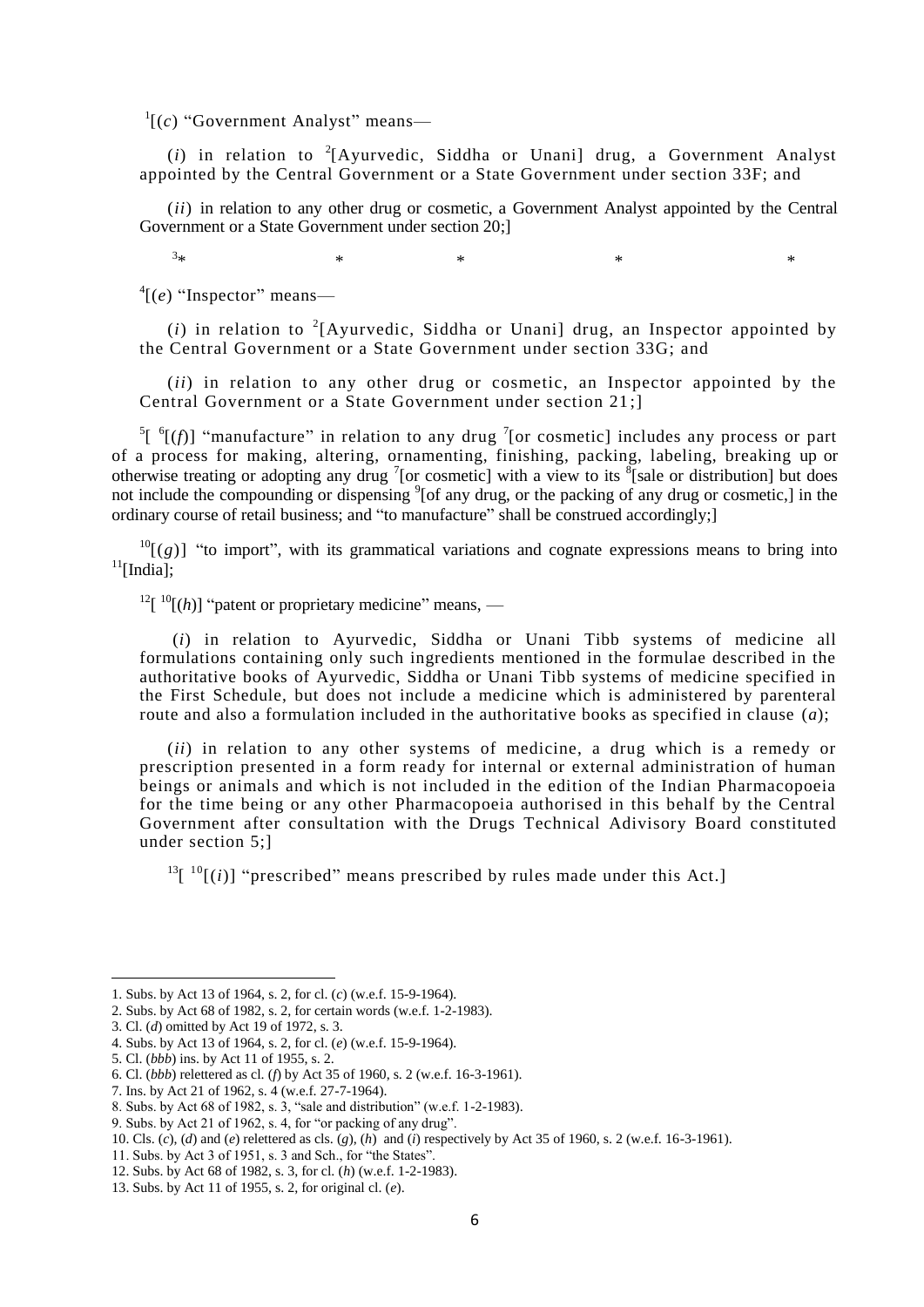$1_{\ast}$  $*$   $*$   $*$   $*$   $*$   $*$   $*$ 

**2 [3A. Construction of references to any law not in force or any functionary not in existence in the State of Jammu and Kashmir.—**Any reference in this Act to any law which is not in force, or any functionary not in existence, in the State of Jammu and Kashmir, shall, in relation to that State, be construed as a reference to the corresponding law in force, or to the corresponding functionary in existence, in that State.]

**4. Presumption as to poisonous substances.—**Any substance specified as poisonous by rule made under Chapter II or Chapter IV<sup>3</sup> [or Chapter IVA] shall be deemed to be a poisonous substance for the purposes of Chapter III or Chapter IV<sup>3</sup> [or Chapter IVA], as the case may be.

### CHAPTER II

## THE DRUGS TECHNICAL ADVISORY BOARD, THE CENTRAL DRUGS LABORATORY AND THE DRUGS CONSULTATIVE COMMITTEE

**5. The Drugs Technical Advisory Board.—**(*1*) The Central Government shall, as soon as may be, constitute a Board (to be called the Drugs Technical Advisory Board) to advise the Central Government and the State Governments on technical matters arising out of the administration of this Act and to carry out the other functions assigned to it by this Act.

4 [(*2*) The Board shall consist of the following members, namely:*—*

(*i*) the Director General of Health Services, *ex officio,* who shall be the Chairman;

(*ii*) the Drugs Controller, India, *ex officio;*

(*iii*) the Director of the Central Drugs Laboratory, Calcutta, *ex officio;*

(*iv*) the Director of the Central Research Institute, Kasauli, *ex officio;*

(*v*) the Director of the Indian Veterinary Research Institute, Izatnagar, *ex officio;*

(*vi*) the President of the Medical Council of India, *ex officio;* 

(*vii*) the President of the Pharmacy Council of India, *ex officio;*

(*viii*) the Director of the Central Drug Research Institute, Lucknow, *ex officio;*

(*ix*) two persons to be nominated by the Central Government from among persons who are in charge of drugs control in the States;

(*x*) one person, to be elected by the Executive Committee of the Pharmacy Council of India, from among teachers in pharmacy or pharmaceutical chemistry or pharmacognosy on the staff of an Indian university or a college affiliated thereto;

(*xi*) one person, to be elected by the Executive Committee of the Medical Council of India, from among teachers in medicine or therapeutics on the staff of an Indian university or a college affiliated thereto;

(*xii*) one person to be nominated by the Central Government from the pharmaceutical industry;

(*xiii*) one pharmacologist to be elected by the Governing Body of the Indian Council of Medical Research;

<sup>1.</sup> Cl. (*f*) omitted by Act 3 of 1951, s. 3 and Sch.

<sup>2.</sup> Ins. by Act 19 of 1972, s. 4.

<sup>3.</sup> Ins. Act 13 of 1964, s. 3 (w.e.f. 15-9-1964).

<sup>4.</sup> Subs. by s. 4, *ibid*., for sub-section (*2*) (w.e.f. 15-9-1964).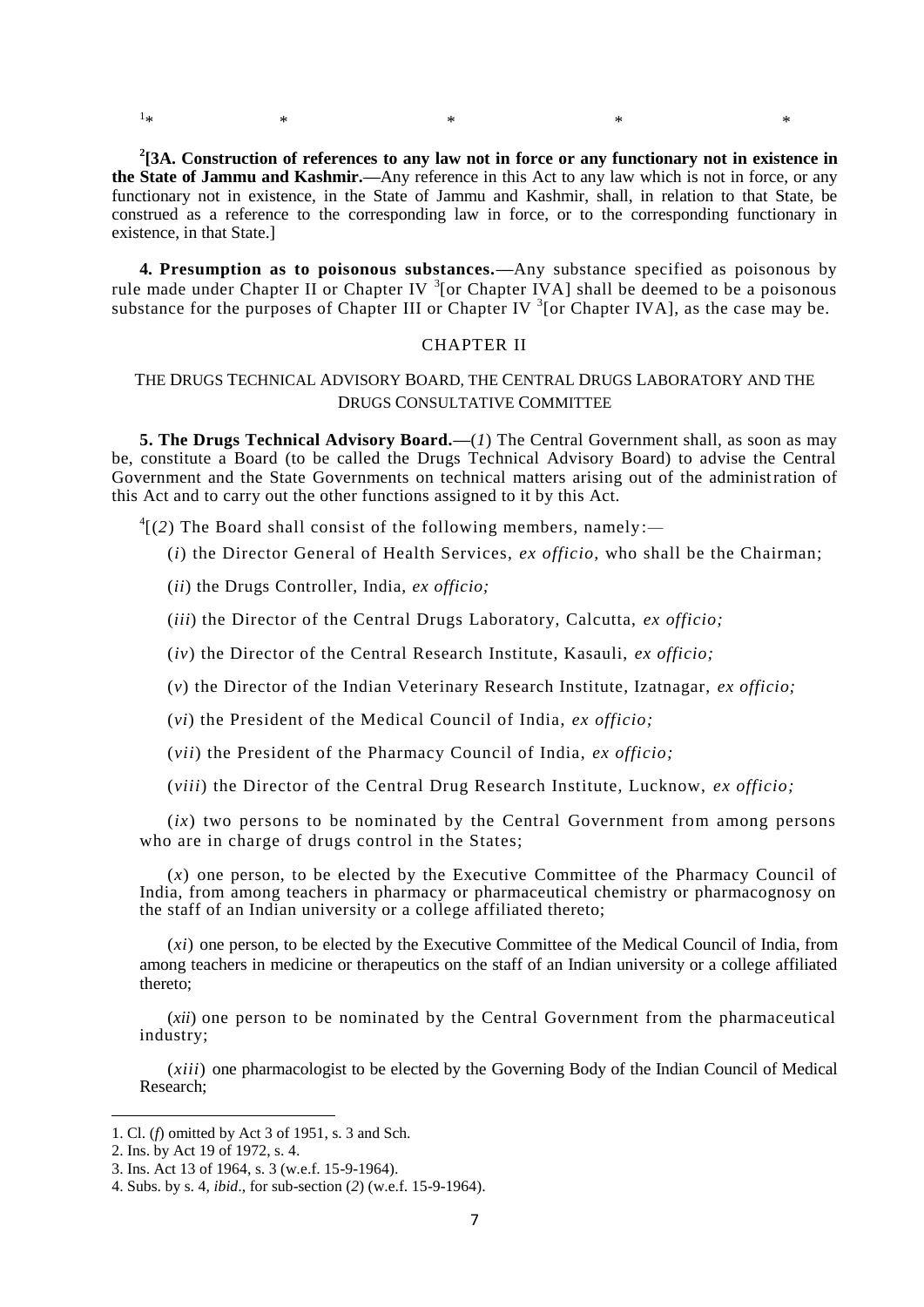(*xiv*) one person to be elected by the Central Council of the Indian Medical Association;

(*xv*) one person to be elected by the Council of the Indian Pharmaceutical Association;

(*xvi*) two persons holding the appointment of Government Analyst under this Act, to be nominated by the Central Government.]

(*3*) The nominated and elected members of the Board shall hold office for three years, but shall be eligible for re-nomination and re-election :

<sup>1</sup>[Provided that the person nominated or elected, as the case may be, under clause  $(ix)$  or clause (*x*) or clause (*xi*) or clause (*xvi*) of sub-section (*2*) shall hold office for so long as he holds the appointment of the office by virtue of which he was nominated or elected to the Board.]

(*4*) The Board may, subject to the previous approval of the Central Government, make bye laws fixing a quorum and regulating its own procedure and the conduct of all business to be transacted by it.

(*5*) The Board may constitute sub-committees and may appoint to such sub-committees for such periods, not exceeding three years, as it may decide , or temporarily for the consideration of particular matters, persons who are not members of the Board.

(*6*) The functions of the Board may be exercised notwithstanding any vacancy therein.

(*7*) The Central Government shall appoint a person to be Secretary of the Board and shall provide the Board with such clerical and other staff as the Central Government considers necessary.

**6. The Central Drugs Laboratory.—**(*1*) The Central Government shall, as soon as may be, establish a Central Drugs Laboratory under the control of a Director to be appointed by the Central Government, to carry out the functions entrusted to it by this Act or any rules made under this Chapter :

Provided that, if the Central Government so prescribes, the functions of the Central Drugs Laboratory in respect of any drug or class of drugs  $2$ [or cosmetic or class of cosmetics] shall be carried out at the Central Research Institute, Kasauli, or at any other prescribed Laboratory and the functions of the Director of the Central Drugs Laboratory in respect of such drug or class of drugs  $2$ [or such cosmetic or class of cosmetics] shall be exercised by the Director of that Institute or of that other Laboratory, as the case may be.

(*2*) The Central Government may, after consultation with the Board, make rules prescribing—

(*a*) the functions of the Central Drugs Laboratory;

 $3*$  $*$  \*  $*$  \*  $*$  \*  $*$  \*

**.** 

(*d*) the procedure for the submission to the said Laboratory  $\frac{4}{1}$  under Chapter IV or Chapter IVA] of samples of drugs  $2$ [or cosmetics] for analysis or test, the forms of the Laboratory's reports thereon and the fees payable in respect of such reports;

(*e*) such other matters as may be necessary or expedient to enable the said Laboratory to carry out its functions;

(*f*) the matters necessary to be prescribed for the purposes of the proviso to sub-section (*1*).

<sup>1.</sup> Subs. by Act 13 of 1964, s. 4, for the proviso (w.e.f. 15-9-1964).

<sup>2.</sup> Ins. by Act 21 of 1962, s. 5 (w.e.f. 27-7-1964).

<sup>3.</sup> Cls. (*b*) and (*c*) omitted by Act 11 of 1955, s. 4.

<sup>4.</sup> Subs. by Act 13 of 1964, s. 5, for "under Chapter IV" (w.e.f. 15-9-1964).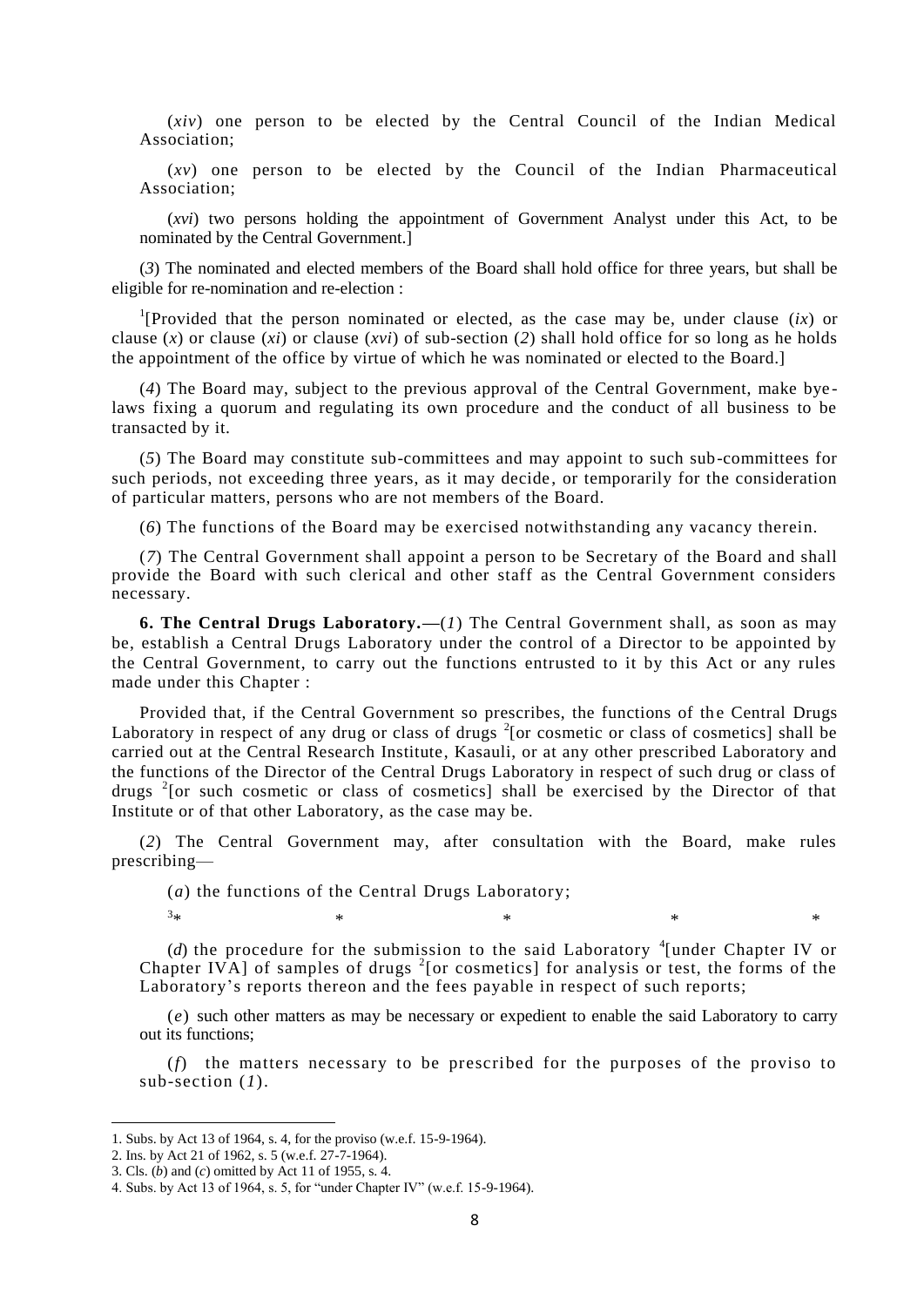**7. The Drugs Consultative Committee.**—(1) The Central Government may constitute an advisory committee to be called "the Drugs Consultative Committee" to advise the Central Government, the State Governments and the Drugs Technical Advisory Board on any matter tending to secure uniformity throughout  $\frac{1}{1}$ [India] in the administration of this Act.

(*2*) The Drugs Consultative Committee shall consist of two representatives of the Central Government to be nominated by that Government and one representative of each State Government to be nominated by the State Government concerned.

(*3*) The Drugs Consultative Committee shall meet when required to do so by the Central Government and shall have power to regulate its own procedure.

2 [**7A. Sections 5 and 7 not to apply to Ayurvedic, Siddha or Unani drugs.**—Nothing contained in sections 5 and 7 shall apply to  $3$ [Ayurvedic, Siddha or Unani] drugs.]

#### CHAPTER III

# 4 [IMPORT OF DRUGS AND COSMETICS]

**8. Standards of quality.**— $^{5}$ [(*1*) For the purposes of this Chapter, the expression "standard quality" means—

(*a*) in relation to a drug, that the drug complies with the standard set out in  ${}^{6}$ [the Second Schedule], and

(*b*) in relation to a cosmetic, that the cosmetic complies with such standard as may be prescribed.]

(*2*) The Central Government, after consultation with the Board and after giving by notification in the Official Gazette not less than three months' notice of its intention so to do, may by a like notification add to or otherwise amend <sup>6</sup>[the Second Schedule], for the purposes of this Chapter, and thereupon <sup>6</sup>[the Second Schedule] shall be deemed to be amended accordingly.

<sup>7</sup>[9. Misbranded drugs.—For the purposes of this Chapter, a drug shall be deemed to be misbranded—

(*a*) if it is so coloured, coated, powdered or polished that damage is concealed or if it is made to appear of better or greater therapeutic value than it really is; or

(*b*) if it is not labelled in the prescribed manner; or

(*c*) if its label or container or anything accompanying the drug bears any statement, design or device which makes any false claim for the drug or which is false or misleading in any particular.]

**8 [9A. Adulterated drugs**.—For the purposes of this Chapter, a drug shall be deemed to be adulterated,—

(*a*) if it consists, in whole or in part, of any filthy, putrid or decomposed substance; or

(*b*) if it has been prepared, packed or stored under insanitary conditions whereby it may have been contaminated with filth or whereby it may have been rendered injurious to health; or

<sup>1.</sup> Subs. by Act 3 of 1951, s. 3 and the Sch., for "the States".

<sup>2.</sup> Ins. by Act 13 of 1964, s. 6 (w.e.f. 15-9-1964).

<sup>3.</sup> Subs. by Act 68 of 1982, s. 2, for certain words (w.e.f. 1-2-1983).

<sup>4.</sup> Subs. by s. 4, *ibid*., for the heading under Chapter III (w.e.f. 1-2-1983).

<sup>5.</sup> Subs. by Act 21 of 1962, s. 2, for sub-section (*1*) (w.e.f. 27-7-1964).

<sup>6.</sup> Subs. by Act 13 of 1964, s. 7, for "the Schedule" (w.e.f. 15-9-1964).

<sup>7.</sup> Subs. by Act 68 of 1982, s. 5, for section 9 (w.e.f. 1-2-1983).

<sup>8.</sup> Subs. by s. 6, *ibid*., for sections 9A and 9B (w.e.f. 1-2-1983).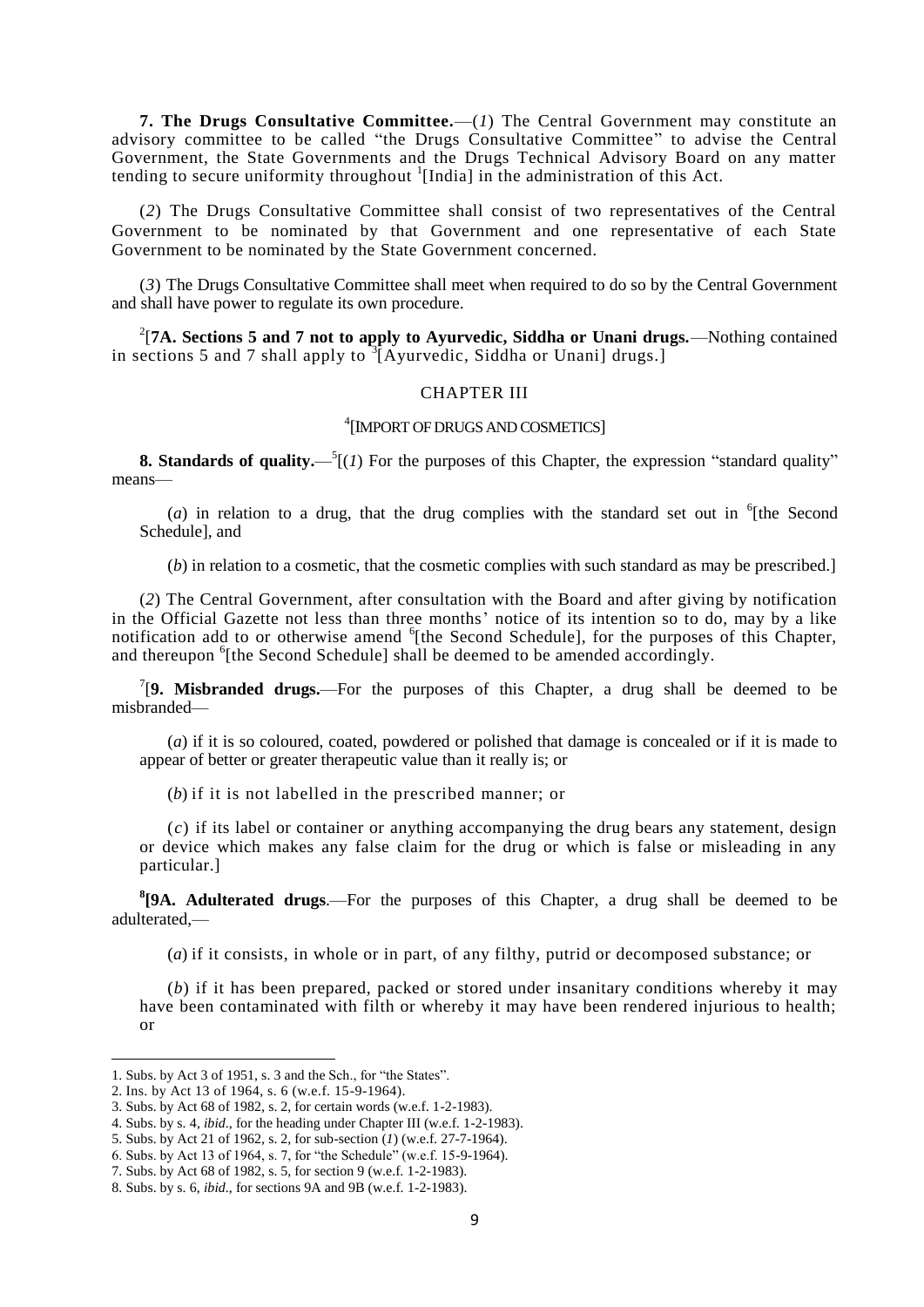(*c*) if its container is composed in whole or in part, of any poisonous or deleterious substance which may render the contents injurious to health; or

(*d*) if it bears or contains, for purposes of colouring only, a colour other than one which is prescribed; or

(*e*) if it contains any harmful or toxic substance which may render it injurious to health; or

(*f*) if any substance has been mixed therewith so as to reduce its quality or strength.

**9B. Spurious drugs.**—For the purposes of this Chapter, a drug shall be deemed to be spurious—

(*a*) if it is imported under a name which belongs to another drug; or

(*b*) if it is an imitation of, or is a substitute for, another drug or resembles another drug in a manner likely to deceive or bears upon it or upon its label or container the name of another drug unless it is plainly and conspicuously marked so as to reveal its true character and its lack of identity with such other drug; or

(*c*) if the label or container bears the name of an individual or company purporting to be the manufacturer of the drug, which individual or company is fictitious or does not exist; or

(*d*) if it has been substituted wholly or in part by another drug or substance; or

(*e*) if it purports to be the product of a manufacturer of whom it is not truly a product

**9C. Misbranded cosmetics.—**For the purposes of this Chapter, a cosmetic shall be deemed to be misbranded—

(*a*) if it contains a colour which is not prescribed; or

(*b*) if it is not labelled in the prescribed manner; or

**.** 

(*c*) if the label or container or anything accompanying the cosmetic bears any statement which is false or misleading in any particular.

**9D. Spurious cosmetics.—**For the purposes of this Chapter, a cosmetic shall be deemed to be spurious,—

(*a*) if it is imported under a name which belongs to another cosmetic; or

(*b*) if it is an imitation of, or is a substitute for, another cosmetic or resembles another cosmetic in a manner likely to deceive or bears upon it or upon its label or container the name of another cosmetic, unless it is plainly and conspicuously marked so as to reveal its true character and its lack of identity with such other cosmetic; or

 $(c)$  if the label 'or container bears the name of an individual or a company purporting to be the manufacturer of the cosmetic which individual or company is fictitious or does not exist; or

(*d*) if it purports to be product of a manufacture of whom it is not truly a product.]

**10. Prohibition of import of certain drugs or cosmetics.—From such date<sup>1</sup> as may be fixed** by the Central Government by notification in the Official Gazette in this behalf, no person shall import**—**

<sup>1. 1</sup>st April, 1947, for cls. (*a*), (b), (*c*), (*e*) and (*f*) and 1st April, 1949, for cl. (*d*), *see* notification No. 18-12-46-D-I, dated the 11th February, 1947, Gazette of India, 1947, Pt. I, p 189 as amended by notification No. F-1-2/48-D(I), dated the 29th September, 1948, 1st April, 1953, for the State of H.P., Bilaspur, Kutch, Bhopal, Tripura, Vindhya Pradesh and Manipur *vide* notification No. S.R.O. 666, dated the 30th March, 1953, Gazette of India, 1953, Pt. II, Sec. 3, p. 451.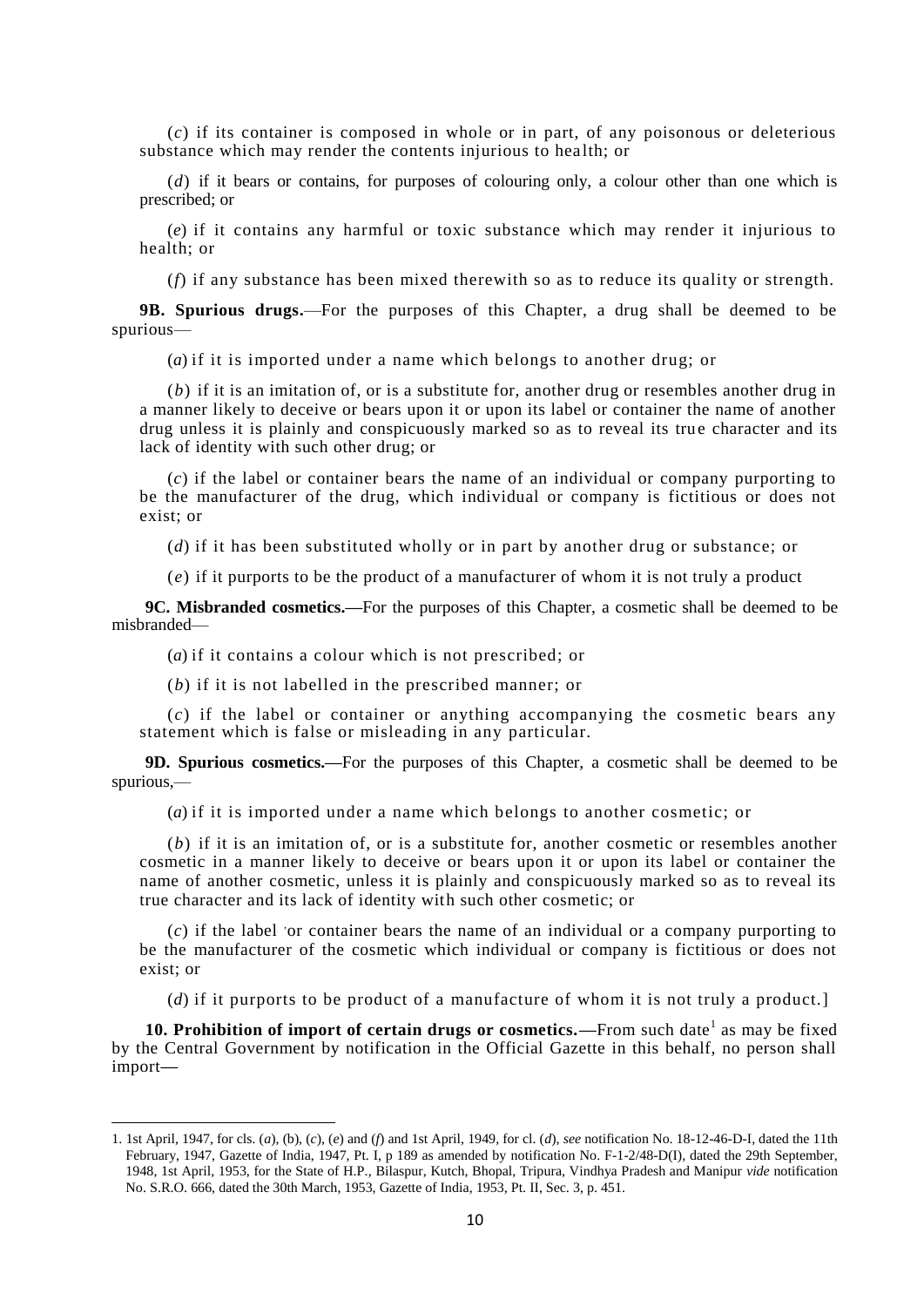(*a*) any drug  $\frac{1}{2}$  [or cosmetic] which is not of standard quality;

 $^{2}$ [(*b*) any misbranded drug <sup>3</sup>[or misbranded or spurious cosmetics];]

 $^{4}$ [(*bb*) any <sup>5</sup>[adulterated or spurious;] drug;]

 $(c)$  any drug <sup>1</sup> [or cosmetic] for the import of which a licence is prescribed, otherwise than under, in accordance with, such licence;

 $^{6}$ [(*d*) any patent or proprietary medicine, unless there is displayed in the prescribed manner on the label or container thereof <sup>7</sup>[the true formula or list of active ingredients contained in it together with the quantities thereof];]

(*e*) any drug which by means of any statement, design or device accompanying it or by any other means, purports or claims to cure or mitigate any such disease or ailment, or to have any such other effect, as may be prescribed;

<sup>1</sup>[(*ee*) any cosmetic containing any ingredient which may render it unsafe or harmful for use under the directions indicated or recommended;

(*f*) any drug <sup>1</sup> [or cosmetic] the import of which is prohibited by rule made under this Chapter :

Provided that nothing in this section shall apply to the import, subject to prescribed con ditions, of small quantities of any drug for the purpose of examination, test or ana lysis or for personal use :

Provided further that the Central Government may, after consultation with the Board, by notification in the Official Gazette, permit, subject to any conditions specified in the notification, the import of any drug or class of drugs not being of standard quality.

 $8*$  $*$  \*  $*$  \*  $*$  \*  $*$  \*

**9 [10A. Power of Central Government to prohibit import of drugs and cosmetics in public interest.—**Without prejudice to any other provision contained in this Chapter, if the Central Government is satisfied that the use of any drug or cosmetic is likely to involve any risk to human beings or animals or that any drug does not have the therapeutic value claimed for it or contains ingredients and in such quantity for which there is no therapeutic justification and that in the public interest it is necessary or expedient so to do then, that Government may, by notification in the Official Gazette, prohibit the import of such drug or cosmetic.]

**11. Application of law relating to sea customs and powers of Customs officers.—**(*1*) The law for the time being in force relating to sea customs and to goods, the import of which is prohibited by section 18 of the Sea Customs Act,  $1878^{10}$  (18 of 1878) shall, subject to the provisions of section 13 of this Act, apply in respect of drugs  $11$ [and cosmetics] the import of which is prohibited under this Chapter and officers of Customs and officers empowered under that Act to perform the duties imposed thereby on a  $^{12}$ [Commissioner of Customs] and other officers of

<sup>1.</sup> Ins. by Act 21 of 1962, s. 8 (w.e.f. 27-7-1964).

<sup>2.</sup> Subs. by s. 8, *ibid*., for clause (*b*) (w.e.f. 27-7-1964).

<sup>3.</sup> Subs. by Act 68 of 1982, s. 7, for "or misbranded cosmetic" (w.e.f. 1-2-1983).

<sup>4.</sup> Ins. by Act 13 of 1964, s. 9 (w.e.f. 15-9-1964).

<sup>5.</sup> Subs, by Act 68 of 1982; s. 7, for "adulterated" (w.e.f. 1-2-1983).

<sup>6.</sup> Subs. by Act 11 of 1955, s. 5, for clause (*d*).

<sup>7.</sup> Subs. by Act 68 of 1982, s. 7, for certain words (w.e.f. 1-2-1983).

<sup>8.</sup> The *Explanation* omitted by Act 68 of 1982, s. 7 (w.e.f. 1-2-1983).

<sup>9.</sup> Ins. by s. 8, *ibid*. (w.e.f. 1-2-1983).

<sup>10.</sup> Now see the Customs Act, 1962.

<sup>11.</sup> Ins. by Act 21 of 1962, s. 9 (w.e.f. 27-7-1964).

<sup>12.</sup> Subs. by Act 22 of 1995, s. 83, for "Customs Collector".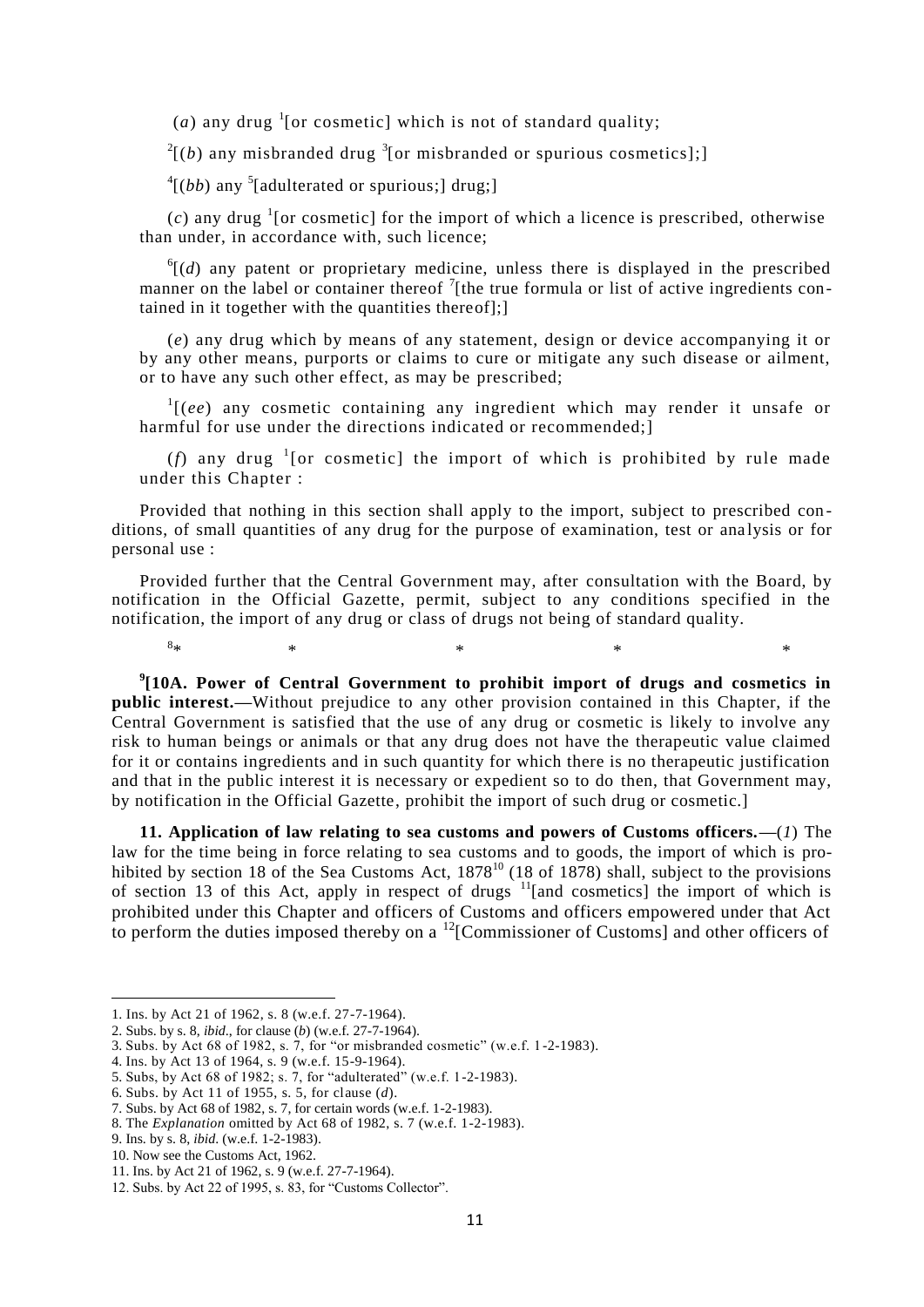Customs, shall have the same powers in respect of such drugs  $\frac{1}{2}$  [and cosmetics] as they have for the time being in respect of such goods as aforesaid.

<sup>2</sup>[(2) Without prejudice to the provisions of sub-section (*1*), the <sup>3</sup>[Commissioner of Customs] or any officer of the Government authorised by the Central Government in this behalf, may detain any imported package which he suspects to contain any drug  $1$ [or cosmetic] the import of which is prohibited under this Chapter and shall forthwith report such detention to the Drugs Controller, India and, if necessary, forward the package or sample of any suspected drug  $1$  [or cosmetic] found therein to the Central Drugs Laboratory.]

**12. Power of Central Government to make rules.** *—*(*1*) The Central Government may, <sup>4</sup> [after consultation with or on the recommendation of the Board] and after previous publication publication by notification in the Official Gazette, make rules for the purpose of giving effect to the provisions of this Chapter :

<sup>5</sup>[Provided that consultation with the Board may be dispensed with if the Central Government is of opinion that circumstances have arisen which render it necessary to make rules without such consultation, but in such a case the Board shall be consulted within six months of the making of the rules and the Central Government shall take into consideration any suggestions which the Board may make in relation to the amendment of the said rules.]

(*2*) Without prejudice to the generality of the foregoing power, such rules may—

(*a*) specify the drugs or classes of drugs  ${}^{6}$  [or cosmetics or classes of cosmetics] for the import of which a licence is required,  $\frac{7}{2}$  and prescribed the form and conditions of such licences, the authority empowered to issue the same, the fees payable therefor and provide for the cancellation, or suspension of such licence in any case where any provision of this Chapter or the rules made thereunder is contravened or any of the conditions subject to which the licence is issued is not complied with];

(*b*) prescribe the methods of test or analysis to be employed in determining whether a drug 6 [or cosmetic] is of standard quality ;

(*c*) prescribe, in respect of biological and organometallic compounds, the units or methods of standardisation;

 $^{8}$ [(*cc*) prescribe under clause (*d*) of <sup>9</sup>[section 9A] the colour or colours which a drug may bear or contain for purposes of colouring;]

(*d*) specify the diseases or ailments which an imported drug may not purport or claim  $10$ [to prevent, cure or mitigate] and such other effects which such drug may not purport or claim to have;

(*e*) prescribe the conditions subject to which small quantities of drugs, the import of which is otherwise prohibited under this Chapter, may be imported for the purpose of examination, test or analysis or for personal use;

( $f$ ) prescribe the places at which drugs <sup>6</sup>[or cosmetics] may be imported, and prohibited their import at any other place;

5. Ins. by Act 11 of 1955, s. 7.

<sup>1.</sup> Ins. by Act 21 of 1962, s. 9 (w.e.f. 27-7-1964).

<sup>2.</sup> Subs. by Act 11 of 1955, s. 6, for sub-section (*2*).

<sup>3.</sup> Subs. by Act 22 of 1995, s. 83, for "Customs Collector".

<sup>4.</sup> Subs. by Act 68 of 1982, s. 9, for "after consultation with the Board" (w.e.f. 1-2-1983).

<sup>6.</sup> Ins. by Act 21 of 1962, s. 10 (w.e.f. 27-7-1964).

<sup>7.</sup> Subs. by Act 68 of 1982, s. 9, for certain words (w.e.f. 1-2-1983).

<sup>8.</sup> Ins. by Act 13 of 1964, s. 10 (w.e.f. 15-9-1964).

<sup>9.</sup> Subs. by Act 68 of 1982, s. 9, for "section 9B" (w.e.f. 1-2-1983).

<sup>10.</sup> Subs. by Act 11 of 1955, s. 7 for "to cure or mitigate".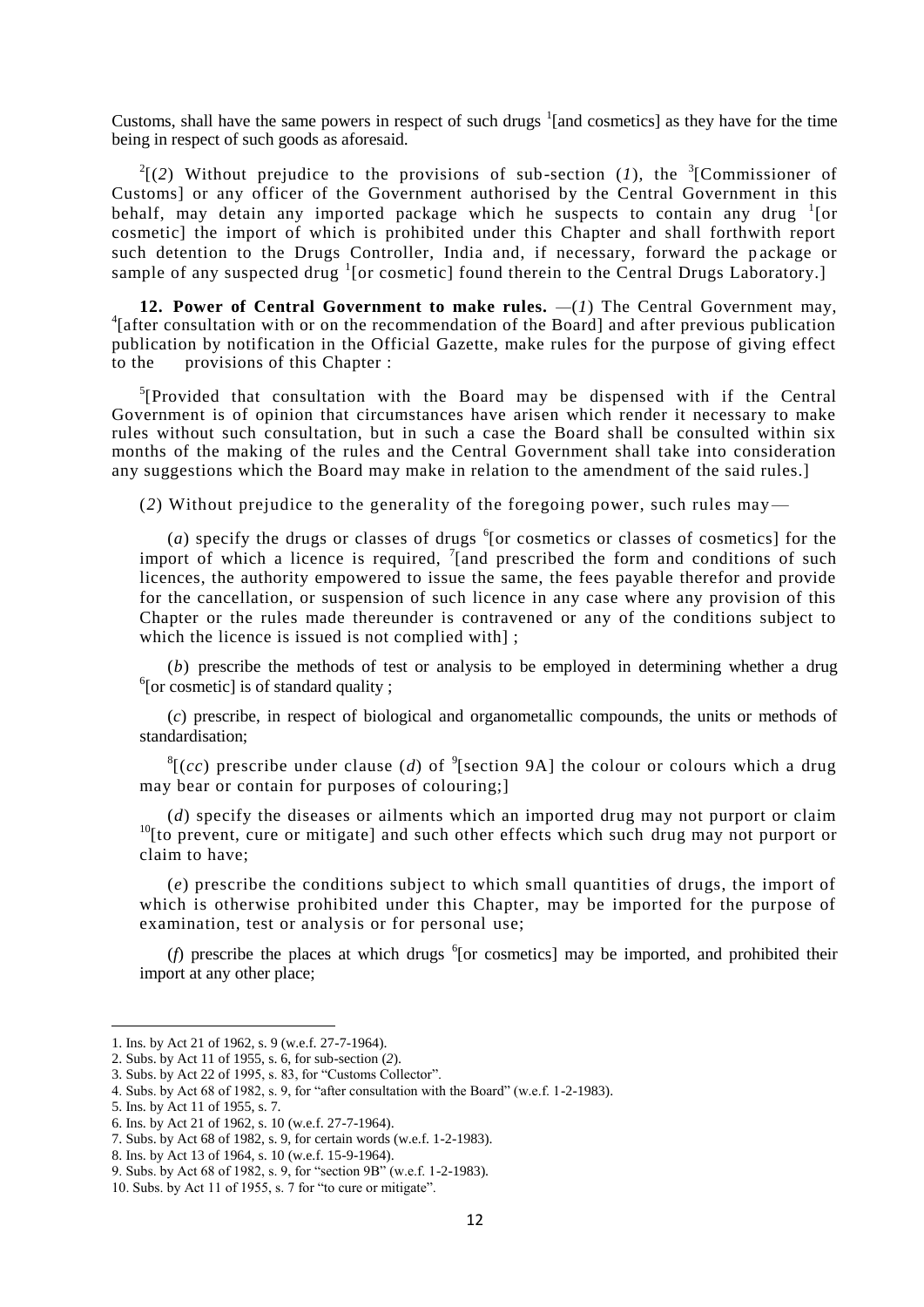(*g*) require the date of manufacture and the date of expiry of potency to be clearly and truely stated on the label or container of any specified imported drug or class of such drug, and prohibit the import of the said drug or class of drug after the expiry of a specified period from the date of manufacture;

(*h*) regulate the submission by importers, and the securing, of samples of drugs <sup>1</sup>[or cosmetics] for examination, test or analysis by the Central Drugs Laboratory, and prescribed the fees, if any, payable for such examination, test or analysis;

(*i*) prescribe the evidence to be supplied, whether by accompanying documents or otherwise, of the quality of drugs  $1$  [or cosmetics] sought to be imported, the procedure of officers of Customs in dealing with such evidence, and the manner of storage at places of import of drugs <sup>1</sup>[or cosmetics] detained pending admission;

(*j*) provide for the exemption, conditionally or otherwise, from all or any of the provisions of this Chapter and the rules made thereunder of drugs <sup>1</sup>[or cosmetics] imported for the purpose only of transport through, and export from,  $^{2}$ [India];

(*k*) prescribe the conditions to be observed in the packing in bottles, packages or other containers, of imported drugs  $1$  [or cosmetics]  $3$ [including the use of packing material which comes into direct contact with the drugs];

 $(l)$  regulate the mode of labelling drugs  $l$  [or cosmetics] imported for sale in packages, and prescribe the matters which shall or shall not be included in such labels;

(*m*) prescribe the maximum proportion of any poisonous substance which may be added to or contained in any imported drug, prohibit the import of any drug in which that proportion is exceeded, and specify substances which shall be deemed to be poisonous for the purposes of this Chapter and the rules made thereunder;

(*n*) require that the accepted scientific name of any specified drug shall be displayed in the prescribed manner on the label or wrapper of any imported, patent or proprietary medicine containing such drug ;

(*o*) provide for the exemption, conditionally or otherwise, from all or any of the provisions of this Chapter or the rules made thereunder of any specified drug or class of drugs <sup>1</sup>[or cosmetics or class of cosmetics].

 $^{4}$ [13. Offenees.—(*1*) Whoever himself or by any other person on his behalf imports,—

(*a*) any drug deemed to be adulterated under section 9A or deemed to be a spurious drug under section 9B or any spurious cosmetic referred to in section 9D or any cosmetic of the nature referred to in clause *(ee)* of section 10 shall be punishable with imprisonment for a term which may extend to three years and a fine which may extend to five thousand rupees;

(*b*) any drug or cosmetic other than a drug or cosmetic referred to in clause (*a*)*,* the import of which is prohibited under section 10, or any rule made under this Chapter, shall be punishable with imprisonment for a term which may extend to six months, or with fine which may extend to five hundred rupees, or with both;

(*c*) any drug or cosmetic in contravention of the provisions of any notification issued under section 10A, shall be punishable with imprisonment for a term which may extend to three years, or with fine which may extend to five thousand rupees, or with both.

<sup>1.</sup> Ins. by Act 21 of 1962, s. 10 (w.e.f. 27-7-1964).

<sup>2.</sup> Subs. by Act 3 of 1951, s. 3 and Sch., for "the States".

<sup>3.</sup> Ins. by Act 68 of 1982, s. 9 (w.e.f. 1-2-1983).

<sup>4.</sup> Subs. by s. 10, *ibid*., for section 13 (w.e.f. 1-2-1983).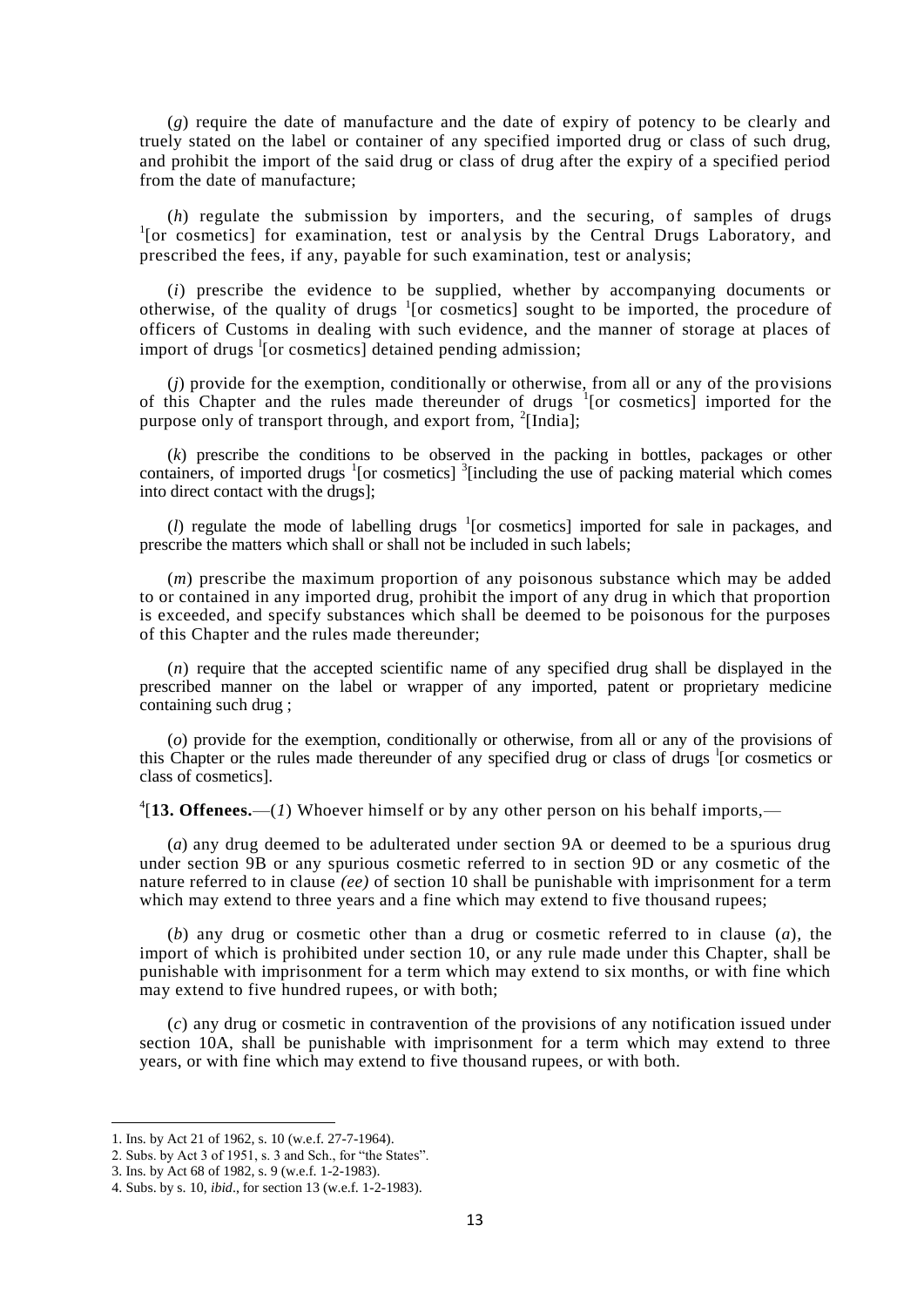(*2*) Whoever having been convicted of an offence—

(*a*) under clause (*a*) or clause (*c*) of sub-section (*1*), is again convicted of an offence under that clause, shall be punishable with imprisonment for a term which may extend to five years, or with fine which may extend to ten thousand rupees, or with both;

(*b*) under clause (*b*) of sub-section (*1*), is again convicted of an offence under that clause, shall be punishable with imprisonment for a term which may extend to one year, or with fine which may extend to one thousand rupees, or with both.

(*3*) The punishment provided by this section shall be in addition to any penalty to which the offender may be liable under the provisions of section 11.]

**14. Confiscation.—**Where any offence punishable under section 13 has been committed, the consignment of the drugs  $1$ [or cosmetics] in respect of which the offence has been committed shall be liable to confiscation.

15. Jurisdiction.—No Court inferior to that <sup>2</sup>[of a Metropolitan Magistrate or of a Judicial Magistrate of the first class] shall try an offence punishable under section 13.

#### CHAPTER IV

# MANUFACTURE, SALE AND DISTRIBUTION OF <sup>3</sup>[DRUGS AND COSMETICS]

**16. Standards of quality.**  $-\binom{4}{l}$  **For the purposes of this Chapter, the expression "standard quality"** means—

(*a*) in relation to a drug, that the drug complies with the standard set out in  ${}^{5}$ [the Second Schedule], and

(*b*) in relation to a cosmetic, that the cosmetic complies with such stand ard as may be prescribed.]

(2) The <sup>6</sup>[Central Government], after consultation with the Board and after giving by notification in the Official Gazette not less than three months' notice of its intention so to do, may by a like notification add to or otherwise amend  ${}^{5}$ [the Second Schedule] for the purposes of this Chapter, and thereupon <sup>5</sup>[the Second Schedule] shall be deemed to be amended accordingly.

<sup>7</sup>[17. Misbranded drugs.—For the purposes of this Chapter, a drug shall be deemed to be misbranded,—

(*a*) if it is so coloured, coated, powdered or polished that damage is concealed or if it is made to appear of better or greater therapeutic value than it really is; or

(*b*) if it is not labelled in the prescribed manner; or

(*c*) if its label or container or anything accompanying the drug bears any statement, design or device which makes any false claim for the drug or which is false or misleading in any particular.

<sup>1.</sup> Ins. by Act 21 of 1962, s. 11 (w.e.f. 27-7-1964).

<sup>2.</sup> Subs. by Act 68 of 1982, s. 11, for certain words (w.e.f. 1-2-1983).

<sup>3.</sup> Subs. by s. 12, *ibid*., for "DRUGS" (w.e.f. 1-2-1983).

<sup>4.</sup> Subs. by Act 21 of 1962, s. 12, for sub-section (*1*) (w.e.f. 27-7-1964).

<sup>5.</sup> Subs. by Act 13 of 1964, s. 11, for "the Schedule" (w.e.f. 15-9-1964).

<sup>6.</sup> Subs. by Act 11 of 1955, s. 8, for "State Government".

<sup>7.</sup> Subs. by Act 68 of 1982, s. 13, for sections 17, 17A and 17B (w.e.f. 1-2-1983).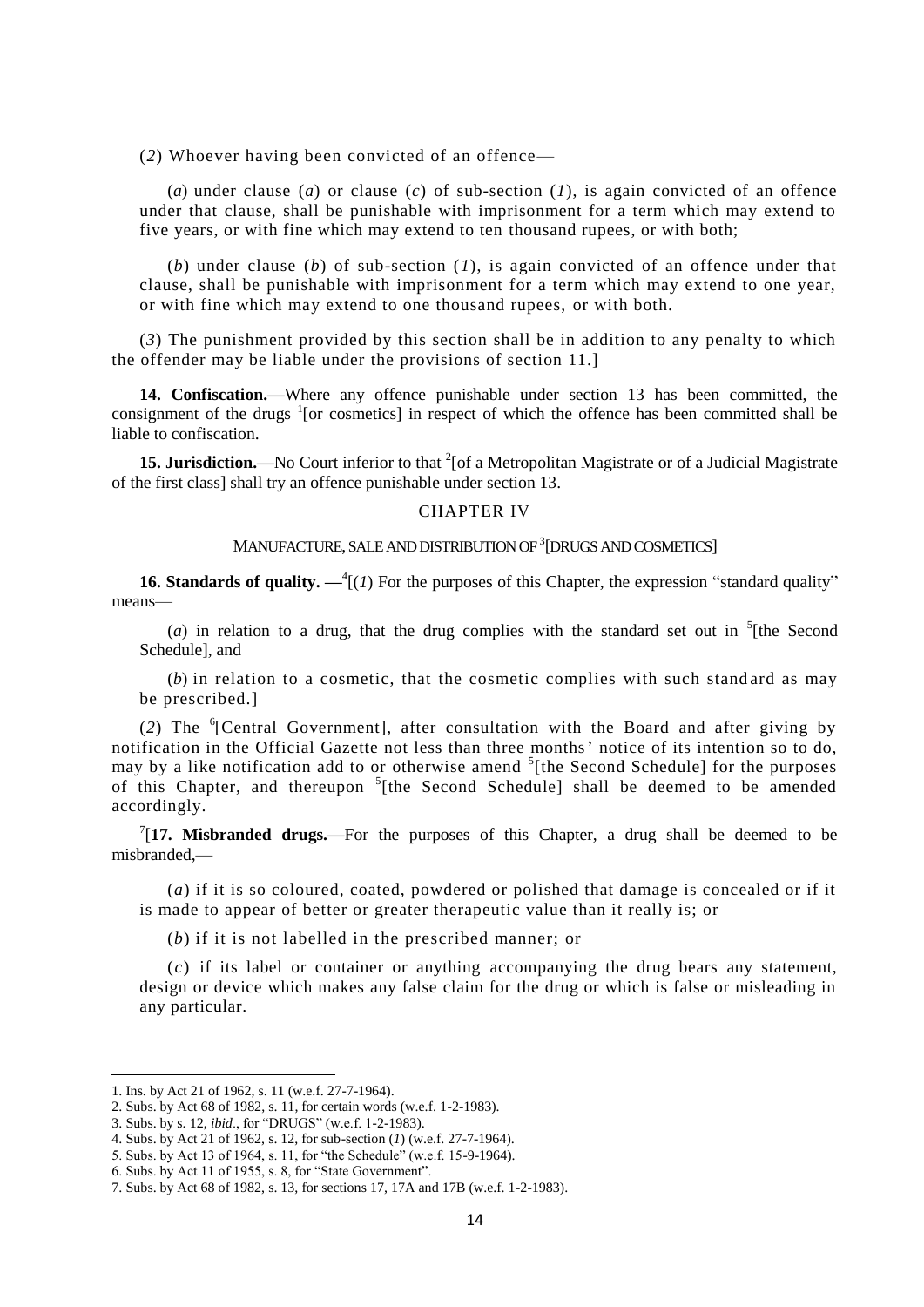**17A. Adulterated drugs.—** For the purposes of this Chapter, a drug shall be deemed to be adulterated,—

(*a*) if it consists in whole or in part, of any filthy, putrid or decomposed substance; or

(*b*) if it has been prepared, packed or stored under insanitary conditions whereby it may have been contaminated with filth or whereby it may have been rendered injurious to health; or

(*c*) if its container is composed, in whole or in part, of any poisonous or deleterious substance which may render the contents injurious to health; or

(*d*) if it bears or contains, for purposes of colouring only, a colour other than one which is prescribed; or

(*e*) if it contains any harmful or toxic substance which may render it injurious to health; or

(*f*) if any substance has been mixed therewith so as to reduce its quality or strength.

**17B. Spurious drugs.**—For the purposes of this Chapter, a drug shall be deemed to be spurious,—

(*a*) if it is manufactured under a name which belongs to another drug; or

(*b*) if it is an imitation of, or is a substitute for, another drug or resembles another drug in a manner likely to deceive or bears upon it or upon its label or container the name of another drug unless it is plainly and conspicuously marked so as to reveal its true character and its lack of identity with such other drug; or

(*c*) if the label or container bears the name of an individual or company purporting to be the manufacturer of the drug, which individual or company is fictitious or does not exist; or

(*d*) if it has been substituted wholly or in part by another drug or substance; or

(*e*) if it purports to be the product of a manufacturer of whom it is not truly a product.

**17C. Misbranded cosmetics.—**For the purposes of this Chapter, a cosmetic shall be deemed to be misbranded,—

(*a*) if it contains a colour which is not prescribed; or

(*b*) if it is not labelled in the prescribed manner; or

(*c*) if the label or container or anything accompanying the cosmetic bears any statement which is false or misleading in any particular.

**17D. Spurious cosmetics.—**For the purposes of this Chapter, a cosmetic shall be deemed to be spurious,—

(*a*) if it is manufactured under a name which belongs to another cosmetic; or

(*b*) if it is an imitation of, or a substitute for, another cosmetic or resembles another cosmetic in a manner likely to deceive or bears upon it or upon its label or container the name of another cosmetic unless it is plainly and conspicuously marked so as to re veal its true character and its lack of identity with such other cosmetic; or

(*c*) if the label or container bears the name of an individual or a company purporting to be the manufacturer of the cosmetic which individual or company is fictitious or does not exist; or

(*d*) if it purports to be the product of a manufacturer of whom it is not truly a product.]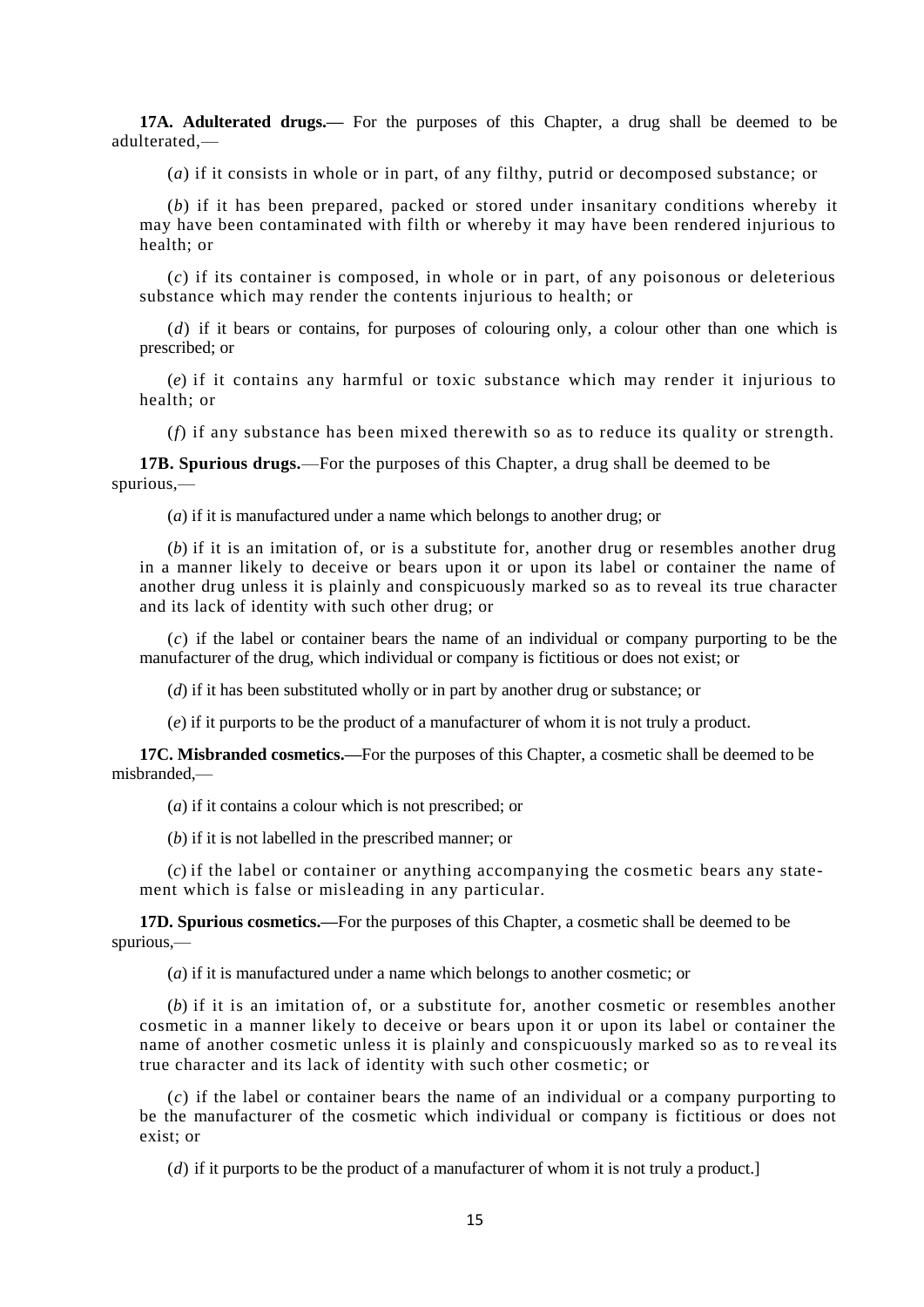<sup>1</sup>[17E. Adulterated cosmetics. — For the purposes of this Chapter, a cosmetic shall be deemed to be adulterated,**—**

(*a*) if it consists in whole or in part, of any filthy, putrid or decomposed substance; or

(*b*) if it has been prepared, packed or stored under insanitary conditions whereby it may have been contaminated with filth or whereby it may have been rendered injurious to health; or

(*c*) if its container is composed, in whole or in part, of any poisonous or deleterious substance which may render the contents injurious to health; or

(*d*) if it bears or contains, for purposes of colouring only, a colour other than one which is prescribed; or

(*e*) if it contains any harmful or toxic substance which may render it injurious to health; or

(*f*) if any substance has been mixed therewith so as to reduce its quality or strength.]

18. Prohibition of manufacture and sale of certain drugs and cosmetics.—From such <sup>2</sup>date as may be fixed by the State Government by notification in the Official Gazette in this behalf, no person shall himself or by any other person on his behalf—

(*a*) <sup>3</sup>[manufacture for sale or for distribution, or sell, or stock or exhibit or offer for sale,] or distribute—

 $\mathrm{^{4}}$ [(*i*) any drug which is not of a standard quality, or is misbranded, adulterated or spurious;

 $<sup>5</sup>$ [(*ii*) any cosmetic which is not of a standard quality or is misbranded, adulterated or</sup> spurious;]]

 $\delta$ [(*iii*) any patent or proprietary medicine, unless there is displayed in the prescribed manner on the label or container thereof  $3$ [the true formula or list of active ingredients contained in it together with the quantities thereof];]

(*iv*) any drug which by means of any statement design or device accompanying it or by any other means, purports or claims  $\left($  [to prevent, cure or mitigate] any such disease or ailment, or to have any such other effect as may be prescribed;

 $^8$ [ $(v)$  any cosmetic containing any ingredient which may render it unsafe or harmful for use under the directions indicated or recommended;

(*vi*) any drug or cosmetic in contravention of any of the provisions of this Chapter or any rule made thereunder;]

(b)  $\frac{3}{5}$ [sell or stock or exhibit or offer for sale,] or distribute any drug  $\frac{9}{5}$ [or cosmetic] which has been been imported or manufacutred in contravention of any of the provisions of this Act or any rule made thereunder;

 $(c)$ <sup>3</sup>[manufacture for sale or for distribution, or sell, or stock or exhibit or offer for sale,] or distribute any drug  $^{9}$  [or cosmetic], except under, and in accordance with the conditions of, a licence issued for such purpose under this Chapter:

Provided that nothing in this section shall apply to the manufacture, subject to prescribed conditions, of small quantities of any drug for the purpose of examination, test or analysis :

Provided further that the  $^{10}$ [Central Government] may, after consultation with the Board, by notification in the Official Gazette, permit, subject to any conditions specified in the notifica tion, the <sup>11</sup>[manufacture for sale or for distribution, sale, stocking or exhibiting or offering for sale] or distribution of any drug or class of drugs not being of standard quality.

1

9. Ins. by s. 14, *ibid*. (w.e.f. 27-7-1964).

<sup>1.</sup> Ins. by Act 26 of 2008, s. 2 (w.e.f. 10-8-2009).

<sup>2. 1</sup>st April, 1947 for sub-clauses (*i*), (*ii*), (*iv*) and (*v*) of cl. (*a*) and cls. (*b*) and (*c*); 1st April, 1949 for sub-clause (*iii*) of cl. (*a*) in so far as it takes effect in Delhi, Ajmer and Coorg, *see* Notifn. No. 18-12-46-D, II, dated 11th February, 1947, Gazette of India, 1947, Pt. I, p. 189, as amended by notifn. No. F. 1-2/48-D (ii), dated 29th September, 1948; 1st April, 1953 for the States of H. P., Bilaspur, Kutch, Bhopal, Tripura, Vindhya Pradesh and Manipur, *vide* notifn. No. S.R.O. 664, dated the 30th March, 1953, Gazette of India, 1953, Pt. II, Sec. 3, p. 451

<sup>3.</sup> Subs. by Act 68 of 1982. s. 14, for certain words (w.e.f. 1-2-1983).

<sup>4.</sup> Subs. by s. 14, *ibid,* for cls. (*i*)*, (ii)* and (*iia*) (w.e.f. 1-2-1983).

<sup>5.</sup> Subs. by Act 26 of 2008, s. 3, for sub-clause (*ii*) (w.e.f.10-8-2009).

<sup>6.</sup> Subs. by Act 11 of 1955, s. 9, for sub-clause (*iii*).

<sup>7.</sup> Subs by s. 9, *ibid*., for "to cure or mitigate".

<sup>8.</sup> Subs. by Act 21 of 1962, s. 14, for sub-clause (*v*) (w.e.f. 27-7-1964).

<sup>10.</sup> Subs. by Act 11 of 1955, s. 9, for "State Government".

<sup>11.</sup> Subs. by Act 68 of 1982, s. 14, for "manufacture for sale, sale" (w.e.f. 1-2-1983).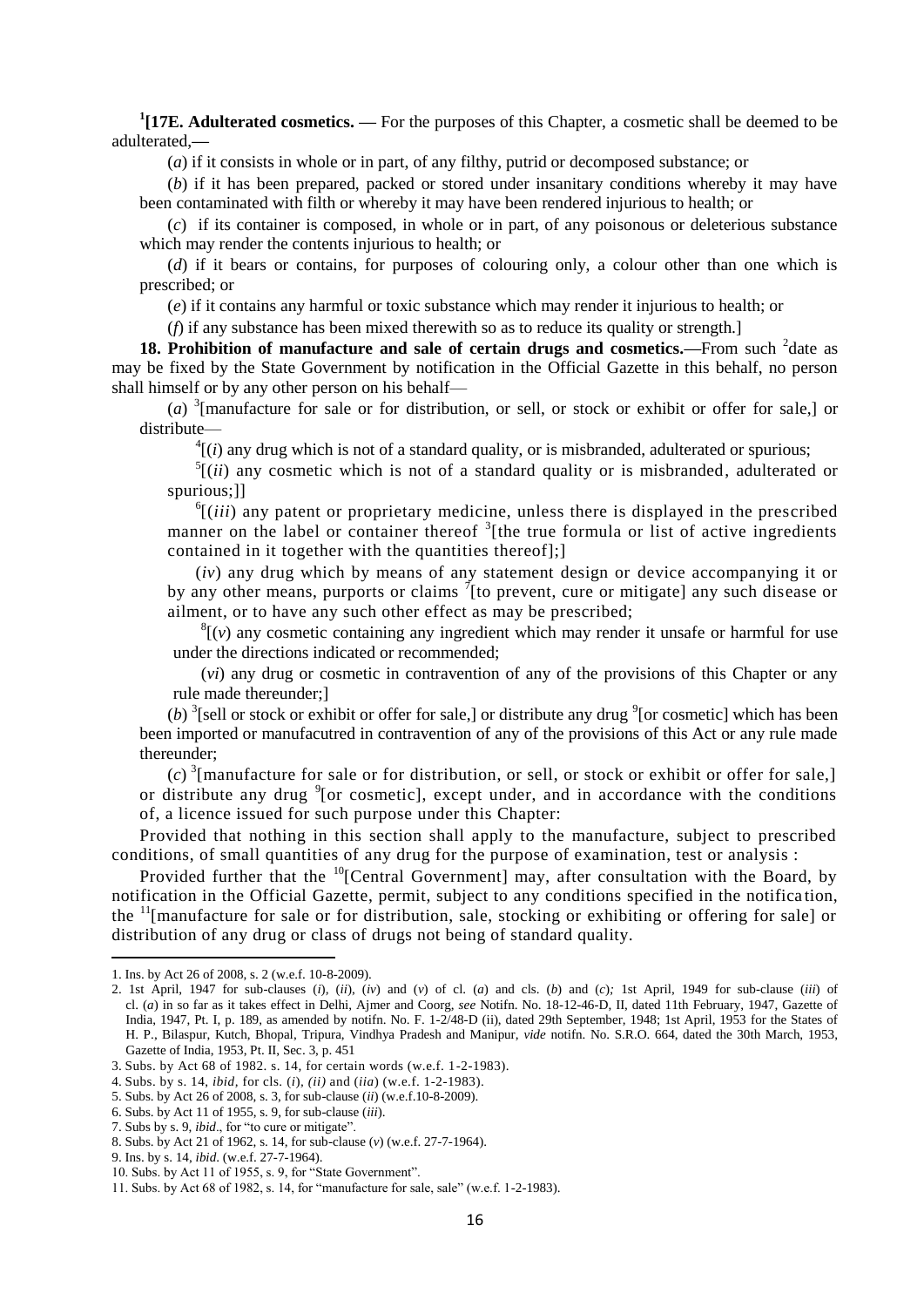2 [**18A. Disclosure of the name of the manufacturer, etc.**—Every person, not being the manufacturer of a drug or cosmetic or his agent for the distribution thereof, shall, if so required, disclose to the Inspector the name, address and other particulars of the person from whom he acquired the drug or cosmetic.]

 $*$   $*$   $*$   $*$   $*$   $*$ 

3 [**18B. Maintenance of records and furnishing of information.**—Every person holding a licence under clause (*c*) of section 18 shall keep and maintain such records, registers and other documents as may be prescribed and shall furnish to any officer or authority exercising any power or discharging any function under this Act such information as is required by such officer or authority for carrying out the purposes of this Act.]

**19. Pleas.—**(*1*) Save as hereinafter provided in this section, it shall be no defence in a prosecution under this Chapter to prove merely that the accused was ignorant of the nature, sub stance or quality of the drug  $\frac{4}{1}$  or cosmetic] in respect of which the offence has been committed or of the circumstances of its manufacture or import, or that a purchaser, having bought only for the purpose of test or analysis, has not been prejudiced by the sale.

(*2*) <sup>5</sup> [For the purposes of section 18 a drug shall not be deemed to be misbranded or <sup>6</sup>[adulterated or spurious] or to be below standard quality nor shall a cosmetic be deemed to be misbranded or to be below standard quality] only by reason of the fact that—

(*a*) there has been added thereto some innocuous substance or ingredient because the same is required for the manufacture or preparation of the drug  $<sup>4</sup>$  [or cosmetic] as an article</sup> of commerce in a state fit for carriage or consumption, and not to increase the bulk, weight or measure of the drug  $\rm{^4[}$  or cosmetic] or to conceal its inferior quality or other defects; or

 $7*$ 

 $1_{\ast}$ 

 $*$  \*  $*$  \*  $*$  \*  $*$  \*

(*b*) in the process of manufacture, preparation or conveyance some extraneous substance has unavoidably become intermixed with it: provided that this clause shall not apply in relation to any sale or distribution of the drug  $4$  [or cosmetic] occurring after the vendor or distributor became aware of such intermixture.

 ${}^{8}$ [(3) A person, not being the manufacturer of a drug or cosmetic or his agent for the distribution thereof, shall not be liable for a contravention of section 18 if he proves—

(*a*) that he acquired the drug or cosmetic from a duly licensed manufacturer, distributor or dealer thereof;

(*b*) that he did not know and could not, with reasonable diligence, have ascertained that the drug or cosmetic in any way contravened the provisions of that section; and

(*c*) that the drug or cosmetic, while in his possession, was properly stored a nd remained in the same state as when he acquired it.]

<sup>1.</sup> The *Explanation* omitted by Act 68 of 1982, s. 14 (w.e.f. 1-2-1983).

<sup>2.</sup> Ins. by Act 13 of 1964, s. 14 (w.e.f. 15-9-1964).

<sup>3.</sup> Ins. by Act 68 of 1982, s. 15 (w.e.f. 1-2-1983).

<sup>4.</sup> Ins. by Act 21 of 1962, s. 15 (w.e.f. 27-7-1964).

<sup>5.</sup> Subs. by Act 13 of 1964, s. 15, for certain words (w.e.f. 15-9-1964).

<sup>6.</sup> Subs. by Act 68 of 1982, s. 16, for "adulterated" (w.e.f. 1-2-1983).

<sup>7.</sup> Cl. (*aa*) ins. by Act 11 of 1955, s. 10, omitted by Act 13 of 1964, s. 15 (w.e.f. 15-9-1964).

<sup>8.</sup> Subs. by Act 13 of 1964, s. 15, for sub-section (*3*) (w.e.f. 15-9-1964).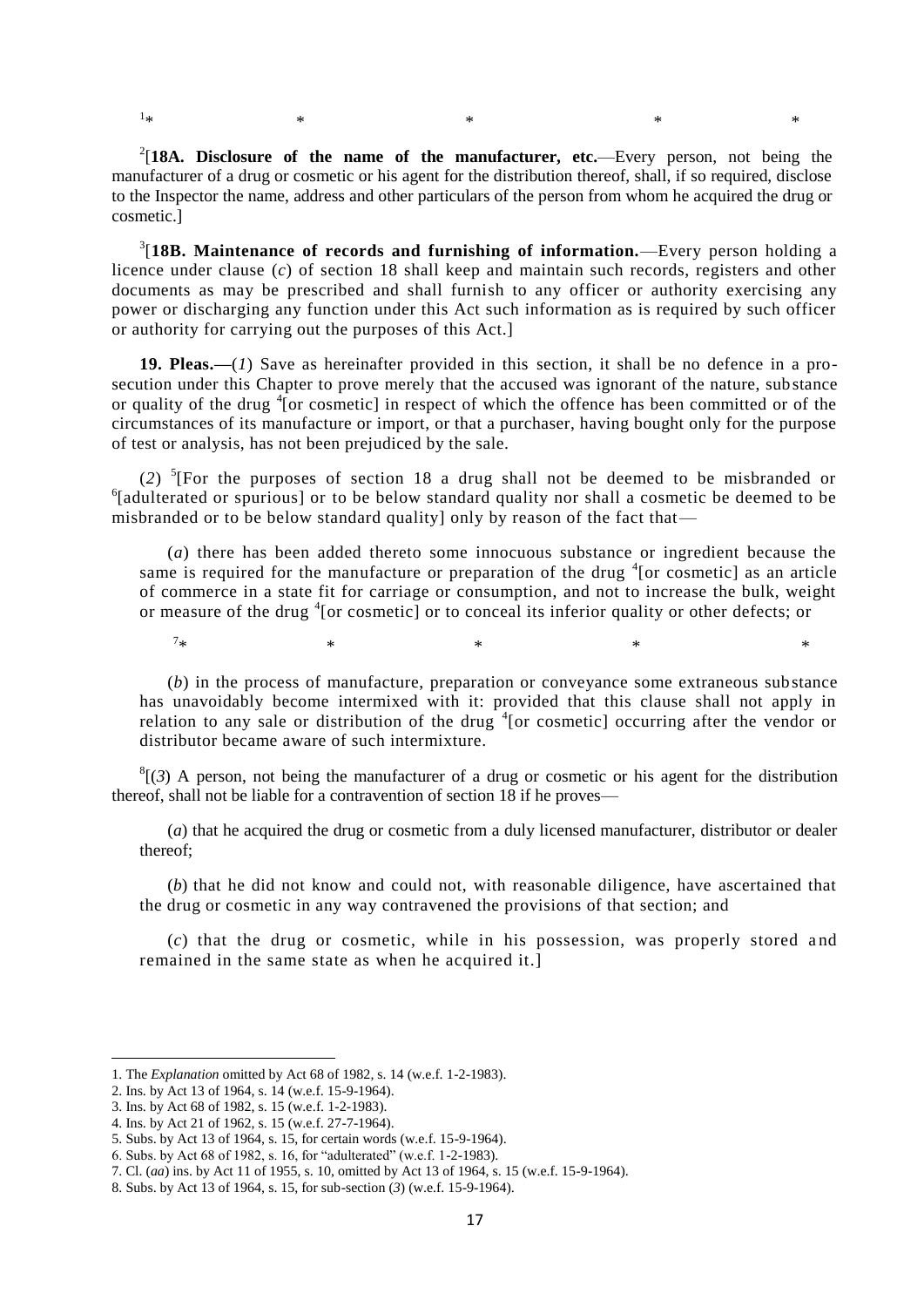$1$ <sup>1</sup>[20. Government Analysts.—(*1*) The State Government may, by notification in the Official Gazette, appoint such persons as it thinks fit, having the prescribed qualifications, to be Government Analysts for such areas in the State and in respect of such drugs or  $2$ [classes of drugs or such cosmetics or classes of cosmetics] as may be specified in the notification.

(*2*) The Central Government may also, by notification in the Official Gaz ette, appoint such persons as it thinks fit, having the prescribed qualifications, to be Government Analysts in respect of such drugs or  $^{2}$ [classes of drugs or such cosmetics or classes of cosmetics] as may be specified in the notification.

(*3*) Notwithstanding anything contained in sub-section (*1*) or sub-section (*2*)*,* neither the Central Government nor a State Government shall appoint as a Government Analyst any official not serving under it without the previous consent of the Government und er which he is serving.

 $3(4)$  No person who has any financial interest in the import, manufacture or sale of drugs or cosmetics shall be appointed to be a Government Analyst under sub-section (*1*) or sub-section (*2*) of this section.]

**21. Inspectors.**—(*1*) The Central Government or a State Government may, by notification in the Official Gazette, appoint such persons as it thinks fit, having the prescribed qualifications, to be Inspectors for such areas as may be assigned to them by the Central Government or the State Government, as the case may be.

(*2*) The powers which may be exercised by an Inspector and the duties which may be performed by him, the drugs or <sup>4</sup>[classes of drugs or cosmetics or classes of cosmetics] in relation to which and the conditions, limitations or restrictions subject to which, such powers and duties may be exercised or performed shall be such as may be prescribed.

(3) No person who has any financial interest  $5$ [in the import, manufacture or sale of drugs or cosmetics] shall be appointed to be an Inspector under this section.

(*4*) Every Inspector shall be deemed to be a public servant within the meaning of section 21 of the Indian Penal Code (45 of 1860), and shall be officially subordinate to such authority <sup>6</sup>[having the prescribed qualifications,] as the Government appointing him may specify in this behalf.]

 $7$ [22. Powers of Inspectors.—(*1*) Subject to the provisions of section 23 and of any rules made by the Central Government in this behalf, an Inspector may, within the local limits of the area for which he is appointed,—

 $^8$  [(*a*) inspect,—

(*i*) any premises wherein any drug or cosmetic is being manufactured and the means employed for standardising and testing the drug or cosmetic;

(*ii*) any premises wherein any drug or cosmetic is being sold, or stocked or exhibited or offered for sale, or distributed;

<sup>1.</sup> Subs by Act 35 of 1960, s. 4, for the original sections 20 and 21 (w.e.f. 16-3-1961).

<sup>2.</sup> Subs. by Act 21 of 1962, s. 16, for "class of drugs" (w.e.f. 27-7-1964).

<sup>3.</sup> Ins. by Act 68 of 1982, s. 17 (w.e.f. 1-2-1983).

<sup>4.</sup> Subs. by Act 21 of 1962, s. 17, for "class of drugs" (w.e.f. 27-7-1964).

<sup>5.</sup> Subs. by s. 17, *ibid*., for "in the manufacture, import or sale of drugs" (w.e.f. 27-7-1964).

<sup>6.</sup> Ins. by Act 68 of 1982, s. 18 (w.e.f. 1-2-1983).

<sup>7.</sup> Subs. by Act 11 of 1955, s. 11, for s. 22.

<sup>8.</sup> Subs. by Act 68 of 1982, s. 19, for cls. (*a*), (*b*) and (*c*) (w.e.f. 1-2-1983).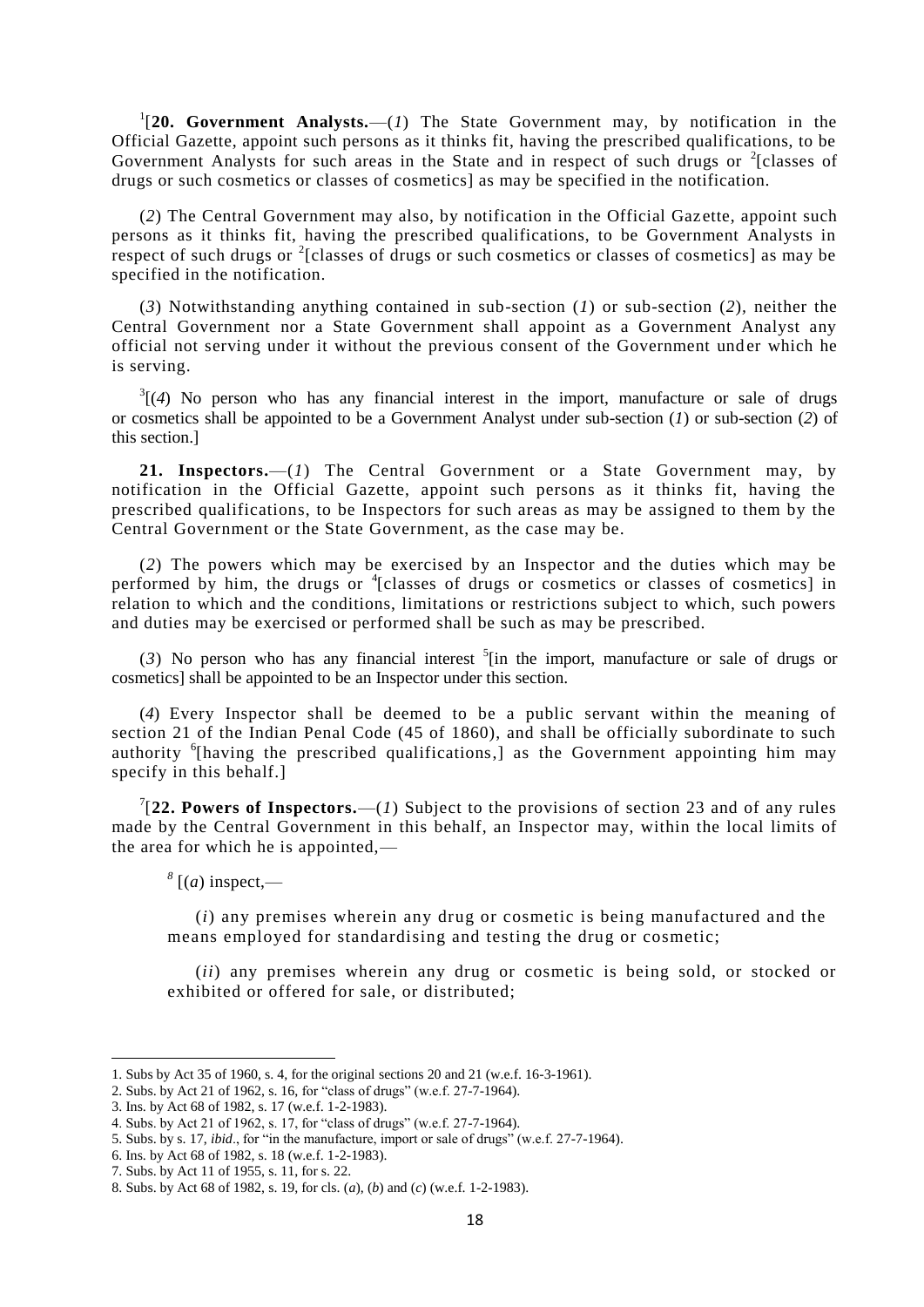(*b*) take samples of any drug or cosmetic, —

(*i*) which is being manufactured or being sold or is stocked or exhibited or offered for sale, or is being distributed;

(*ii*) from any person who is in the course of conveying, delivering or preparing to deliver such drug or cosmetic to a purchaser or a consignee;

(*c*) at all reasonable times, with such assistance, if any, as he considers necessary,—

(*i*) search any person, who, he has reason to believe, has secreted about his person, any drug or cosmetic in respect of which an offence under this Chapter has been, or is being, committed; or

(*ii*) enter and search any place in which he has reason to believe that an offence under this Chapter has been, or is being, committed; or

(*iii*) stop and search any vehicle, vessel or other conveyance which, he has reason to believe, is being used for carrying any drug or cosmetic in respect of which an offence under this Chapter has been, or is being, committed,

and order in writing the person in possession of the drug or cosmetic in respect of which the offence has been, or is being, committed, not to dispose of any stock of such dru g or cosmetic for a specified period not exceeding twenty days, or, unless the alleged offence is such that the defect may be removed by the possessor of the drug or cosmetic, seize the stock of such drug or cosmetic and any substance or article by means of which the offence has been, or is being, committed or which may be employed for the commission of such offence;]

 $\int$ <sup>1</sup>[(*cc*) examine any record, register, document or any other material object found <sup>2</sup>[with any person, or in any place, vehicle, vessel or other conveyance referred to in clause (*c*)], and seize the same if he has reason to believe that it may furnish evidence of the commission of an offence punishable under this Act or the rules made thereunder;]

 $\int_{0}^{3}$ [(*cca*) require any person to produce any record, register, or other document relating to the manufacture for sale or for distribution, stocking, exhibition for sale, offer for sale or distribution of any drug or cosmetic in respect of which he has reason to believe that an offence under this Chapter has been, or is being, committed;]

(*d*) exercise such other powers as may be necessary for carrying out the purposes of this Chapter or any rules made thereunder.

(2) The provisions of  ${}^{4}$ [the Code of Criminal Procedure, 1973 (2 of 1974)] shall, so far as may be, apply to any search or seizure under this Chapter as they apply to any search or seizure made under the authority of a warrant issued under  $\frac{5}{5}$  [section 94] of the said Code.

 $3$ <sup>2</sup> $(2A)$  Every record, register or other document seized under clause (*cc*) or produced under clause (*cca*) shall be returned to the person, from whom they were seized or who produce the

<sup>1.</sup> Ins. by Act 35 of 1960, s. 5 (w.e.f. 16-3-1961).

<sup>2.</sup> Subs. by Act 68 of 1982, s. 19, for certain words (w.e.f. 1-2-1983).

<sup>3.</sup> Ins. by s. 19, *ibid.* (w.e.f. 1-2-1983).

<sup>4.</sup> Subs. by s. 19, *ibid*., for "the Code of Criminal Procedure, 1898" (w.e.f. 1-2-1983).

<sup>5.</sup> Subs. by s. 19, *ibid*., for "section 98" (w.e.f. 1-2-1983).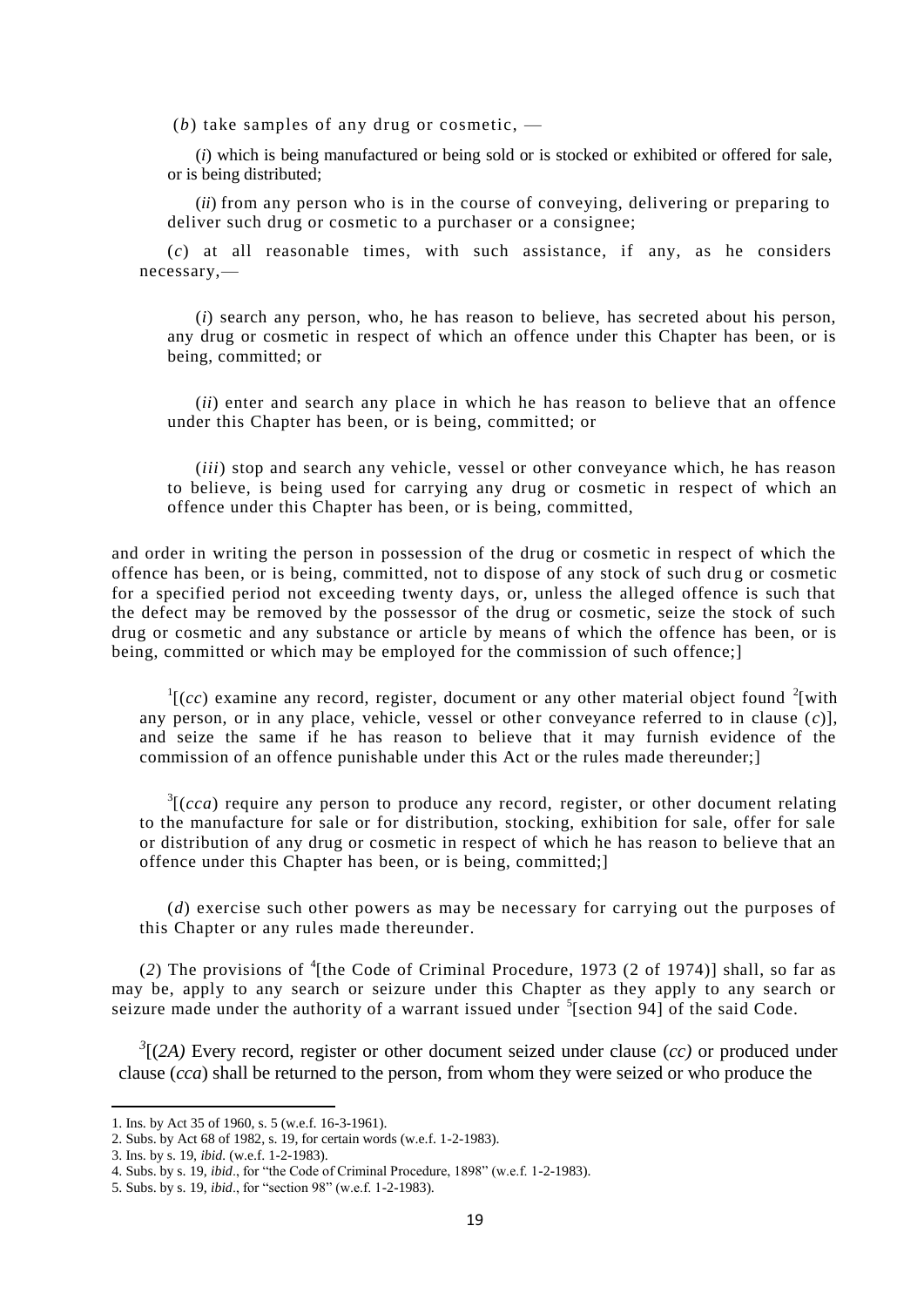same, within a period of twenty days of the date of such seizure or production, as the case may be, after copies thereof or extracts therefrom certified by that person, in such manner as may be prescribed, have been taken.]

(*3*) If any person wilfully obstructs an Inspector in the exercise of the powers conferred upon him by or under this Chapter  $1$ [or refuses to produce any record, register or other document when so required under clause (*cca*) of sub-section (*1*),] he shall be punishable with imprisonment which may extend to three years, or with fine, or with both.]

**23. Procedure of Inspectors.**—(*1*) Where an Inspector takes any sample of a drug  $^{2}$ [or cosmetic] under this Chapter, he shall tender the fair price thereof and may require a written acknowledgment therefor.

(*2*) Where the price tendered under sub-section (*1*) is refused, or where the Inspector seizes the stock of any drug <sup>2</sup>[or cosmetic] under clause (*c*) of section 22, he shall tender a receipt therefor in the prescribed form.

(3) Where an Inspector takes a sample of a drug  $2$ [or cosmetic] for the purpose of test or analysis, he shall intimate such purpose in writing in the prescribed form to the person from whom he takes it and, in the presence of such person unless he wilfully absents himself, shall divide the sample into four portions and effectively seal and suitably mark the same and permit such person to add his own seal and mark to all or any of the portions so sealed and marked:

Provided that where the sample is taken from premises whereon the drug  $2$ [or cosmetic] is being manufactured, it shall be necessary to divide the sample into three portions only:

Provided further that where the drug  $2$ [or cosmetic] is made up in containers of small volume, instead of dividing a sample as aforesaid, the Inspector may, and if the drug  $2$ [or cosmetic] be such that it is likely to deteriorate or be otherwise damaged by exposure shall, take three or four, as the case may be, of the said containers after suitably marking the same and, where necessary, sealing them.

(*4*) The Inspector shall restore one portion of a sample so divided or one container, as the case may be, to the person from whom he takes it, and shall retain the remainder and dispose of the same as follows:—

(*i*) one portion or container he shall forthwith send to the Government Analyst for test or analysis;

(*ii*) the second, he shall produce to the Court before which proceedings, if any, are instituted in respect of the drug  $2$ [or cosmetic]; and

 $3$ [(*iii*) the third, where taken, he shall send to the person, if any, whose name, address and other particulars have been disclosed under section 18A.]

(*5*) Where an Inspector takes any action under clause (*c*) of section 22,*—*

(*a*) he shall use all despatch in ascertaining whether or not the drug  $2$ [or cosmetic]; contravenes any of the provisions of section 18 and, if it is ascertained that the drug  $^{2}$  [or cosmetic]; does not so contravene, forthwith revoke the order passed under the said clause or, as the case may be, take such action as may be necessary for the return of the stock seized;

(*b*) if he seizes the stock of the drug <sup>2</sup>[or cosmetic]; he shall as soon as may be inform <sup>4</sup>[a Judicial] Magistrate] and take his orders as to the custody thereof;

<sup>1.</sup> Ins. by Act 68 of 1982, s. 19 (w.e.f. 1-2-1983).

<sup>2.</sup> Ins. by Act 21 of 1962, s. 15 (w.e.f. 27-7-1964).

<sup>3.</sup> Subs. by Act 13 of 1964, s. 16, for cl. (*iii*) (w.e.f. 15-9-1964).

<sup>4.</sup> Subs. by Act 68 of 1982, s. 20, for "a Magistrate" (w.e.f. 1-2-1983).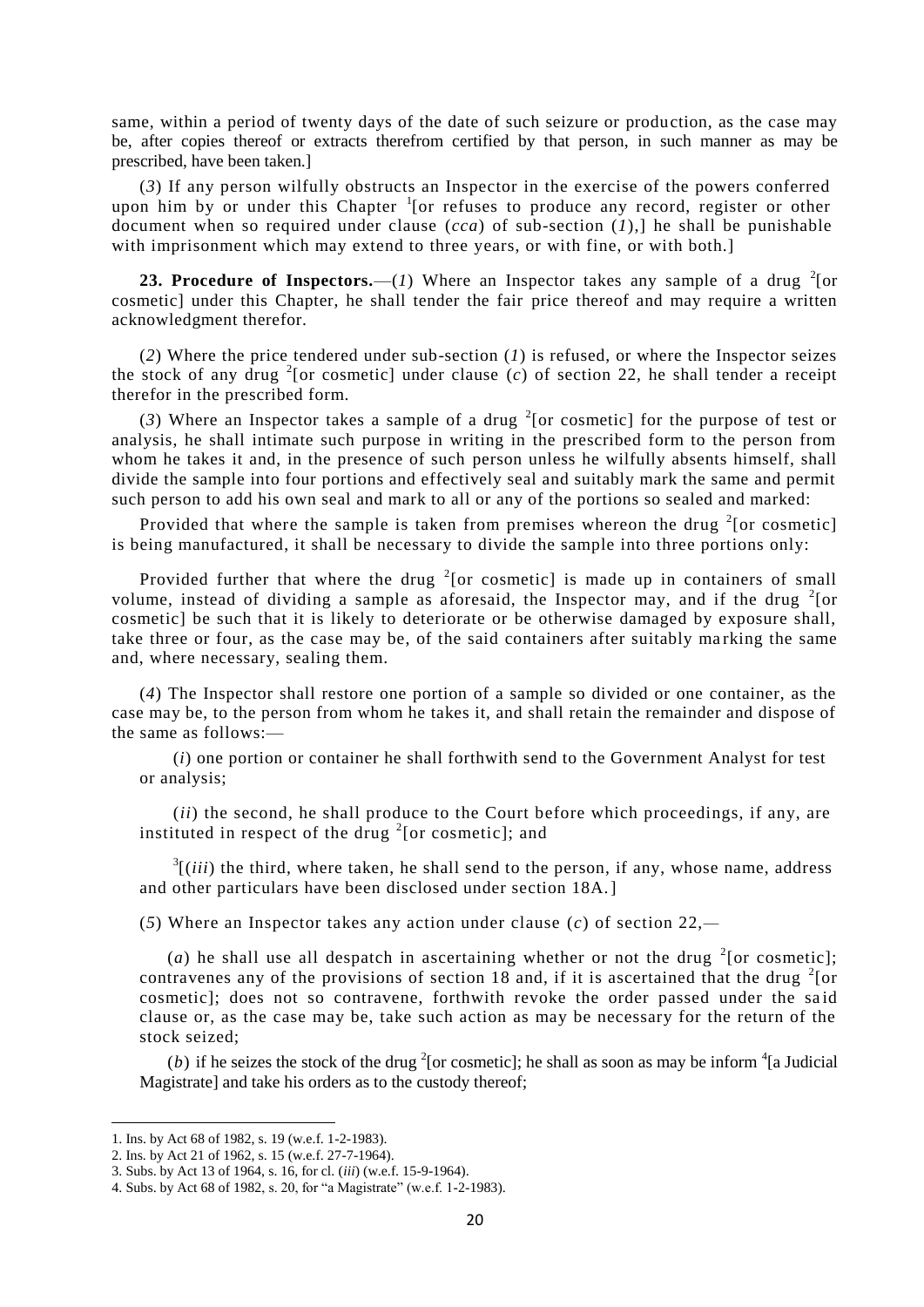( *c* ) without prejudice to the institution of any prosecution, if the alleged contravention be such that the defect may be remedied by the possessor of the drug  $1$ [or cosmetic]; he shall, on being satisfied that the defect has been so remedied, forthwith revoke his order under the said clause.

 $2(6)$  Where an Inspector seizes any record, register, document or any other material object under clause  $(cc)$  of sub-section (*1*) of section 22, he shall, as soon as may be, inform  $\frac{3}{2}$ [a Judicial Magistrate] and take his orders as to the custody thereof.

**24. Persons bound to disclose place where drugs or cosmetics are manufactured or kept.** *—* Every person for the time being in charge of any premises whereon any drug  $1$ [or cosmetic]; is being manufactured or is kept for sale or distribution shall, on being required by an Inspector so to do, be legally bound to disclose to the Inspector the place where the drug<sup>1</sup>[or cosmetic] is being manufactured or is kept, as the case may be.

**25. Reports of Government Analysts.***—*(*1*) The Government Analyst to whom a sample of any drug  $1$  [or cosmetic] has been submitted for test or analysis under sub-section (*4*) of section 23, shall deliver to the Inspector submitting it a signed report in triplicate in the prescribed form.

(*2*) The Inspector on receipt thereof shall deliver one copy of the report to the person from whom the sample was taken <sup>4</sup>[and another copy to the person, if any, whose name, address and other particulars have been disclosed under section 18A], and shall retain the third copy for use in any prosecution in respect of the sample.

(*3*) Any document purporting to be a report signed by a Government Analyst under this Chapter shall be evidence of the facts stated therein, and such evidence shall be conclusive unless the person from whom the sample was taken  $5$  [or the person whose name, address and other particulars have been disclosed under section 18A] has, within twenty -eight days of the receipt of a copy of the report, notified in writing the Inspector or the Court before which any proceedings in respect of the sample are pending that he intends to adduce evidence in controversion of the report.

(*4*) Unless the sample has already been tested or analysed in the Central Drugs Laboratory, where a person has under sub-section (*3*) notified his intention of adducing evidence in controversion of a Government Analyst's report, the Court may, of its own motion or in its discretion at the request either of the complainant or the accused cause the sample of the drug <sup>1</sup>[or cosmetic] produced before the Magistrate under sub-section (4) of section 23 to be sent for test or analysis to the said Laboratory, which shall make the test or analysis and report in writing signed by or under the authority of, the Director of the Central Drugs Laboratory the result thereof, and such report shall be conclusive evidence of the facts stated therein.

(*5*) The cost of a test or analysis made by the Central Drugs Laboratory under sub-section (*4*) shall be paid by the complainant or accused as the Court shall direct.

**26. Purchaser of drug or cosmetic enabled to obtain test or analysis**.—Any person <sup>6</sup>[or any recognised consumer association, whether such person is a member of that association or not,] shall, on application in the prescribed manner and on payment of the prescribed fee, be entitled to submit for test or analysis to a Government Analyst any drug  $1$  [or cosmetic] <sup>7</sup>[purchased by him or it] and to receive a report of such test or analysis signed by the Government Analyst.

<sup>1.</sup> Ins. by Act 21 of 1962, s. 15 (w.e.f. 27-7-1964).

<sup>2.</sup> Ins. by Act 35 of 1960, s. 6 (w.e.f. 16-3-1961).

<sup>3.</sup> Subs. by Act 68 of 1982, s. 20, for "a Magistrate" (w.e.f. 1-2-1983).

<sup>4.</sup> Subs. by Act 13 of 1964, s. 17, for certain words (w.e.f. 15-9-1964).

<sup>5.</sup> Subs. by s. 17, *ibid*., for "or the said warrantor" (w.e.f. 15-9-1964).

<sup>6.</sup> Ins. by Act 71 of 1986, s. 2 (w.e.f. 15-9-1987).

<sup>7.</sup> Subs. by s. 2, *ibid*., for "purchased by him" (w.e.f. 15-9-1987).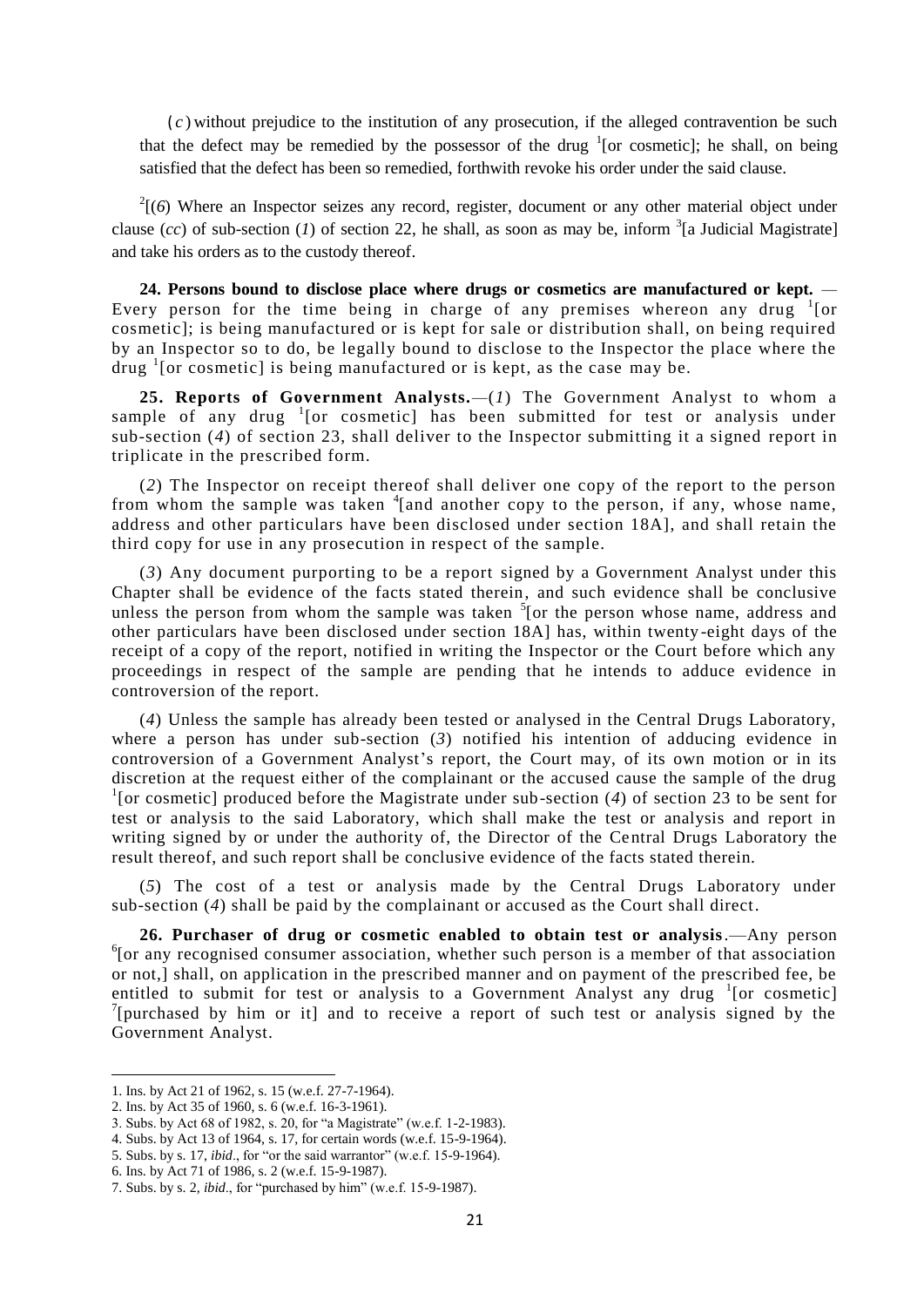<sup>1</sup>[*Explanation*.—For the purposes of this section and section 32, "recognised consumer association means a voluntary consumer association registered under the Companies Act, 1956 (1 of 1956) or any other law for the time being in force.]

<sup>2</sup>[26A. Powers of Central Government to <sup>3</sup>[regulate, restrict or prohibit] manufacture, etc., **of drug and cosmetic in public interest.**—Without prejudice to any other provision contained in this Chapter, if the Central Government is satisfied, that the use of any drug or cosmetic is likely to involve any risk to human beings or animals or that any drug does not have the therapeutic value claimed or purported to be claimed for it or contains ingredients and in such quantity for which there is no therapeutic justification and that in the public interest it is necessary or expedient so to do, then, that Government may, by notification in the Official Gazette, <sup>3</sup>[regulate, restrict or prohibit] the manufacture, sale or distribution of such drug or cosmetic.]

**4 [26B. Power of Central Government to regulate or restrict, manufacture, etc., of drug in public interest.** —Without prejudice to any other provision contained in this Chapter, if the Central Government is satisfied that a drug is essential to meet the requirements of an emergency arising due to epidemic or natural calamities and that in the public interest, it is necessary or expedient so to do, then, that Government may, by notification in the Official Gazette, regulate or restrict the manufacture, sale or distribution of such drug.]

 $^{5}$ [27. **[27. Penalty for manufacture, sale, etc., of drugs in contravention of this Chapter.—**Whoever, himself or by any other person on his behalf, manufactures for sale or for distribution, or sells, or stocks or exhibits or offers for sale or distributes,—

(*a*) any drug deemed to be adulterated under section 17A or spurious under section  ${}^{6}$ [17B and which] when used by any person for or in the diagnosis, treatment, mitigation, or pre vention of any disease or disorder is likely to cause his death or is likely to cause such harm on his body as would amount to grevious hurt within the meaning of section 320 of the Indian Penal Code (45 of 1860) solely on account of such drug being adulterated or spurious or not of standard quality, as the case may be, shall be  $\frac{7}{2}$  [punishable with imprisonment for a term which shall not be less than ten years but which may extend to imprisonment for life and shall also be liable to fine which shall not be less than ten lakh rupees or three times value of the drugs confiscated, whichever is more]:

<sup>8</sup>[Provided that the fine imposed on and released from, the person convicted under this clause shall be paid, by way of compensation, to the person who had used the adulterated or spurious drugs referred to in this clause:

Provided further that where the use of the adulterated or, spurious drugs referred to in this clause has caused the death of a person who used such drugs, the fine imposed on and realised from, the person convicted under this clause, shall be paid to the relative of the person who had died due to the use of the adulterated or spurious drugs referred to in this clause.

*Explanation.*—For the purposes of the second proviso, the expression "relative" means—

- (*i*) spouse of the deceased person; or
- (*ii*) a minor legitimate son, and unmarried legitimate daughter and a widowed mother; or
- (*iii*) parent of the minor victim; or

<sup>1.</sup> Ins. by Act 71 of 1986, s. 2 (w.e.f. 15-9-1987).

<sup>2.</sup> Ins. by Act 68 of 1982. s. 21 (w.e.f. 1-2-1983).

<sup>3.</sup> Subs. by Act 26 of 2008, s. 4, for "prohibit" (w.e.f. 10-8-2009).

<sup>4.</sup> Ins. by s. 5, *ibid.* (w.e.f. 10-8-2009).

<sup>5.</sup> Subs. by Act 68 of 1982, s. 22, for sections 27 and 27A (w.e.f. 1-2-1983).

<sup>6.</sup> Subs. by Act 26 of 2008, s. 6, for "17B or which" (w.e.f. 10-8-2009).

<sup>7.</sup> Subs. by s. 6, *ibid.,* for "punishable with imprisonment for a term which shall not be less than five years but which may extend to a term of life and with fine which shall not be less than ten thousand rupees;" (w.e.f. 10-8-2009).

<sup>8.</sup> The provisos ins. by s. 6, *ibid*. (w.e.f. 10-8-2009).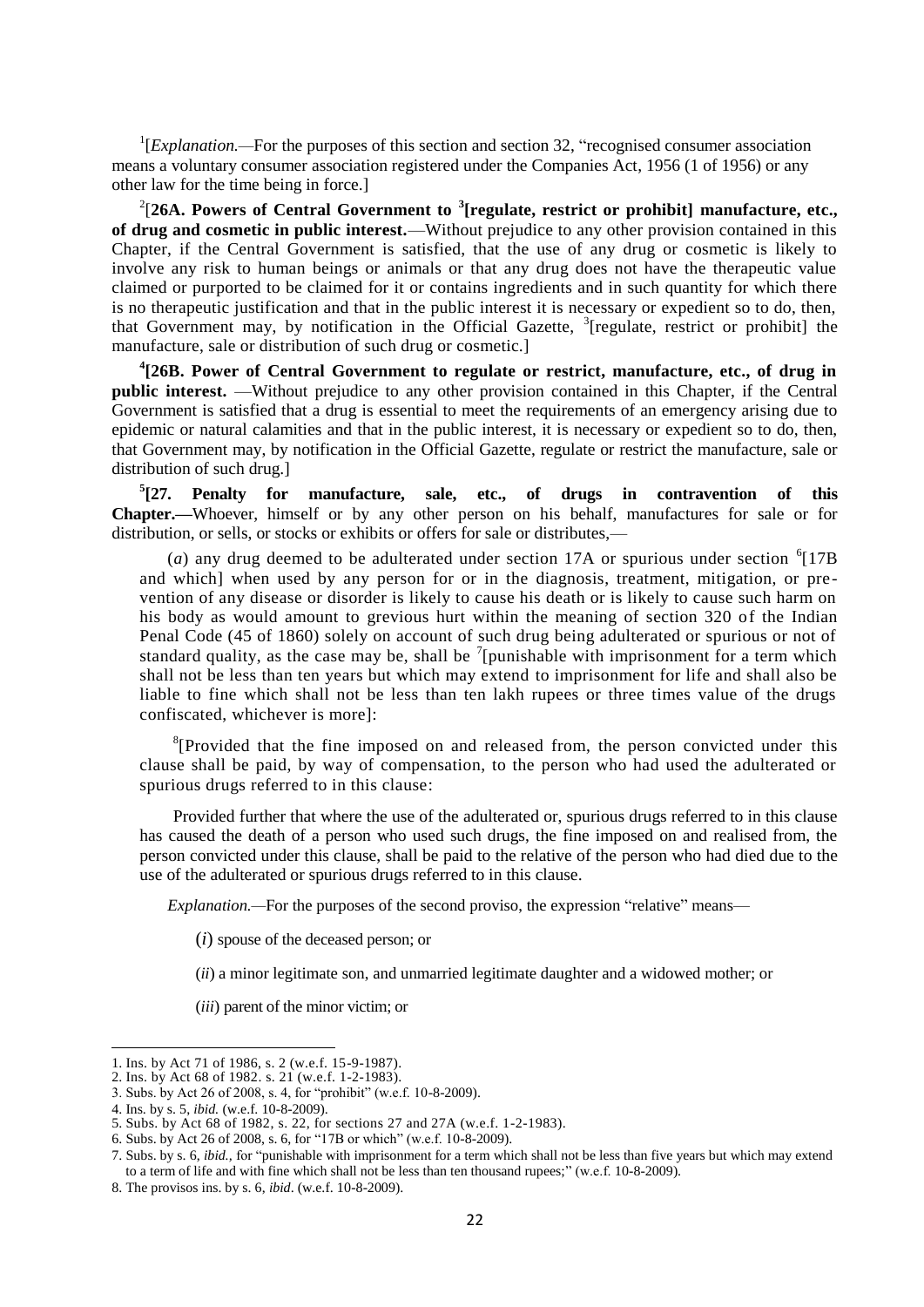(*iv*) if wholly dependent on the earnings of the deceased person at the time of his death, a son or a daughter who has attained the age of eighteen years; or

(*v*) any person, if wholly or in part, dependent on the earnings of the deceased person at the time of his death,*—*

(*a*) the parent; or

(*b*) a minor brother or an unmarried sister; or

(*c*) a widowed daughter-in-law; or

(*d*) a widowed sister; or

(*e*) a minor child of a pre-deceased son; or

(*f*) a minor child of a pre-deceased daughter where no parent of the child is alive; or

(*g*) the paternal grandparent if no parent of the member is alive;]

(*b*) any drug—

(*i*) deemed to be adulterated under section 17A but not being a drug referred to in clause (*a*)*,*  or

(*ii*) without a valid licence as required under clause (*c*) of section 18,

shall be punishable with imprisonment for a term which shall  $\frac{1}{1}$  [not be less than three years but which may extend to five years and with fine which shall not be less than one lakh rupees or three times the value of the drugs confiscated, whichever is more]:

Provided that the Court may, for any adequate and special reasons to be recorded in the judgment, impose a sentence of imprisonment for a term of <sup>2</sup>[less than three years and of fine of less than one lakh rupees];

(*c*) any drug deemed to be spurious under section 17B, but not being a drug referred to in clause  $(a)$  shall be punishable with imprisonment for a term which shall  $\frac{3}{2}$  [not less than seven years but which may extend to imprisonment for life and with fine which shall not be three lakh rupees or three times the value of the drugs confiscated, whichever is more]:

Provided that the Court may, for any adequate and special reasons to be recorded in the judgment, impose a sentence of imprisonment for a term of <sup>4</sup>[less than seven years but not less than three years and of fine of less than one lakh rupees];

(*d*) any drug, other than a drug referred to in clause (*a*) or clause *(b*) or clause (*c*)*,*  in contravention of any other provision of this Chapter or any rule made thereunder, shall be punishable with imprisonment for a term which shall not be less than one year but which may extend to two years  $\frac{3}{2}$  [and with fine which shall not be less than twenty thousand rupees]:

Provided that the Court may, for any adequate and special reasons to be recorded in the judgment, impose a sentence of imprisonment for a term of less than one year.

**27A. Penalty for manufacture, sale, etc., of cosmetics in contravention of this Chapter.—**Whoever himself or by any other person on his behalf manufactures for sale or for distribution, or sells, or stocks or exhibits or offers for sale—

 $<sup>6</sup>$ [(*i*) any cosmetic deemed to be spurious under section 17D or adulterated under section 17E</sup> shall be punishable with imprisonment for a term which may extend to three years and with fine which shall not be less than fifty thousand rupees or three times the value of the cosmetics confiscated, whichever is more;

<sup>1.</sup> Subs. by Act 26 of 2008, s. 6, for "not be less than one year but which may extend to three years and with fine which shall not be less than five thousand rupees" (w.e.f. 10-8-2009).

<sup>2.</sup> Subs. by s. 6, *ibid*., for "less than one year and of fine of less than five thousand rupees" (w.e.f. 10-8-2009).

<sup>3.</sup> Subs. by s. 6, *ibid*., for "not be less than three years but which may extend to five years and with fine which shall not be less than five thousand rupees" (w.e.f. 10-8-2009).

<sup>4.</sup> Subs. by s. 6, *ibid*., for "less than three years but not less than one year" (w.e.f. 10-8-2009).

<sup>5.</sup> Subs. by s. 6, *ibid.*, for "and with fine" (w.e.f. 10-8-2009).

<sup>6.</sup> Subs. by s. 7, *ibid.*, for clauses (*i*) and (*ii*) (w.e.f. 10-8-2009).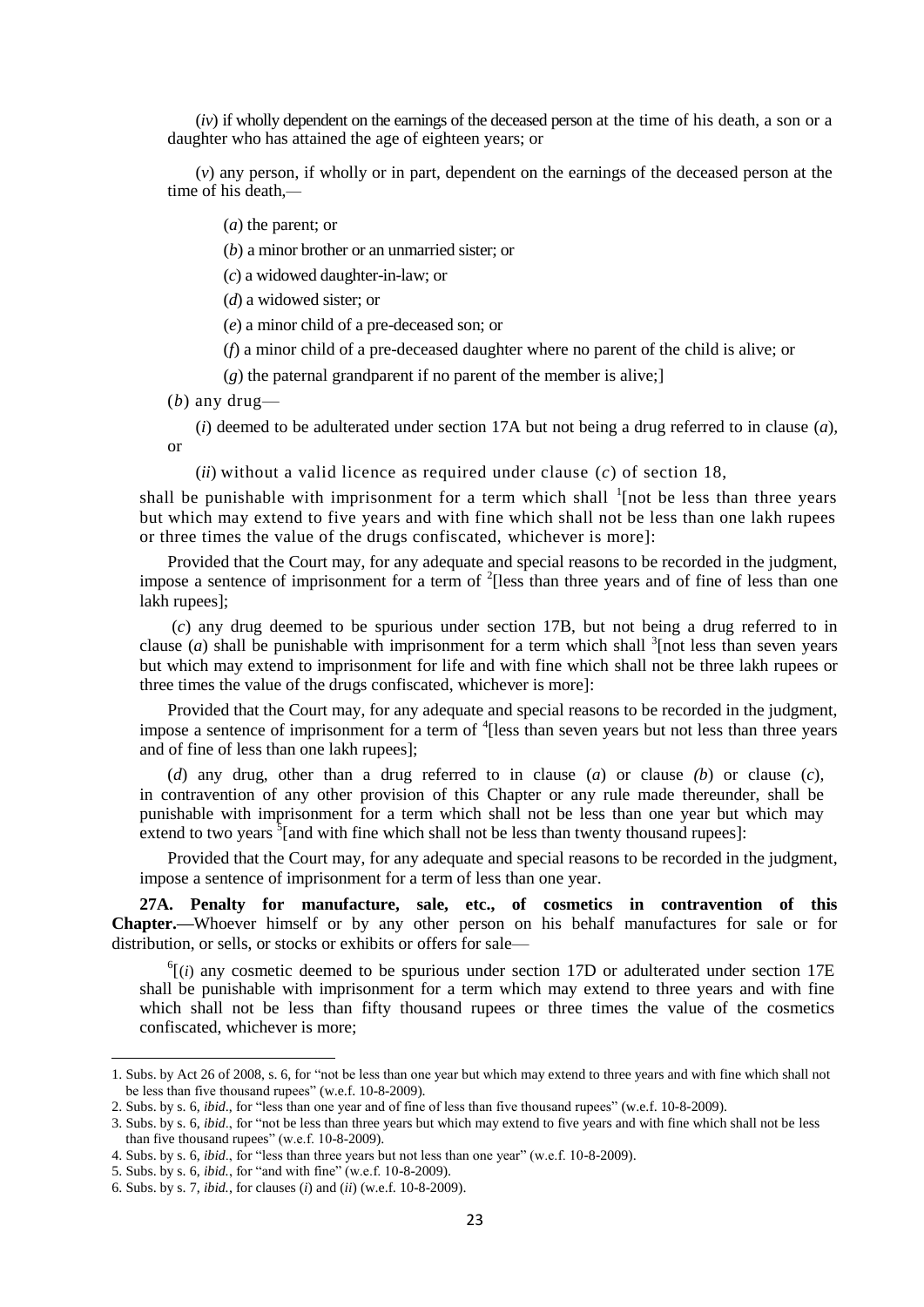(*ii*) any cosmetic other than a cosmetic referred to in clause (*i*) in contravention of any provisions of this Chapter or any rule made thereunder shall be punishable with imprisonment for a term which may extend to one year or with fine which may extend to twenty thousand rupees, or with both. ]]

**1 [28. Penalty for non-disclosure of the name of the manufacturer, etc.—**Whoever contravenes the provisions of section  $18A^{-2}$  [or section 24] shall be punishable with imprisonment for a term which may extend to one year, or  $\frac{3}{1}$  with fine which shall not be less than twenty thousand rupees or with both].]

**4 [28A. Penalty for not keeping documents, etc., and for non-disclosure of information.—**Whoever without reasonable cause or excuse, contravenes the provisions of section 18B shall be punishable with imprisonment for a term which may extend to one year or  $3$ [with fine which shall not be less than twenty thousand rupees or with both].

**28B. Penalty for manufacture, etc., of drugs or cosmetics in contravention of section 26A.—**Whoever himself or by any other person on his behalf manufactures or sells or distributes any drug or cosmetic in contravention of the provisions of any notification issued under section 26A, shall be punishable with imprisonment for a term which may extend to three years and shall also be liable to fine which may extend to five thousand rupees.]

**29. Penalty for use of Government Analyst's report for advertising.—**Whoever uses any report of a test or analysis made by the Central Drugs Laboratory or by a Government Analyst, or any extract from such report, for the purpose of advertising any drug  $5$  [or cosmetic], shall be punishable with fine which may extend to <sup>6</sup>[five thousand rupees].

**7**[30. Penalty for subsequent offences.—  $^{8}$ [(*1*) Whoever having been convicted of an offence,—

(*a*) under clause (*b*) of section 27 is again convicted of an offence under that clause, shall be punishable with imprisonment for a term which shall  $\frac{9}{2}$  [not be less than seven years but which may extend to ten years and with fine which shall not be less than two lakh rupees]:

Provided that the Court may, for any adequate and special reasons to be mentioned in the judgment, impose a sentence of imprisonment for a term of  $^{10}$ [less than seven years and of fine of less than one lakh rupees];

(*b*) under clause (*c*) of section 27, is again convicted of an offence under that clause shall be punishable with imprisonment for a term which  $\frac{11}{15}$ shall not be less than ten years but which may extend to imprisonment for life and with fine which shall not be less than three lakh rupees.]

(*c*) under clause (*d*) of section 27, is again convicted of an offence under that clause shall be punishable with imprisonment for a term which shall not be less than two years but which may extend to four years or with fine which shall not be less than  $^{12}$ [fifty thousand rupees], or with both.]

<sup>1.</sup> Subs, by Act 13 of 1964, s. 19, for s. 28 (w.e.f. 15-9-1964).

<sup>2.</sup> Ins. by Act 68 of 1982, s. 23 (w.e.f. 1-2-1983).

<sup>3.</sup> Subs. by Act 26 of 2008, s. 8, for "with fine which may extend to one thousand rupees or with both" (w.e.f. 10-8-2009).

<sup>4.</sup> Ins. by Act 68 of 1982 s. 24 (w.e.f. 1-2-1983).

<sup>5.</sup> Ins. by Act 21 of 1962, s. 15 (w.e.f. 27-7-1964).

<sup>6.</sup> Subs. by Act 26 of 2008, s. 10, for "five hundred rupees" (w.e.f. 10-8-2009).

<sup>7.</sup> Subs. by Act 11 of 1955, s. 14, for s. 30.

<sup>8.</sup> Subs. by Act 68 of 1982, s. 25, for sub-section (*1*) (w.e.f. 1-2-1983).

<sup>9.</sup> Subs. by Act 26 of 2008, s. 11 for "not be less than two years but which may extend to six years and with fine which shall not be less than ten thousand rupees"(w.e.f. 10-8-2009).

<sup>10.</sup> Subs. by s. 11, *ibid*., for "less than two years and of fine of less than ten thousand rupees (w.e.f. 10-8-2009).

<sup>11.</sup> Subs. by s. 11, *ibid*., for "shall not be less than six years but which may extend to ten years and with fine which shall not be less than ten thousand rupees" (w.e.f. 10-8-2009).

<sup>12.</sup> Subs. by s. 11, *ibid*., for "five thousand rupees" (w.e.f. 10-8-2009).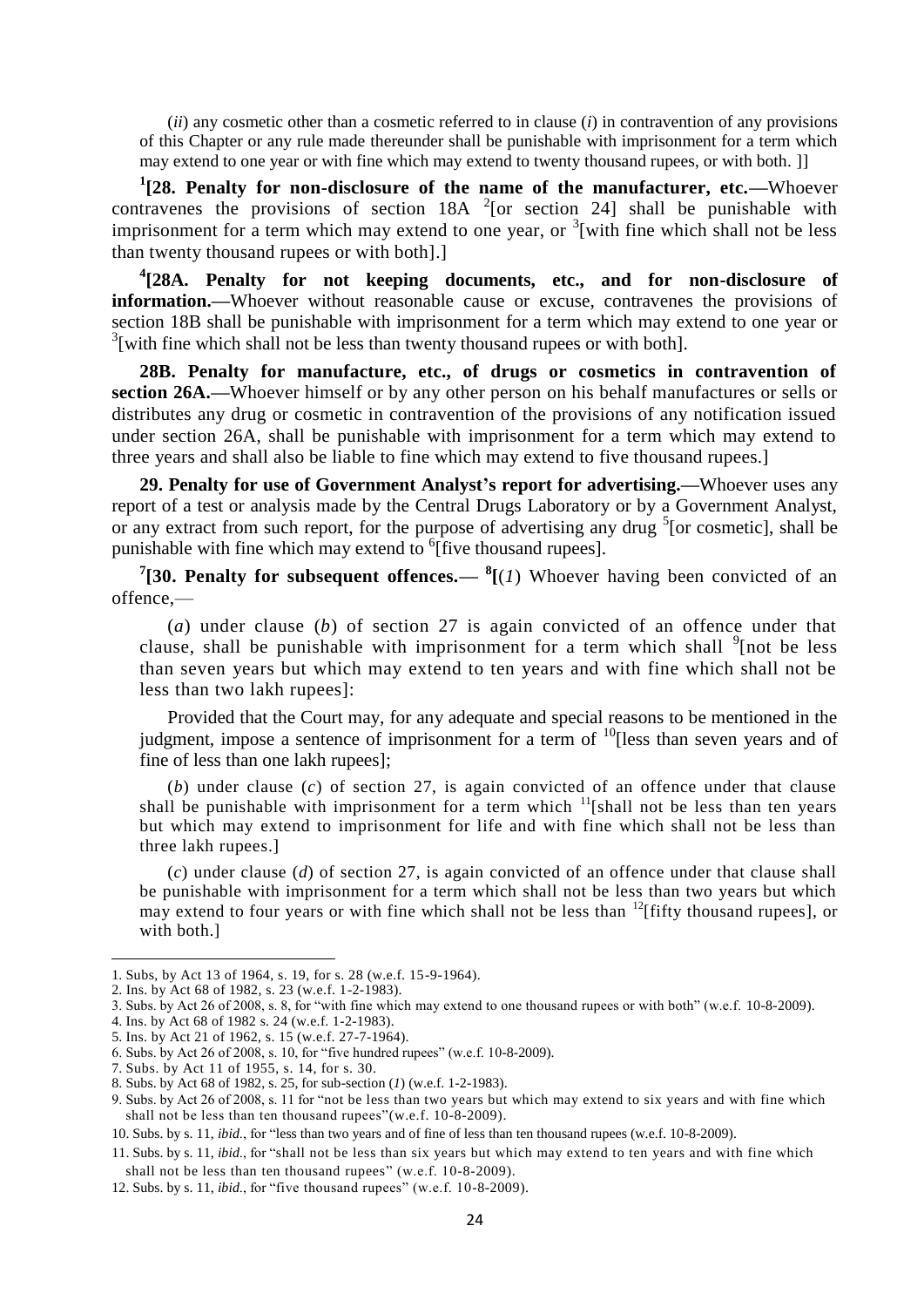$<sup>1</sup>$ [(*IA*) Whoever, having been convicted of an offence under section 27A is again convicted</sup> convicted under that section, shall be punishable with imprisonment for a term which may extend to two years, or with fine which may extend to  $2$ [two thousand rupees], or with both.]

(2) Whoever, having been convicted of an offence under  $3***$  section 29 is again convicted of an offence under the same section shall be punishable with imprisonment which may extend to  ${}^{4}$ [two years, or with fine which shall not be less than ten thousand rupees or with both.]]

**31. Confiscation.**  $-$  <sup>5</sup>[(*1*)] Where any person has been convicted under this Chapter for contravening any such provision of this Chapter or any rule made thereunder as may be specified by rule made in this behalf, the stock of the drug  $6$  [or cosmetic] in respect of which the contravention has been made shall be liable to confiscation  $\frac{7}{1}$  and if such contravention is in in respect of**—**

 $<sup>8</sup>$ [(*i*) manufacture of any drug deemed to be misbranded under section 17, adulterated under</sup> section 17A or spurious under section 17B; or]

(*ii*)<sup>9</sup>[manufacture for sale, or for distribution, sale, or stocking, or exhibiting or offering ing for sale,] or distribution of any drug without a valid licence as required under clause (*c*) of section 18,

any implements or machinery used in such manufacture, sale or distribution and any receptacles packages or coverings in which such drug is contained and the animals, vehicles, vessels or other conveyances used in carrying such drug shall also be liable to confiscation].

 $^{10}$ [(2) Without prejudice to the provisions contained in sub-section (*1*), where the Court is satisfied, on the application of an Inspector or otherwise and after such inquiry as may be necessary that the drug or cosmetic is not of standard quality  $11$  [or is a  $9$ [misbranded, adulterated or spurious drug or misbranded or spurious cosmetic,] such drug or, as the case may be, such cosmetic shall be liable to confiscation.]

<sup>12</sup>**[31A. Application of provisions to Government departments.—**The provisions of this Chapter except those contained in section 31 shall apply in relation to the manufacture, sale or distribution of drugs by any department of Government as they apply in relation to the manufacture, sale or distribution of drugs by any other person.]

<sup>1.</sup> Ins. by Act 21 of 1962, s. 20 (w.e.f. 27-7-1964).

<sup>2.</sup> Subs. by Act 68 of 1982, s. 25, for "one thousand rupees" (w.e.f. 1-2-1983).

<sup>3.</sup> The words and figures "section 28 or" omitted by Act 13 of 1964, s. 20 (w.e.f. 15-9-1964).

<sup>4.</sup> Subs. by Act 26 of 2008, s. 11, for "ten years or with fine or with both" (w.e.f. 10-8-2009)

<sup>5.</sup> Re-numbered as sub-section (*I*) by Act 35 of 1960, s. 9 (w.e.f. 16-3-1961).

<sup>6.</sup> Ins. by Act 21 of 1962, s. 21 (w.e.f. 27-7-1964).

<sup>7.</sup> Added by Act 13 of 1964. s. 21 (w.e.f. 15-9-1964).

<sup>8.</sup> Subs. by Act 68 of 1982, s. 26, for cl. (*i*) (w.e.f. 1-2-1983). 9. Subs. by s. 26, *ibid*, for certain words (w.e.f. 1-2-1983).

<sup>10.</sup> Sub-section (*2*) ins. by Act 35 of 1960, s. 9, subs. by Act 21 of 1962, s. 21 (w. e.f. 27-7-1964).

<sup>11.</sup> Subs. by Act 13 of 1964. s. 21, for "or is a misbranded drug" (w.e.f. 15-9-1964).

<sup>12.</sup> Ins. by s. 22. *ibid.* (w.e.f. 15-9-1964).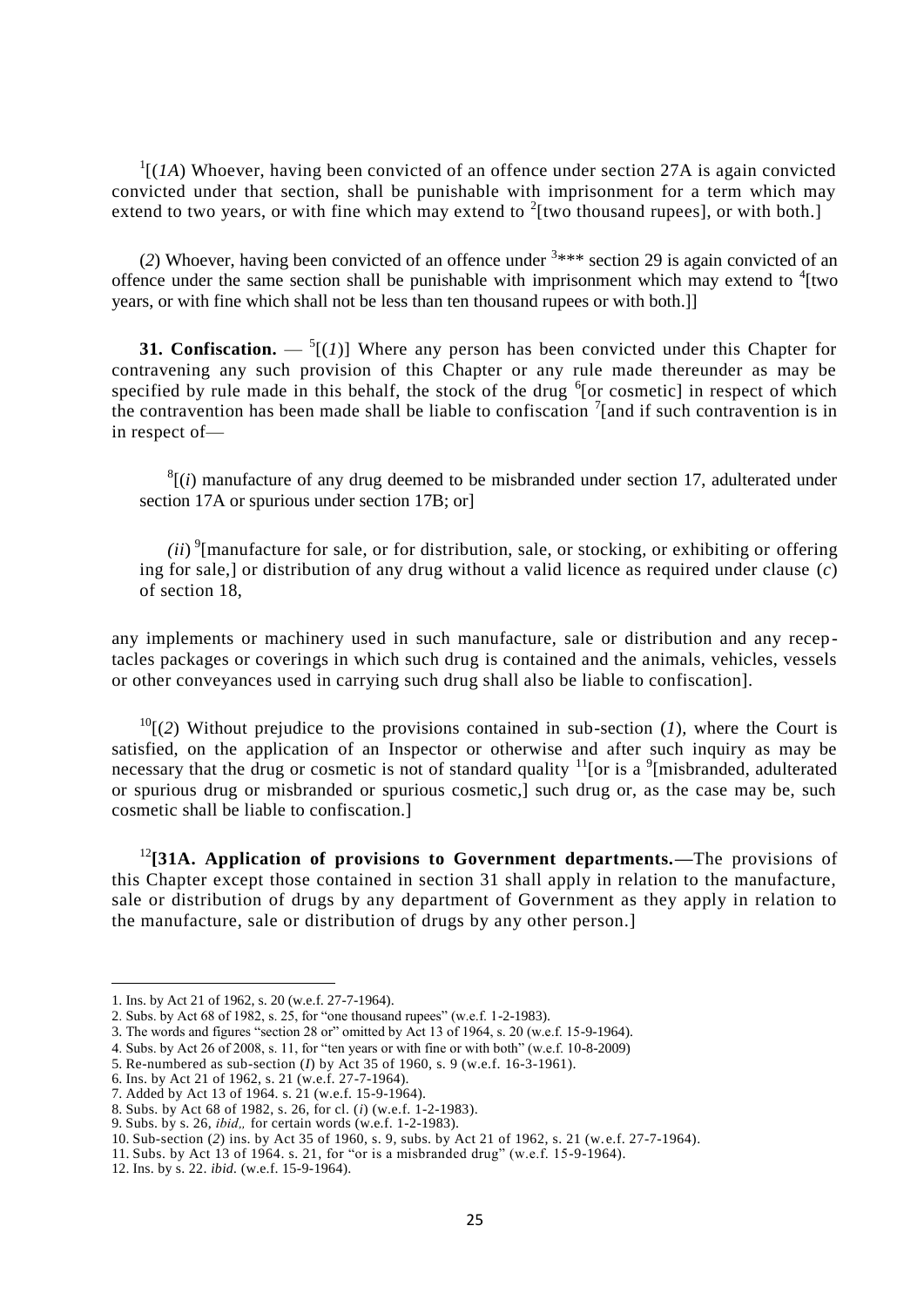**32. Cognizance of offences—<sup>1</sup>** [(*1*) No prosecution under this Chapter shall be instituted except  $by-$ 

(*a*) an Inspector; or

(*b*) any gazetted officer of the Central Government or a State Government authorised in writing in this behalf by the Central Government or a State Government or by a general or special order made in this behalf by that Government; or

(*c*) the person aggrieved; or

(*d*) a recognised consumer association whether such person is a member of that association or not.

(*2*) Save as otherwise provided in this Act, no court inferior to that of a Court of Session shall try an offence punishable under this Chapter.]

(*3*) Nothing contained in this Chapter shall be deemed to prevent any person from being prosecuted under any other law for any act or omission which constitutes an offence against this Chapter.

<sup>2</sup>[32A. Power of Court to implead the manufacturer, etc.—Where, at any time during the trial of any offence under this Chapter alleged to have been committed by any person, not being the manufacturer of a drug or cosmetic or his agent for the distribution thereof the Court is satisfied, on the evidence adduced before it, that such manufacturer or agent is also concerned in that offence, then, the Court may, notwithstanding anything contained  $\frac{3}{3}$ [in sub-sections (1), (2) and (*3*) of section 319 of the Code of Criminal Procedure, 1973 (2 of 1974)], proceed against him as though a prosecution had been instituted against him under section 32.]

4 [**32B. Compounding of certain offences. —** (*1*) Notwithstanding anything contained in the Code of of Criminal Procedure, 1973, (2 of 1974) any offence punishable under clause (*b*) of sub-section (*1*) of section 13, section 28 and section 28A of this Act (whether committed by a company or any officer thereof), not being an offence punishable with imprisonment only, or with imprisonment and also with fine, may, either before or after the institution of any prosecution, be compounded by the Central Government or by any State Government or any officer authorised in this behalf by the Central Government or a State Government, on payment for credit to that Government of such sum as that Government may, by rules made in this behalf, specify:

Provided that such sum shall not, in any case, exceed the maximum amount of the fine which may be imposed under this Act for the offence so compounded:

Provided further that in cases of subsequent offences, the same shall not be compoundable.

(*2*) When the accused has been committed for trial or when he has been convicted and an appeal is pending, no composition for the offence shall be allowed without, the leave of the court to which he is committed or, as the case may be, before which the appeal is to be heard.

(*3*) Where an offence is compounded under sub-section (*1*), no proceeding or further proceeding, as the case may be, shall be taken against the offender in respect of the offence so compounded and the offender, if in custody, shall be released forthwith.]

<sup>1.</sup> Subs. by Act 26 of 2008, s. 12, for sub-sections (*1*) and (*2*) (w.e.f. 10-8-2009).

<sup>2.</sup> Ins. by Act 13 of 1964, s. 23 (w.e.f. 15-9-1964).

<sup>3.</sup> Subs. by Act 68 of 1982, s. 28, for "in sub-section (*1*) of section 351 of the Code of Criminal Procedure, 1898" (w.e.f. 1-2-1983).

<sup>4.</sup> Ins. by Act 26 of 2008, s. 13 (w.e.f. 10-8-2009).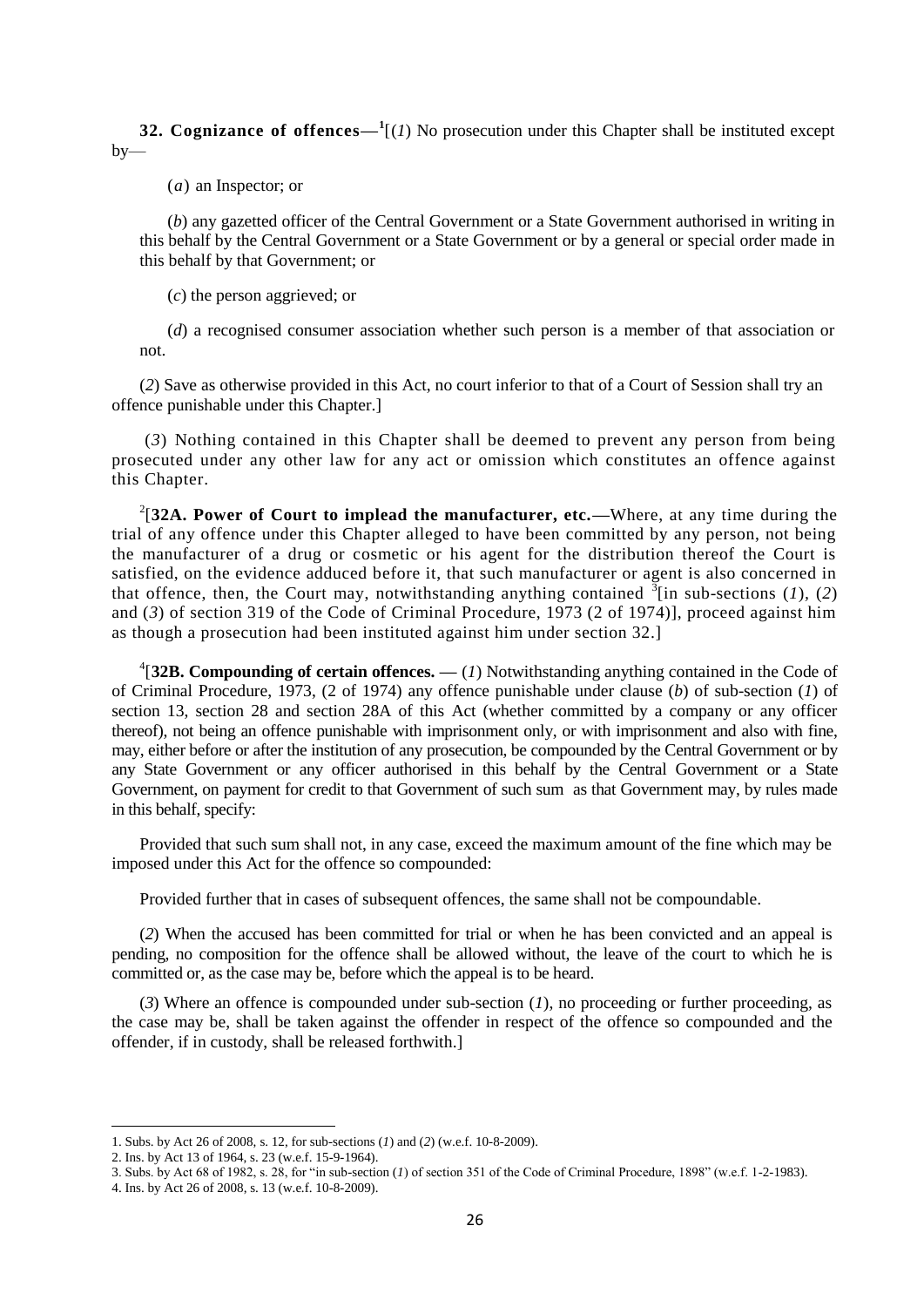**33. Power of Central Government to make rules.**  $- \binom{1}{l}$  **The Central Government may** <sup>2</sup>[after consultation with, or on the recommendation of, the Board] and after previous publication by notification in the Official Gazette, make rules for the purpose of giving effect to the provisions of this Chapter :

Provided that consultation with the Board may be dispensed with if the Central Government is of opinion that circumstances have arisen which render it necessary to make rules without such consultation, but in such a case the Board shall be consulted within six months of the making of the rules and the Central Government shall take into consideration any suggestions which the Board may make in relation to the amendment of the said rules.]

(*2*) Without prejudice to the generality of the foregoing power, such rules may—

(*a*) provide for the establishment of laboratories for testing and analysing drugs  $\frac{3}{2}$  [or cosmetics];

(*b*) prescribe the qualifications and duties of Government Analysts and the qualifications of Inspectors;

 $(c)$  prescribe the methods of test or analysis to be employed in determining whether a drug <sup>3</sup>[or cosmetic] is of standard quality;

(*d*) prescribe, in respect of biological and organometallic compounds, the units or methods of standardisation;

 $^{4}$ [(*dd*) prescribe under clause (*d*) of <sup>5</sup>[section 17A] the colour or colours which a drug may bear or contain for purposes of colouring;]

 $^{6}$ [(*dda*) prescribe under clause (*d*) of section 17E the colour or colours which a cosmetic may bear or contain for the purposes of colouring];

 $(e)$  prescribe the forms of licences<sup>7</sup> [for the manufacture for sale or for distribution], for the sale and for the distribution of drugs or any specified drug or class of drugs  ${}^{8}$  [or of cosmetics or any specified cosmetic or class of cosmetics], the form of application for such licences, the conditions subject to which such licences may be issued, the authority empowered to issue the same  $9$ [the qualifications of such authority] and the fees payable therefor <sup>9</sup>[and provide for the cancellation or suspension of such licences in any case where any provision of this Chapter or the rules made thereunder is contravened or any of the conditions subject to which they are issued is not complied with];

<sup>9</sup>[(ee) prescribe the records, registers or other documents to be kept and maintained under section 18B;

(*eea*) prescribe the fees for the inspection (for the purposes of grant or renewal of licences) of premises, wherein any drug or cosmetic is being or is proposed to be manufactured;

(*eeb*) prescribe the manner in which copies are to be certified under sub-section (*2A)* of section 22;]

(*f*) specify the diseases or ailments which a drug may not purport or claim  $^{10}$  [to prevent cure or mitigate] and such other effects which a drug may not purport or claim to have;

<sup>1.</sup> Subs. by Act 11 of 1955, s. 15, for sub-section (*1*).

<sup>2.</sup> Subs. by Act 68 of 1982, s. 29, for "after consultation with the Board" (w.e.f. 1-2-1983).

<sup>3.</sup> Ins. by Act 21 of 1962, s. 22 (w.e.f. 27-7-1964).

<sup>4.</sup> Ins. by Act 13 of 1964, s. 24 (w.e.f. 15-9-1964).

<sup>5.</sup> Subs. by Act 68 of 1982, s. 29, for "section 17B" (w.e.f. 1-2-1983).

<sup>6.</sup> Ins. by Act 26 of 2008, s. 14 (w.e.f. 10-8-2009).

<sup>7.</sup> Subs. by Act 68 of 1982, s. 29, for "for the manufacture for sale" (w.e.f. 1-2-1983).

<sup>8.</sup> Ins. by Act 21 of 1962, s. 22 (w.e.f. 27-7-1964).

<sup>9.</sup> Ins. by Act 68 of 1982, s. 29 (w.e.f. 1-2-1983).

<sup>10.</sup> Subs. by Act 11 of 1955, s. 15, for "to cure or mitigate"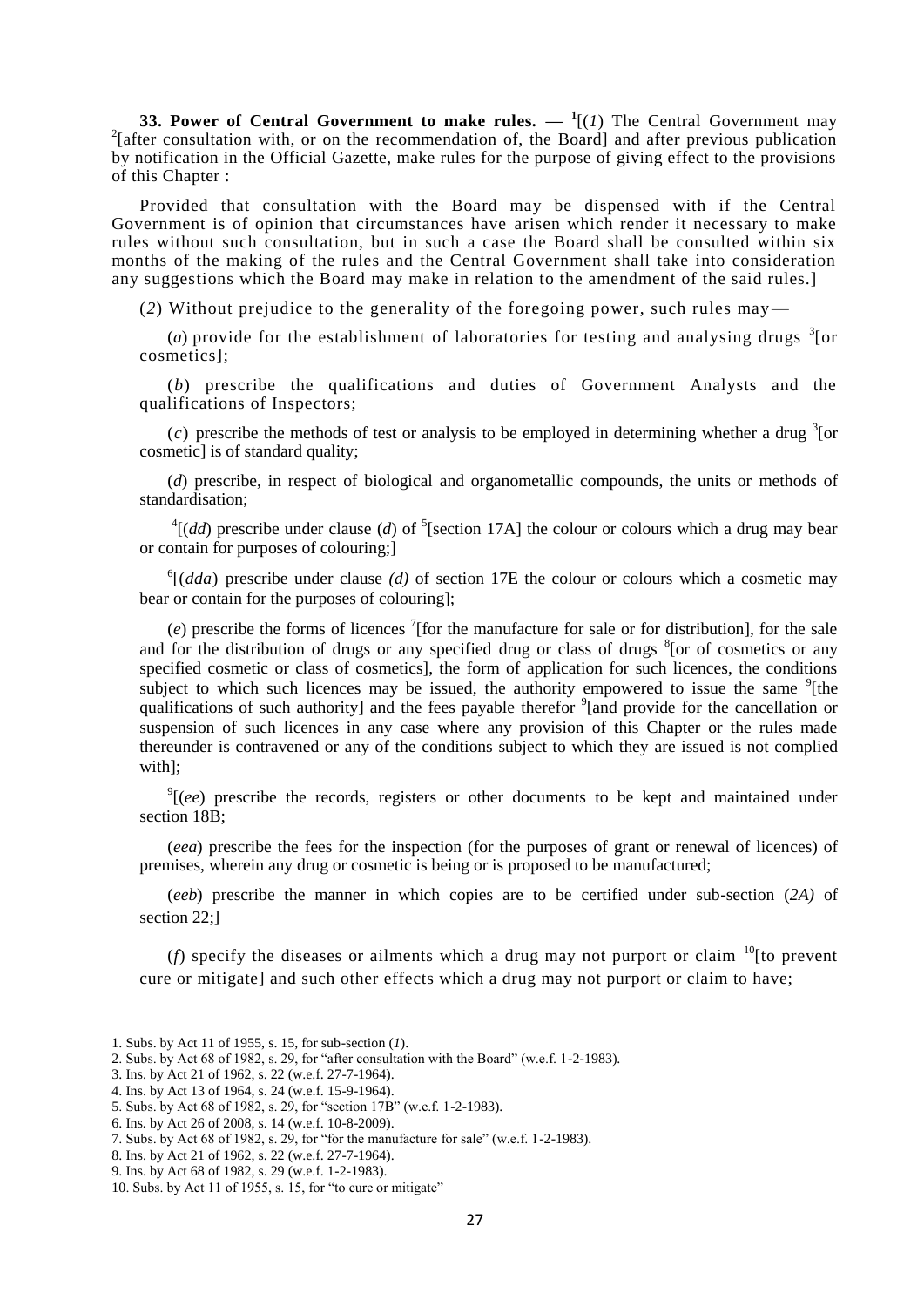(*g*) prescribe the conditions subject to which small quantities of drugs may be manufactured for the purpose of examination, test or analysis;

(*h*) require the date of manufacture and the date of expiry of potency to be clearly and truly stated on the lable or container of any specified drug or class of drugs, and prohibit the sale stocking or exhibition for sale, or distribution of the said drug or class of drugs after the expiry of a specified period from the date of manufacture or after the expiry of the date of potency;

(*i*) prescribe the conditions to be observed in the packing in bottles, packages and other containers of drugs <sup>1</sup> [or cosmetics], <sup>2</sup> [including the use of packing material which comes into direct contact with with the drugs] and prohibit the sale, stocking or exhibition for sale, or distribution of drugs <sup>1</sup>[or cosmetics], packed in contravention of such conditions;

 $(j)$  regulate the mode of labelling packed drugs  $\frac{1}{i}$  [or cosmetics], and prescribe the matters which shall or shall not be included in such labels;

(*k*) prescribe the maximum proportion of any poisonous substance which may be added to or contained in any drug, prohibit the manufacture, sale or stocking or exhibition for sale, or distribution of any drug in which that proportion is exceeded, and specify substances which shall be deemed to be poisonous for the purposes of this Chapter and the rules made thereunder;

(*l*) require that the accepted scientific name of any specified drug shall be displayed in the prescribed manner on the lable or wrapper of any patent or proprietary medicine containing such drug;

 $3*$ 

 $*$   $*$   $*$   $*$   $*$   $*$   $*$ 

 $A^{(n)}(n)$  prescribe the powers and duties of Inspectors  $A^{(n)}(n)$  and the qualifications of the authority to which such Inspectors shall be subordinate] and  ${}^{5}$ [specify the drugs or classes of drugs of cosmetics or classes of cosmetics] in relation to which and the conditions, limitations or restrictions subject to which, such powers and duties may be exercised or performed;

(*o*) prescribe the forms of report to be given by Government Analysts, and the manner of application for test or analysis under section 26 and the fees payable therefor;

 $^{6}$ [ $(p)$  specify the offences against this Chapter or any rule made thereunder in relation to which an an order of confiscation may be made under section 31;  $7***$ ]

(*q*) provide for the exemption conditionally or otherwise, from all or any of the provisions of this Chapter or the rules made thereunder, of any specified drug or class of drugs <sup>1</sup>[or cosmetic or class of cosmetics] <sup>8</sup>[and];

<sup>1.</sup> Ins. by Act 21 of 1962, s. 22 (w.e.f. 27-7-1964).

<sup>2.</sup> Ins. by Act 68 of 1982, s. 29 (w.e.f. 1-2-1983).

<sup>3.</sup> Cl. (*m*) omitted by Act 13 of 1964, s. 24 (w.e.f. 15-9-1964).

<sup>4.</sup> Subs. by Act 35 of 1960, s. 10, for cl. (*n*) (w.e.f. 16-3-1961).

<sup>5.</sup> Subs. by Act 21 of 1962, s. 22, for "the drugs or class of drugs" (w.e.f. 27-7-1964).

<sup>6.</sup> Subs. by Act 13 of 1964, s. 24, for cl. (*p*) (w.e.f. 15-9-1964).

<sup>7.</sup> The word "and" omitted by Act 26 of 2008, s. 14 (w.e.f. 10-8-2009).

<sup>8.</sup> Ins. by, s. 14 *ibid*. (w.e.f. 10-8-2009).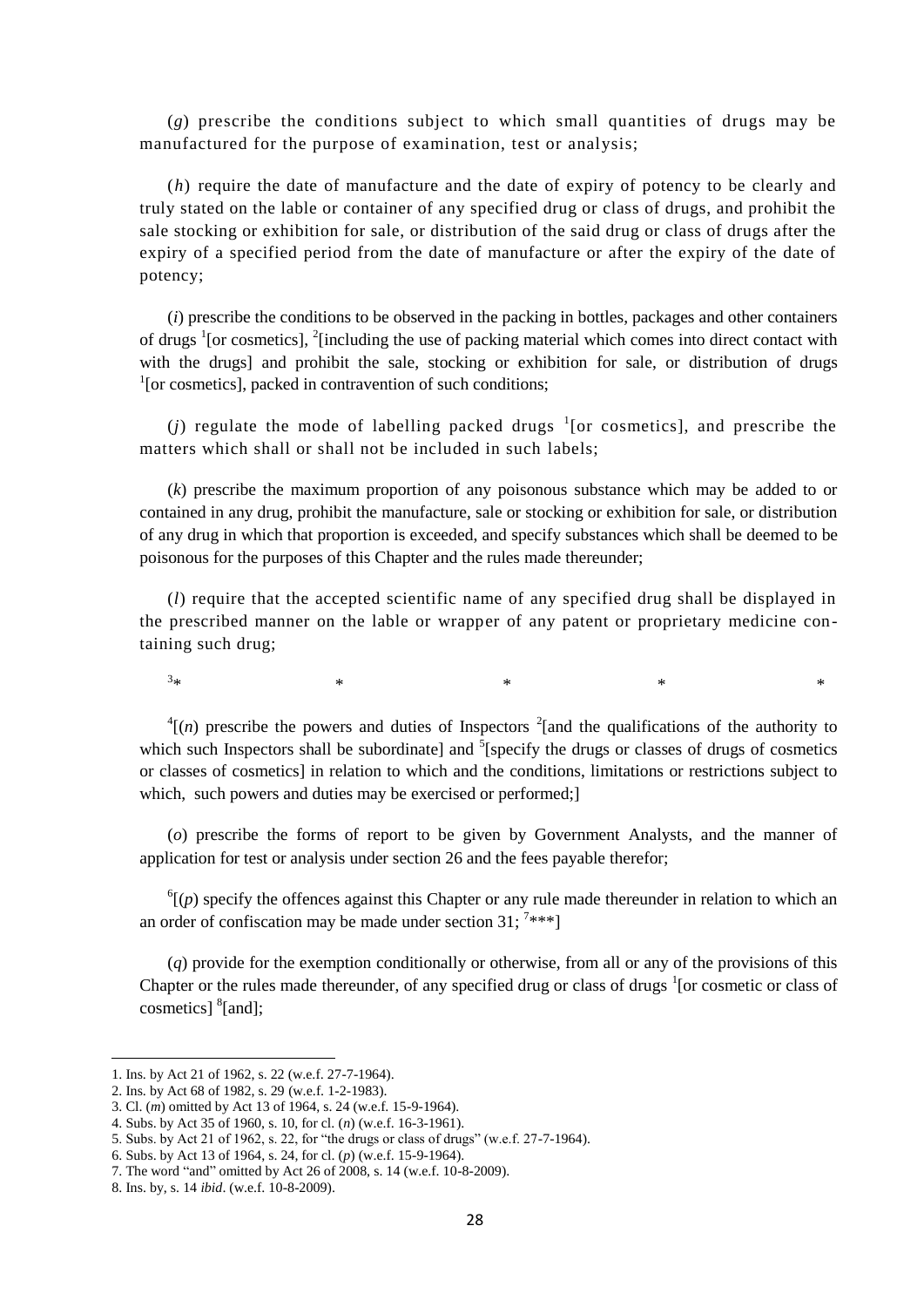$\frac{1}{1}(r)$  sum which may be specified by the Central Government under section 32B.]

 $2*$  $*$  \*  $*$  \*  $*$  \*  $*$  \*

3 [**33A. Chapter not to apply to Ayurvedic, Siddha or Unani drugs.**— Save as otherwise provided in this Act, nothing contained in this Chapter shall apply to <sup>4</sup>[Ayurvedic, Siddha Siddha or Unani] drugs.]

# 5 [CHAPTER IVA

## PROVISIONS RELATING TO <sup>4</sup>[AYURVEDIC, SIDDHA AND UNANI] DRUGS

**33B. Application of Chapter IVA.**—This Chapter shall apply only to <sup>4</sup>[Ayurvedic, Siddha and Unani] drugs.

**33C. Ayurvedic and Unani Drugs Technical Advisory Board.** —(*1*) The Central Government shall, by notification in the Official Gazette and with effect from such date as may be specified therein, constitute a Board (to be called the <sup>6</sup>[Ayurvedic, Siddha and Unani Drugs Technical Advisory Board]) to advise the Central Government and the State Governments on Technical matters arising out of this Chapter and to carry out the other functions assigned to it by this Chapter.

(*2*) The Board shall consist of the following members, namely: —

(*i*) the Director General of Health Services *ex officio*;

(*ii*) the Drugs Controller, India, *ex officio*;

 $\int$ <sup>7</sup>[(*iii*) the principal officer dealing with Indian systems of medicine in the Ministry of Health, *ex officio*];

(*iv*) the Director of the Central Drugs Laboratory, Calcutta *ex officio;*

(*v*) one person holding the appointment of Government Analyst under section 33F, to be nominated by the Central Government;

(*vi*) one Pharmacognocist to be nominated by the Central Government;

(*vii*) one Phyto-chemist to be nominated by the Central Government;

<sup>1.</sup> Ins. by Act 26 of 2008, s. 14 (w.e.f. 10-8-2009).

<sup>2.</sup> Sub-section (*3*) ins. by Act 35 of 1960, omitted by Act 13 of 1964, s. 24 (w.e.f. 15-9-1964).

<sup>3.</sup> Ins. by Act 13 of 1964, s. 25 (w.e.f. 1-2-1969).

<sup>4.</sup> Subs. by Act 68 of 1982, s. 2, for certain words (w.e.f. 1-2-1983).

<sup>5.</sup> Ins. by Act 13 of 1964, s. 26 (w.e.f. 1-2-1969).

<sup>6.</sup> Subs. by Act 68 of 1982, s. 30, for certain words (w.e.f. 1-2-1983).

<sup>7.</sup> Subs. by s. 30, *ibid*., for cl. (*iii*) (w.e.f. 1-2-1983).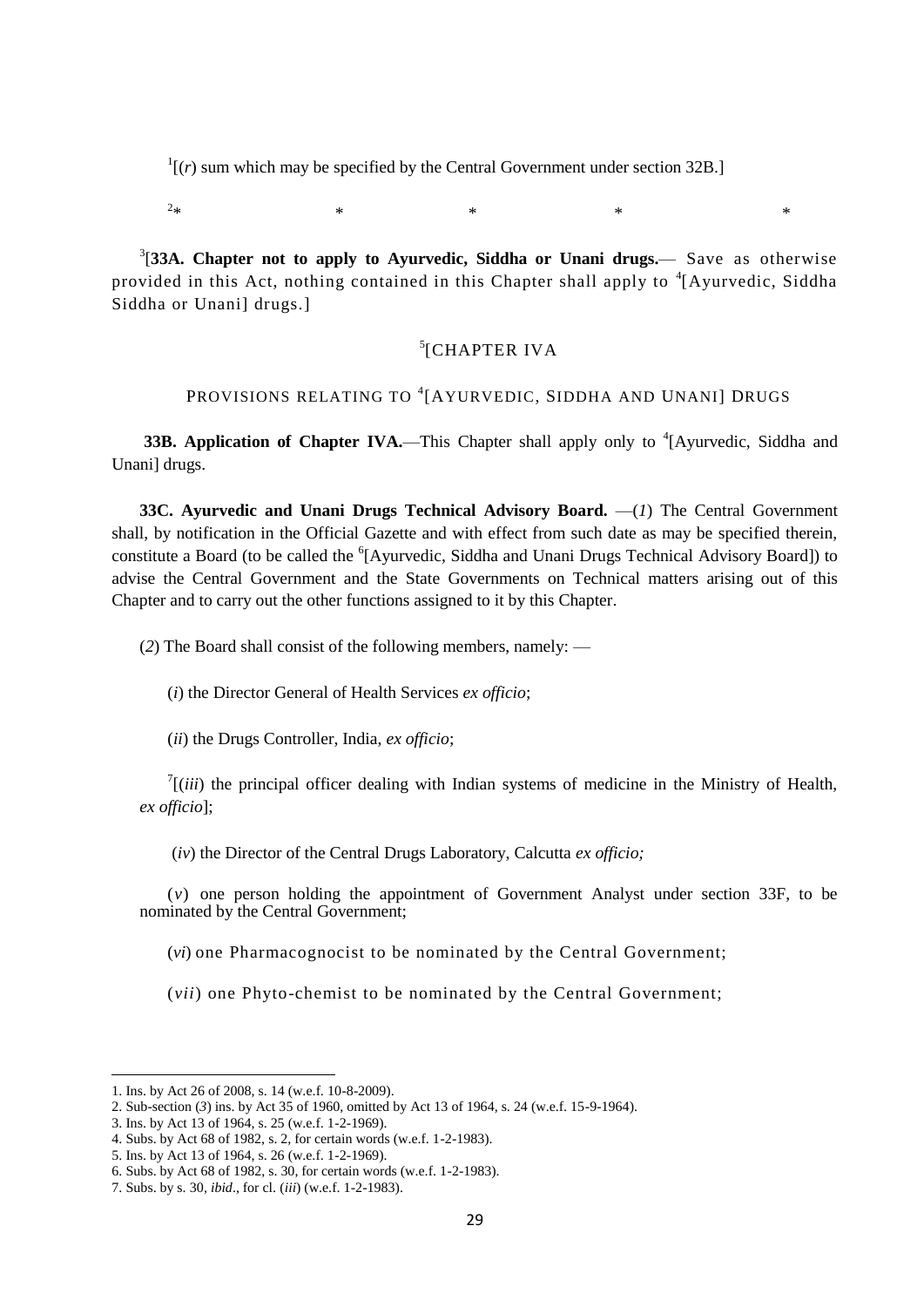$\frac{1}{1}$  (*viii*) four persons to be nominated by the Central Government, two from amongst the members of the Ayurvedic Pharmacopoeia Committee, one from amongst the members of the Unani Pharmacopoeia Committee and one from amongst the members of the Siddha Pharmacopoeia Committee:1

(*ix*) one teacher in Darvyaguna, and Bhaishajya Kalpana, to be nominated by the Central Government;

(*x*) one teacher in ILM-UL-ADVIA and TAKLIS-WA-DAWASAZI, to be nominated by the Central Government;

 $^{2}$ [(*xi*) one teacher in Gunapadam to be nominated by the Central Government;

(*xii*) three persons, one each to represent the Ayurvedic, Siddha and Unani drug industry, to be nominated by the Central Government;

(*xiii*) three persons, one each from among the practitioners of Ayurvedic, Siddha and Unani Tibb systems of medicine to be nominated by the Central Government.]

(*3*) The Central Government shall appoint a member of the Board as its Chairman.

(*4*) The nominated members of the Board shall hold office for three years but shall be eligible for renomination.

(*5*) The Board may, subject to the previous approval of the Central Government, make bye laws fixing a quorum and regulating its own procedure and conduct of all business to be tran sacted by it.

(*6*) The functions of the Board may be exercised notwithstanding any vacancy therein.

(*7*) The Central Government shall appoint a person to be Secretary of the Board and shall provide the Board with such clerical and other staff as the Central Government considers necessary.

3 [**33D. The Ayurvedic, Siddha and Unani Drugs Consultative Committee.—**(*1*) The Central Government may constitute an Advisory Committee to be called the Ayurvedic, Siddha and Unani Drugs Consultative Committee to advise the Central Government, the State Governments and the Ayurvedic, Siddha and Unani Drugs Technical Advisory Board on any matter for the purpose of securing uniformity throughout India in the administration of this Act in so far as it relates to Ayurvedic, Siddha or Unani drugs.

(*2*) The Ayurvedic, Siddha and Unani Drugs Consultative Committee shall consist of two persons to be nominated by the Central Government as representatives of that Government and not more than one representative of each State to be nominated by the State Government concerned.

(*3*) The Ayurvedic, Siddha and Unani Drugs Consultative Committee shall meet when required to do so by the Central Government and shall regulate its own procedure.

<sup>1.</sup> Subs. by Act 68 of 1982, s. 30, for cl. (*viii*) (w.e.f. 1-2-1983).

<sup>2.</sup> Subs. by s. 30, *ibid*., for cls. (*xi*) and (*xii*) (w.e.f. 1-2-1983).

<sup>3.</sup> Subs. by s. 31, *ibid*., for sections.33D and 33E (w.e.f. 1-2-1983).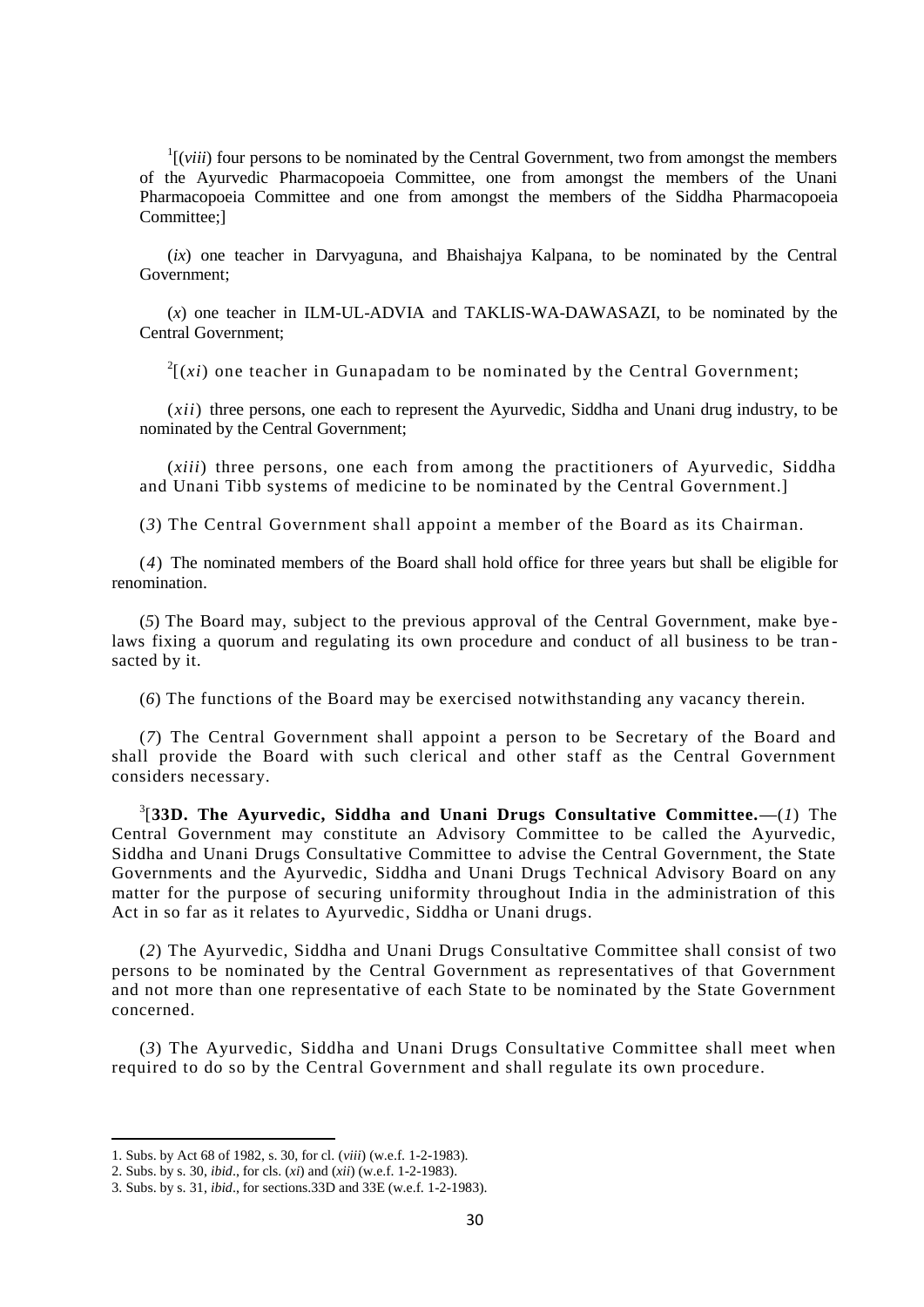**33E. Misbranded drugs.—**For the purposes of this Chapter, an Ayurvedic, Siddha or Unani drug shall be deemed to be misbranded**—**

(*a*) if it is so coloured, coated, powdered or polished that damage is concealed, or if it is made to appear of better or greater therapeutic value than it really is; or

(*b*) if it is not labelled in the prescribed manner; or

(*c*) if its label or container or anything accompanying the drug bears any statement, design or device which makes any false claim for the drug or which is false or misleading in any particular.

**33EE. Adulterated drugs.—**For the purposes of this Chapter, an Ayurvedic, Siddha or Unani drug shall be deemed to be adulterated,—

(*a*) if it consists, in whole or in part, of any filthy, putrid or decomposed substance; or

(*b*) if it has been prepared, packed or stored under insanitary conditions whereby it may have been contaminated with filth or whereby it may have been rendered injurious to health; or

(*c*) if its container is composed, in whole or in part, of any poisonous or deleterious substance which may render the contents injurious to health; or

(*d*) if it bears or contains, for purposes of colouring only, a colour other than one which is prescribed; or

(*e*) if it contains any harmful or toxic substance which may render it injurious to health; or

(*f*) if any substance has been mixed therewith so as to reduce its quality or strength.

*Explanation.—*For the purpose of clause *(a),* a drug shall not be deemed to consist, in whole or in part, of any decomposed substance only by reason of the fact that such decomposed substance is the result of any natural decomposition of the drug:

Provided that such decomposition is not due to any negligence on the part of the manufac turer of the drug or the dealer thereof and that it does not render the drug injurious to health.

**33EEA. Spurious drugs.—**For the purposes of this Chapter, an Ayurvedic, Siddha or Unani drug shall be deemed to be spurious—

(*a*) if it is sold, or offered or exhibited for sale, under a name which belongs to another drug; or

(*b*) if it is an imitation of, or is substitute for, another drug or resembles another drug in a manner likely to deceive, or bears upon it or upon its label or container the name of another drug, unless it is plainly and conspicuously marked so as to reveal its true chara cter and its lack of identity with such other drug; or

(*c*) if the label or container bears the name of an individual or company purporting to be the manufacturer of the drug, which individual or company is fictitious or does not exist; or

(*d*) if it has been substituted wholly or in part by any other drug or substance; or

(*e*) if it purports to be the product of a manufacturer of whom it is not truly a product.

**33EEB. Regulation of manufacture for sale of Ayurvedic, Siddha and Unani drugs.—**No person shall manufacture for sale or for distribution any Ayurvedic, Siddha and Unani drug except in accordance with such standards, if any, as may be prescribed in relation to that drug.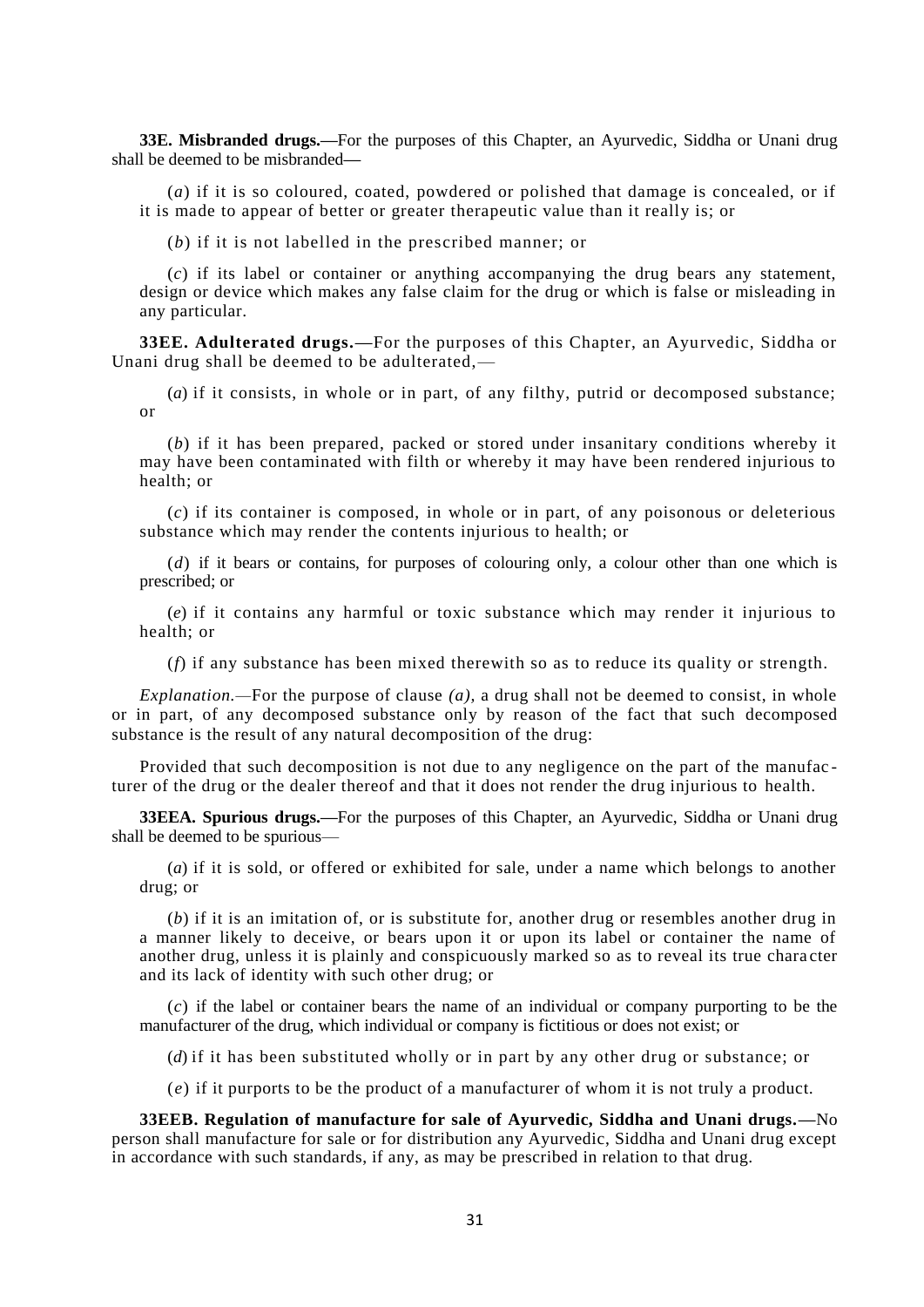**33EEC. Prohibition of manufacture and sale of certain Ayurvedic, Siddha and Unani drugs.—**From such date as the State Government may, by notification in the Official Gazette, specify in this behalf, no person, either by himself or by any other person on his behalf, shall—

(*a*) manufacture for sale or for distribution—

(*i*) any misbranded, adulterated or spurious Ayurvedic, Siddha or Unani drug;

(*ii*) any patent or proprietary medicine, unless there is displayed in the prescribed manner on the label or container thereof the true list of all the ingredients contained in it; and

(*iii*) any Ayurvedic, Siddha or Unani drug in contravention of any of the provisions of this Chapter or any rule made thereunder;

(*b*) sell, stock or exhibit or offer for sale or distribute any Ayurvedic, Siddha or Unani drug which has been manufactured in contravention of any of the provisions of this Act, or any rule made thereunder,

(*c*) manufacture for sale or for distribution, any Ayurvedic, Siddha or Unani drug except under, and in accordance with the conditions of, a licence issued for such purpose under this Chapter by the prescribed authority :

Provided that nothing in this section shall apply to *Vaidyas* and *Hakims* who manufacture Ayurvedic, Siddha or Unani drug for the use of their own patients :

Provided further that nothing in this section shall apply to the manufacture, subject to the prescribed conditions, of small quantities of any Ayurvedic, Siddha or Unani drug for the purpose of examination, test or analysis.

**33EED. Power of Central Government to prohibit manufacture, etc., of Ayurvedic, Siddha or Unani drugs in public interest.—**Without prejudice to any other provision contained in this Chapter, if the Central Government is satisfied on the basis of any evidence or other material available before it that the use of any Ayurvedic, Siddha or Unani drug is likely to involve any risk to human being or animals or that any such drug does not have the therapeutic value claimed or purported to be claimed for it and that in the public interest it is necessary or expendient so to do then, that Government may, by notification in the Official Gazette, prohibit the manufacture, sale or distribution of such drug.]

**33F. Government Analysts.—**(*1*) The Central Government or a State Government may, by notification in the Official Gazette, appoint such persons as it thinks fit, having the prescribed qualifications, to be Government Analysts for such areas as may be assigned to them by the Central Government or the State Government, as the case may be.

(*2*) Notwithstanding anything contained in sub-section (*1*)*,* neither the Central Government nor a State Government shall appoint as a Government Analysts any official not serving under it without the previous consent of the Government under which he is serving.

 $\mathcal{L}^1(\mathcal{J})$  No person who has any financial interest in the manufacture or sale of any drug shall be appointed to be a Government Analysts under this section.]

**33G. Inspectors.—**(*1*) The Central Government or a State Government may, by notification in the Official Gazette, appoint such persons as it thinks fit, having the prescribed qualifications to be Inspectors for such areas as may be assigned to them by the Central Government or the State Government, as the case may be.

(*2*) The powers which may be exercised by an Inspector and the duties which may be performed by him and the conditions, limitations or restrictions subject to which such powers and duties may be exercised or performed shall be such as may be prescribed.

<sup>1.</sup> Ins. by Act 68 of 1982, s. 32 (w.e.f. 1-2-1983).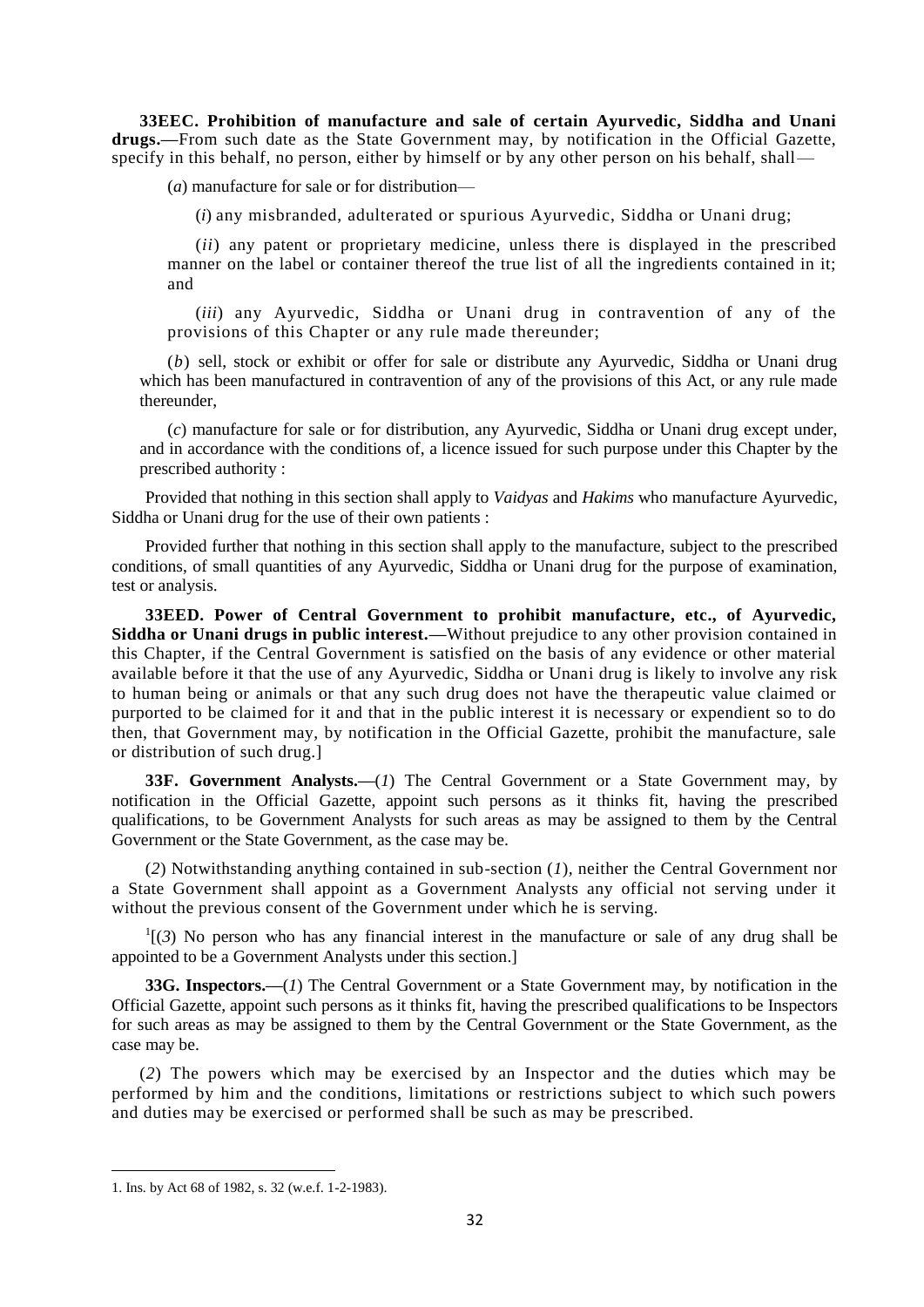(*3*) No person who has any financial interest in the manufacture or sale of any drug shall be appointed to be an Inspector under this section.

(*4*) Every Inspector shall be deemed to be a public servant within the meaning of section 21 of the Indian Penal Code (45 of 1860) and shall be officially subordinate to such authority as the Government appointing him may specify in this behalf.

**33H. Application of provisions of sections 22, 23, 24 and 25.—**The provisions of sections 22, 23, 24 and 25 and the rules, if any, made thereunder shall, so far as may be, apply in relation to an Inspector and a Government Analyst appointed under this Chapter as they apply in relation to an Inspector and a Government Analyst appointed under Chapter IV, subject to the modification that the references to "drug" in the said sections, shall be construed as references to <sup>1</sup>[Ayurvedic, Siddha or Unani] drug.

2 **[33-I. Penalty for manufacture, sale, etc., of Ayurvedic, Siddha or Unani drug in contravention of this Chapter.—**Whoever himself or by any other person on his behalf—

(*1*) manufactures for sale or for distribution, —

 $3[(a)$  any Ayurvedic, Siddha or Unani drug—

(*i*) deemed to be misbranded under section 33E,

(*ii*) deemed to be adulterated under section 33EE, or

(*iii*) without a valid licence or in violation of any of the conditions thereof, as required under section 33 EEC,

shall be punishable with imprisonment for a term which may extend to one year and with fine which shall not be less than twenty thousand rupees or three times the value of the drugs confiscated, whichever is more;]

(*b*) any Ayurvedic, Siddha or Unani drug deemed to be spurious under section 33EEA, shall be punishable with imprisonment for a term which shall not be less than one year but which may extend to three years and with fine which shall not be less than <sup>4</sup>[fifty thousand rupees or three times the value of the drugs confiscated, whichever is more]:

Provided that the Court may, for any adequate and special reas ons to be mentioned in the judgment, impose a sentence of imprisonment for a term of less than one year and of fine of less than <sup>4</sup>[fifty thousand rupees or three times the value of the drugs confiscated, whichever is more]; or

 $5[(c)$  any Ayurvedic, Siddha or Unani drug in contravention of the provisions of any notification issued under section 33EED shall be punishable with imprisonment for a term which may extend to three years and with fine which may extend to fifty thousand rupees or three times the value of the drugs confiscated, whichever is more.]

(*2*) Contravenes any other provisions of this Chapter or of section 24 as applied by section 33H or any rule made under this Chapter, shall be punishable with imprisonment for a term which may extend to <sup>6</sup>[six months and with fine which shall not be less than ten thousand rupees].

**33J. Penalty for subsequent offences.—Whoever having been convicted of an offence,—** 

(*a*) under clause (*a*) of sub-section (*1*) of section 33-I is again convicted of an offence under that clause, shall be punishable with imprisonment for a term which may extend to two years and with fine which shall not be less than  $\frac{7}{1}$  fifty thousand rupees or three times the value of the drugs confiscated, whichever is more];

(*b*) under clause (*b*) of sub-section (*1*) of section 33-I is again convicted of an offence under that clause, shall be punishable with imprisonment for a term which shall not be less than two years but which may be extend to six years and with fine which shall not be less

<sup>1.</sup> Subs. by Act 68 of 1982, s. 2, for certain words (w.e.f. 1-2-1983).

<sup>2.</sup> Subs. by s. 33, *ibid*., for sections 33-I and 33J (w.e.f. 1-2-1983).

<sup>3.</sup> Subs. by Act 26 of 2008, s. 15, for clause (*a*) (w.e.f. 10-8-2009).

<sup>4.</sup> Subs. by s. 15, *ibid*., for "five thousand rupees" (w.e.f. 10-8-2009).

<sup>5.</sup> Ins. by s. 15, *ibid*. (w.e.f. 10-8-2009).

<sup>6.</sup> Subs. by s. 15, *ibid*., for "three months and with fine which shall not be less than five hundred rupees" (w.e.f. 10-8-2009).

<sup>7.</sup> Subs, by s. 16, *ibid*., for "two thousand rupees" (w.e.f. 10-8-2009).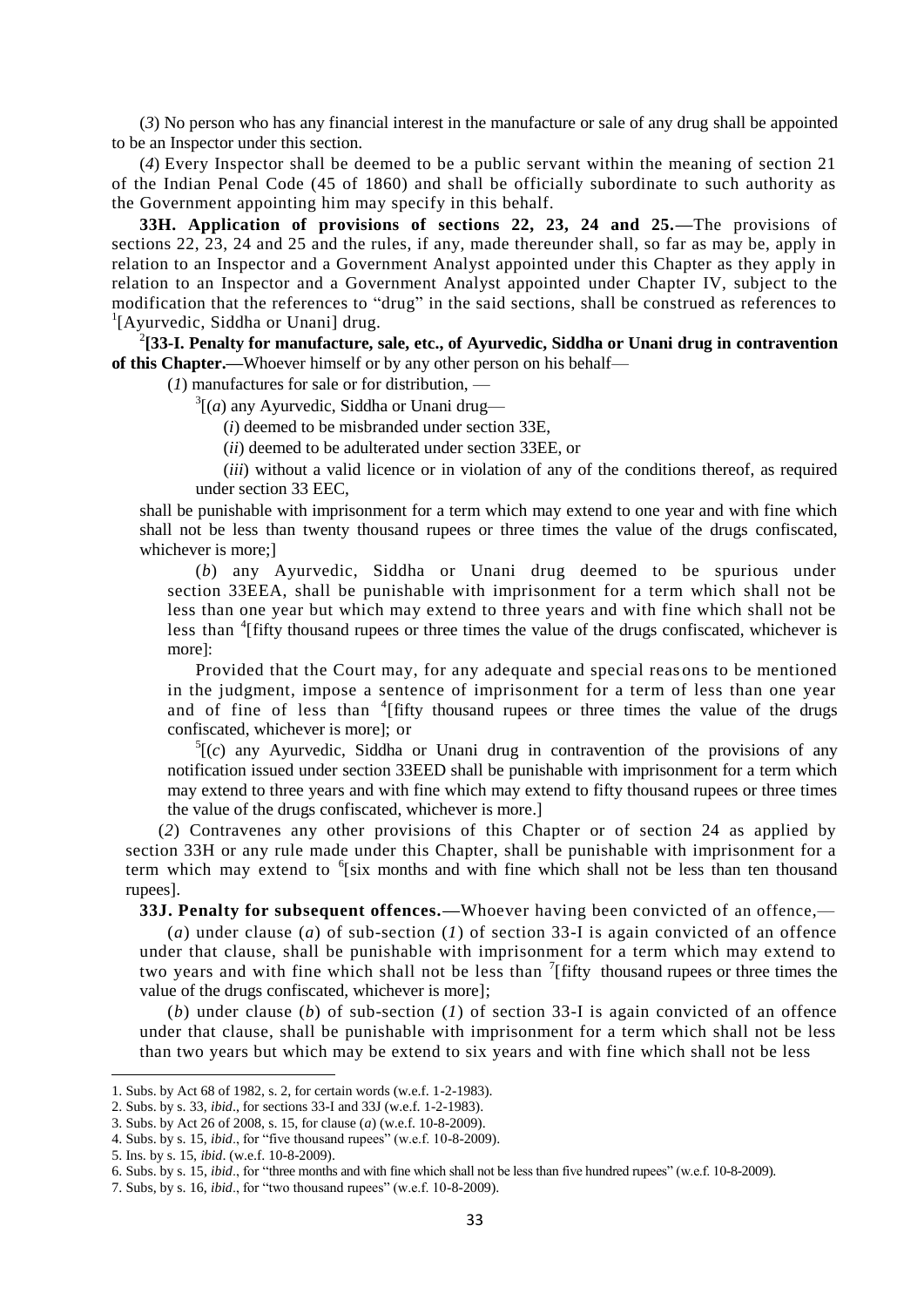than<sup>1</sup> [one lakh rupees or three times the value of the drugs confiscated, whichever is more]:

Provided that the Court may, for any adequate and special reasons to be mentioned in the judgment, impose a sentence of imprisonment for a term of less than two years and of fine of less than  $1$  [one lakh rupees or three times the value of the drugs confiscated, whichever is more;]

(*c*) under sub-section (*2*) of section 33-I is again convicted of an offence under that sub-section, shall be punishable with imprisonment for a term which may extend to  $2$ [one year and with fine which shall not be less than twenty thousand rupees or three times the value of the drugs confiscated, whichever, is more].

**33K. Confiscation.—**Where any person has been convicted under this Chapter, the stock of the <sup>3</sup>[Ayurvedic, Siddha or Unani] drug, in respect of which the contravention has been made, shall be liable to confiscation.

**4 [33KA. Disclosure of name of manufacturer, etc. —** Every person, not being the manufacturer manufacturer of any Ayurvedic, Siddha or Unani drug or his agent for the distribution thereof, shall, if so required, disclose to the Inspector the name, address and other particulars of the person from whom he acquired the Ayurvedic, Siddha or Unani drug.

**33KB. Maintenance of records and furnishing of information. —** Every person holding a licence under clause (*c*) of section 33EEC shall keep and maintain such records, registers and other documents as may be prescribed and shall furnish to any officer or authority exercising any power or discharging any function under this Act such information as is required by such officer or authority for carrying out the purposes of this Act.]

**33L. Application of provisions to Government departments.—**The provisions of this Chapter except those contained in section 33K shall apply in relation to the manufacture for sale, sale, or distribution of any  ${}^{3}$ [Ayurvedic, Siddha or Unani] drug by any department of Government as they apply in relation to the manufacture for sale, sale, or distribution of such drug by any other person.

**33M. Cognizance of offences.—**(*1*) No prosecution under this Chapter shall be instituted except by an Inspector <sup>5</sup>[with the previous sanction of the authority specified under sub-section (*4*) of section 33G].

(2) No Court inferior to that  ${}^{6}$ [of a Metropolitan Magistrate or of a Judicial Magistrate of the first class] shall try an offence punishable under this Chapter.

**33N. Power of Central Government to make rules.—**(*1*) The Central Government may, <sup>7</sup>[after consultation with, or on the recommendation of, the Board] and after previous publication by notification in the Official Gazette, make rules for the purpose of giving effect to the provisions of this Chapter:

Provided that consultation with the Board may be dispensed with if the Central Government is of opinion that circumstances have arisen which render it necessary to make rules without such consultation, but in such a case, the Board shall be consulted within six months of the making of the rules and the Central Government shall take into consideration any suggestions which the Board may make in relation to the amendment of the said rules.

(*2*) Without prejudice to the generality of the foregoing power, such rules may—

(*a*) provide for the establishment of laboratories for testing and analysing  $\frac{3}{2}$ [Ayurvedic, Siddha or Unani] drugs;

<sup>1.</sup> Subs. by Act 26 of 2008 s. 16, for "five thousand rupees" (w.e.f. 10-8-2009).

<sup>2.</sup> Subs. by s. 16, *ibid*., for "six months and with fine which shall not be less than one thousand rupees "  $(w.e.f. 10-8-2009)$ .

<sup>3.</sup> Subs. by Act 68 of 1982, s. 2, for certain words (w.e.f. 1-2-1983).

<sup>4.</sup> Ins. by Act 26 of 2008, s. 17 (w.e.f. 10-8-2009).

<sup>5.</sup> Ins. by Act 68 of 1982, s. 34 (w.e.f. 1-2-1983).

<sup>6.</sup> Subs. by s. 34, *ibid*., for "of a Presidency Magistrate or of a Magistrate of the first class" (w.e.f. 1-2-1983).

<sup>7.</sup> Subs. by s. 35, *ibid*., "after consultation with the Board" (w.e.f. 1-2-1983).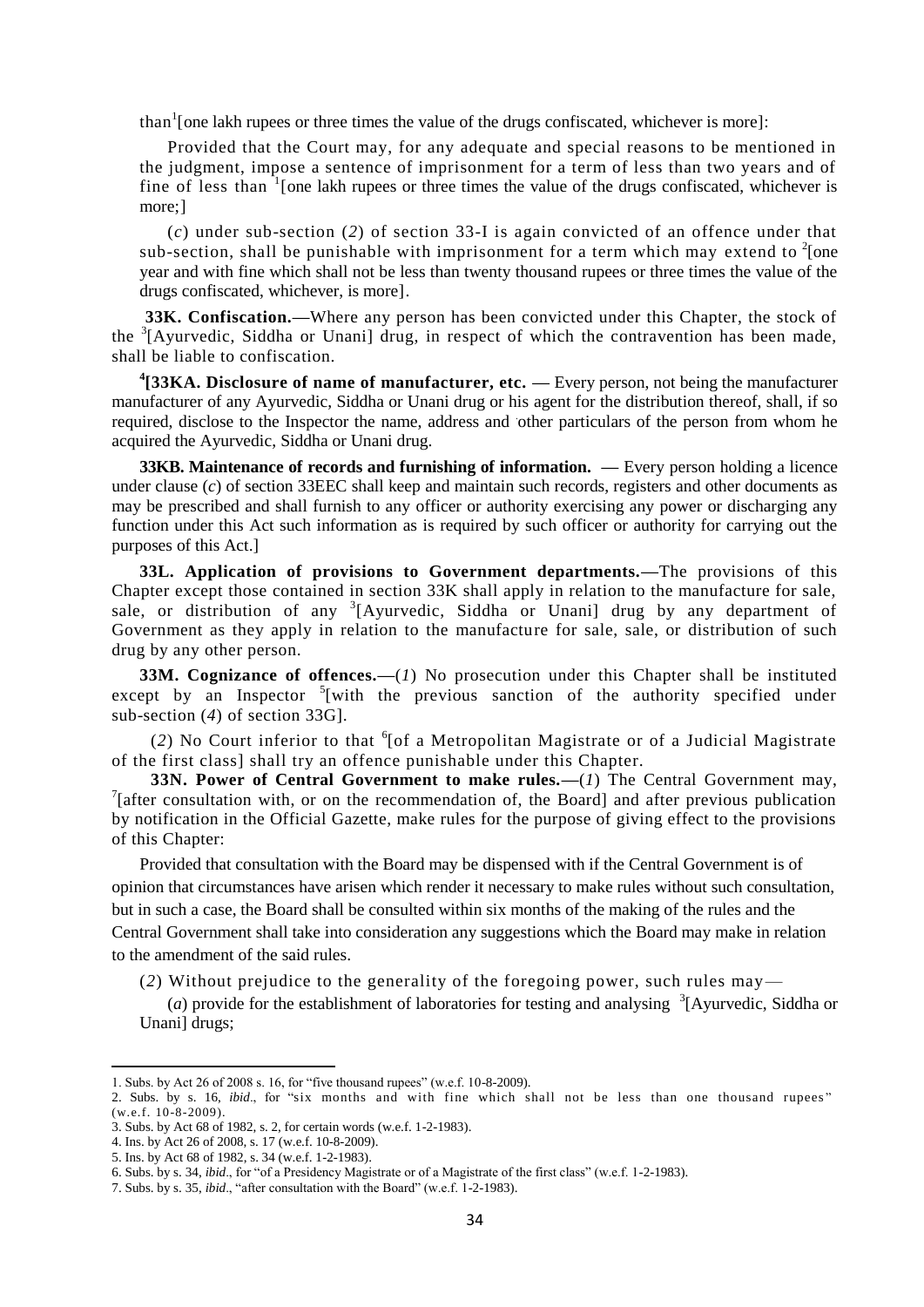(*b*) prescribe the qualifications and duties of Government Analysts and the qualifications of Inspectors;

(*c*) prescribe the methods of test or analysis to be employed in determining whether any <sup>1</sup>[Ayurvedic, Siddha or Unani] drug is labelled with the true list of the ingredients which it is purported to contain:

(*d*) specify any substance as a poisonous substance;

 $(e)$  prescribe the forms of licences for the manufacture for sale of  $\frac{1}{2}$ [Ayurvedic, Siddha or Unani] drugs <sup>2</sup>[and for sale of processed Ayurvedic, Siddha or Unani drugs,] the form of application for such licences, the conditions subject to which such licences may be issued, the authority empowered to issue the same and the fees payable therefor;  $^{2}$ [and provide for the cancellation or suspension of such licences in any case where any provision of this Chapter or rules made thereunder is contravened or any of the conditions subject to which they are issued is not complied with];

 $3(f)$  prescribe the conditions to be observed in the packing of Ayurvedic, Siddha and Unani drugs including the use of packing material which comes into direct contact with the drugs, regulate the mode of labelling packed drugs and prescribe the matters which shall or shall not be included in such labels;]

(g) prescribe the conditions subject to which small quantities of  $\frac{1}{2}$ [Ayurvedic, Siddha or Unani] drugs may be manufactured for the purpose of examination, test or analysis; and

 $^{4}$ [(*gg*) prescribe under clause (*d*) of section 33EE the colour or colours which an Ayurvedic, Siddha or Unani drug may bear or contain for purposes of colouring;

(*gga*) prescribe the standards for Ayurvedic, Siddha or Unani drugs under section 33EB:1

 $5[(ggb)$  prescribe the records, registers or the documents to be kept and maintained under section 33KB; and]

(*h*) any other matter which is to be or may be prescribed under this Chapter.

**33-O. Power to amend First Schedule.—**The Central Government, after consultation with the Board and after giving, by notification in the Official Gazette, not less than three months' notice of its intention so to do, may, by a like notification, add to or otherwise amend the First Schedule for the purposes of this Chapter and thereupon the said Schedule shall be deemed to be amended accordingly.

# 6 [CHAPTER V

#### **MISCELLANEOUS**

**7 [ 8 [33P.] Power to give directions.—**The Central Government may give such directions to any State Government as may appear to the Central Government to be necessary for carrying into execution in the State any of the provisions of this Act or of any rule or order made thereunder.]

**34. Offences by companies.—**(*1*) Where an offence under this Act has been committed by a company, every person who at the time the offence was committed, was in charge of and was responsible to the company for the conduct of the business of the company, as well as the

<sup>1.</sup> Subs. by Act 68 of 1982, s. 2, for certain words (w.e.f. 1-2-1983).

<sup>2.</sup> Ins. by s. 35, *ibid*. (w.e.f. 1-2-1983).

<sup>3.</sup> Subs. by s. 35, *ibid*., for cl. (*f*) (w.e.f. 1-2-1983).

<sup>4.</sup> Ins. by s. 35, *ibid*. (w.e.f 1-2-1983).

<sup>5.</sup> Ins. by Act 26 of 2008 s. 18 (w.e.f. 10-8-2009).

<sup>6.</sup> Subs. by Act 11 of 1955, s. 16, for s. 34.

<sup>7.</sup> Ins. by Act 35 of 1960, s. 11 (w.e.f. 16-3-1961).

<sup>8.</sup> S. 33A re-numbered as s. 33P by Act 13 of 1964, s. 27 (w.e.f. 15-9-1964).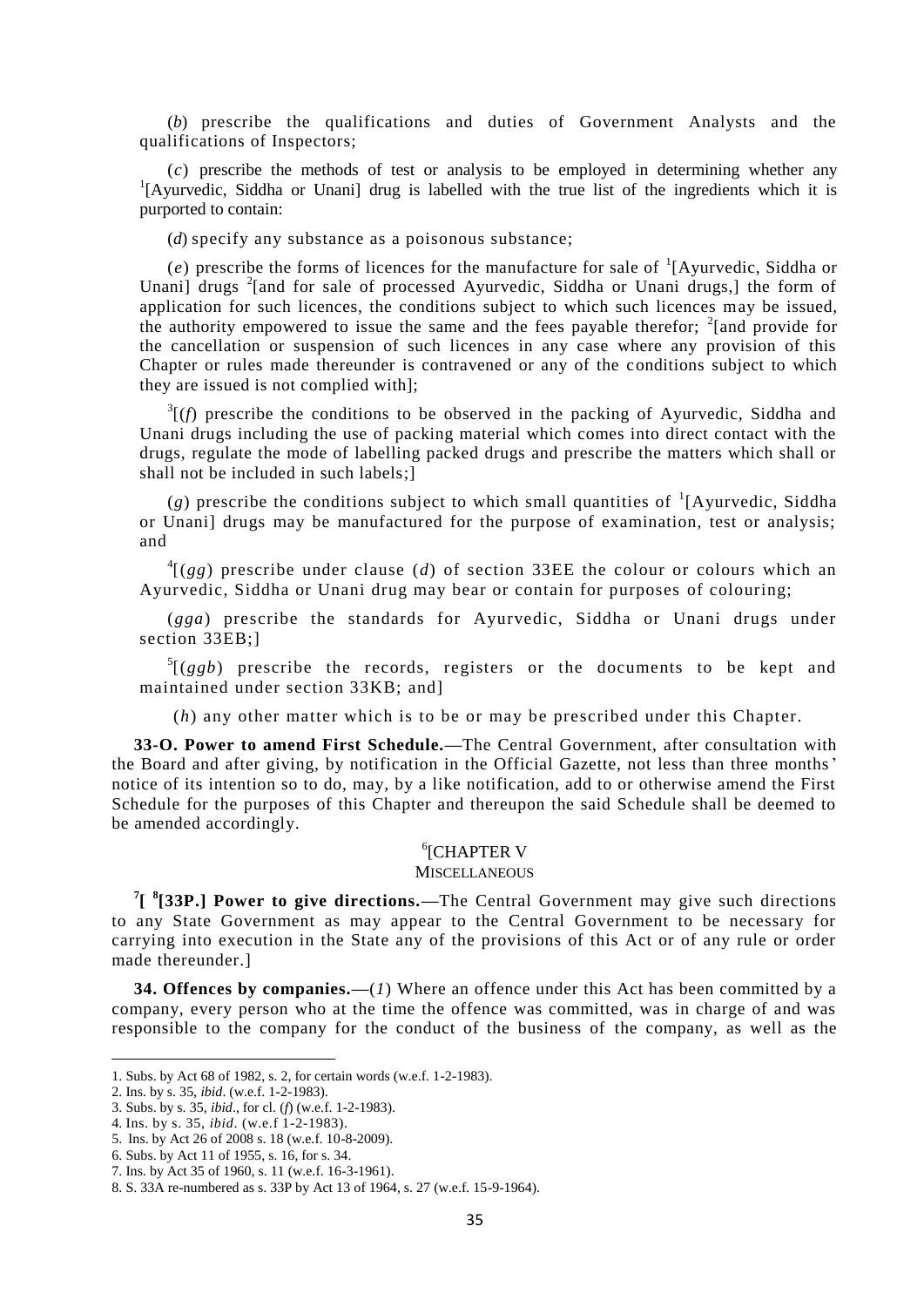company shall be deemed to be guilty of the offence and shall be liable to be proceeded against and punished accordingly:

Provided that nothing contained in this sub-section shall render any such person liable to any punishment provided in this Act if he proves that the offence was committed without his knowledge or that he exercised all due diligence to prevent the commission of such offence.

(*2*) Notwithstanding anything contained in sub-section (*1*), where an offence under this Act has been committed by a company and it is proved that the offence has been committed with the consent or connivance of, or is attributable to any neglect on the part of, any director, manager, secretary or other officer of the company, such director, manager, secretary or other officer shall also be deemed to be guilty of that offence and shall be liable to be proceeded against and punished accordingly.

*Explanation.—*For the purposes of this section—

(*a*) "company" means a body corporate, and includes a firm or other association of individuals; and

(*b*) "director" in relation to a firm means a partner in the firm.

**1 [34A. Offences by Government departments.—**Where an offence under Chapter IV or Chapter IVA has been committed by any department of Government, such authority as is specified by the Central Government to be in charge of manufacture, sale, or distribution of drugs or where no authority is specified, the head of the department shall be deemed to be guilty of the offence and shall be liable to be proceeded against and punished accordingly:

Provided that nothing contained in this section shall render any such authority or person liable to any punishment provided in Chapter IV or Chapter IVA, as the case may be , if such authority or person proves that the offence was committed without its or his knowledge or that such authority or person exercised all due diligence to prevent the commission of such offence.]

<sup>2</sup>[34AA. Penalty for vexatious search or seizure.—Any Inspector exercising powers under this Act or the rules made thereunder, who,—

(*a*) without reasonable ground of suspicion searches any place, vehicle, vessel or other conveyance; or

(*b*) vexatiously and unnecessarily searches any person; or

(*c*) vexatiously and unnecessarily seizes any drug or cosmetic, or any substance or article, or any record, register, document or other material object; or

(*d*) commits, as such Inspector, any other act, to the injury of any person without having reason to believe that such act is require for the execution of his duty,

shall be punishable with fine which may extend to one thousand rupees.]

**35. Publication of sentences passed under this Act.—**(*1*) If any person is convicted of an offence under this Act, <sup>3</sup>[the Court before which the conviction takes place shall, on application made to it by the Inspector cause] the offender's name, place of residence, the offence of which he has been convicted and the penalty which has been inflicted upon him, to be published at the expense of such person in such newspapers or in such other manner as the Court may direct.

(*2*) The expenses of such publication shall be deemed to form part of the costs relating to the conviction and shall be recoverable in the same manner as those costs are recoverable.

<sup>1.</sup> Ins. by Act 13 of 1964, s. 28 (w.e.f. 15-9-1964).

<sup>2.</sup> Ins. by Act 68 of 1982, s. 36 (w.e.f. 1-2-1983).

<sup>3.</sup> Subs. by s. 37, *ibid*., for certain words (w.e.f. 1-2-1983).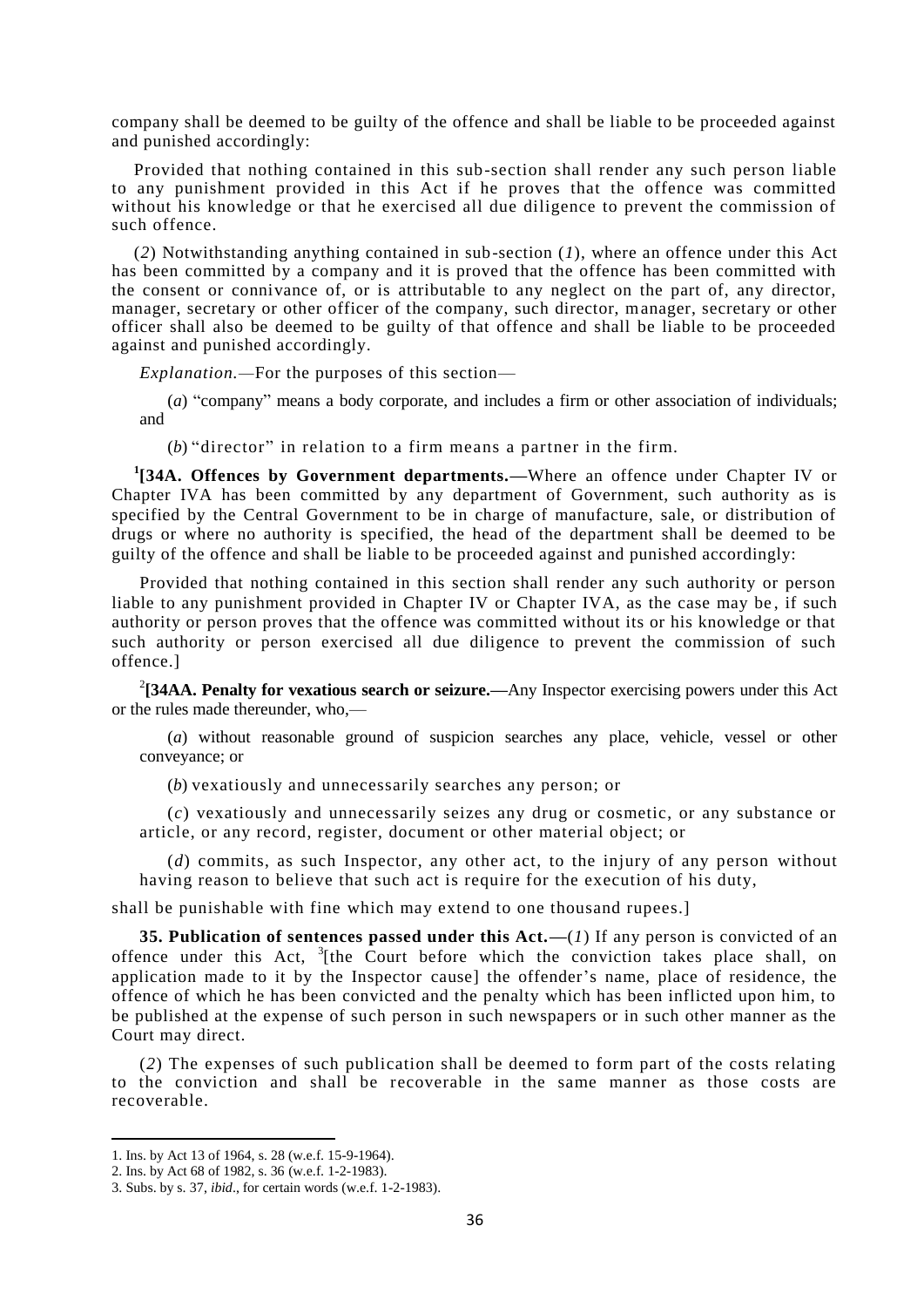**36. Magistrate's power to impose enhanced penalties.—**Notwithstanding anything contained in  $1* * * 2$ [the Code of Criminal Procedure, 1973 (2 of 1974)], it shall be lawful for <sup>3</sup>[any Metropolitan Magistrate or any Judicial Magistrate of the first class] to pass any sentence authorized by this Act in excess of his powers under  $1$ \* \* \* the said Code.

**4 [36A. Certain offences to be tried summarily.—**Notwithstanding anything contained in the Code of Criminal Procedure, 1973 (2 of 1974),  $\frac{5}{2}$  [all offences (except the offences triable by the Special Court under section 36AB or Court of Session under this Act] punishable with imprisonment for a term not exceeding three years, other than an offence under clause (*b*) of sub-section (*1*) of section 33-I, shall be tried in a summary way by a Judicial Magistrate of the first class specially empowered in this behalf by the State Government or by a Metropolitan Magistrate and the provisions of sections 262 to 265 (both inclusive) of the said Code shall, as far as may be, apply to such trial :

Provided that, in the case of any conviction in a summary trial under this section, it shall be lawful for the Magistrate to pass a sentence of imprisonment for a term not exceeding one year:

Provided further that when at the commencement of, or in the course of, a summary trial under this section it appears to the Magistrate that the nature of the case is such that a sentence of imprisonment for a term exceeding one year may have to be passed or that it is, for any other reason, undesirable to try the case summarily, the Magistrate shall, after hearing the parties, record an order to that effect and thereafter recall any witness who has been examined and proceed to hear or rehear the case in the manner provided by the said Code.]

**6 [36AB. Special Courts.** — (*1*) The Central Government, or the State Government, in consultation with the Chief Justice of the High Court, shall, for trial of offences relating to adulterated drugs or spurious drugs and punishable under clauses (*a*) and (*b*) of section 13, sub-section (*3*) of section 22, clauses (*a*) and (*c*) of section 27, section 28, section 28A, section 28B and clause (*b*) of sub-section (*1*) of section 30 and other offences relating to adulterated drugs or spurious drugs, by notification, designate one or more Courts of Session as a Special Court or Special Courts for such area or areas or for such case or class or group of cases as may be specified in the notification.

*Explanation.* —In this sub-section, "High Court" means the High Court of the State in which a Court of Session designated as Special Court was functioning immediately before such designation.

(*2*) While trying an offence under this Act, a Special Court shall also try an offence, other than an offence referred to in sub-section (*1*)*,* with which the accused may, under the Code of Criminal Procedure, 1973 (2 of 1974), be charged at the same trial.

**36AC. Offences to be cognizable and non-bailable in certain cases.** — (*1*) Notwithstanding anything contained in the Code of Criminal Procedure, 1973 (2 of 1974),—

(*a*) every offence, relating to adulterated or spurious drug and punishable under clauses *(a)* and (*c*) of sub-section (*1*) of section 13, clause (*a*) of sub-section (*2*) of section 13, sub-section (3) of section 22, clauses (*a*) and (*c*) of section 27, section 28, section 28A, section 28B and sub-sections (*1*) and (*2*) of section 30 and other offences relating to adulterated drugs or spurious drugs, shall be cognizable.

4. Ins. by s. 39, *ibid*. (w.e.f. 1-2-1983).

<sup>1.</sup> The words and figures "section 32 of" omitted by Act 13 of 1964, s. 29 (w.e.f. 15-9-1964).

<sup>2.</sup> Subs. by Act 68 of 1982, s. 38, for "the Code of Criminal Procedure, 1898" (w.e.f. 1-2-1983).

<sup>3.</sup> Subs. by s. 38, *ibid*., for "any Presidency Magistrate or any Magistrate of the first class" (w.e.f. 1-2-1983).

<sup>5.</sup> Subs. by Act 26 of 2008, s. 19, for "all offences under this Act" (w.e.f. 10-8-2009).

<sup>6.</sup> Ins. by s. 20, *ibid*. (w.e.f. 10-8-2009).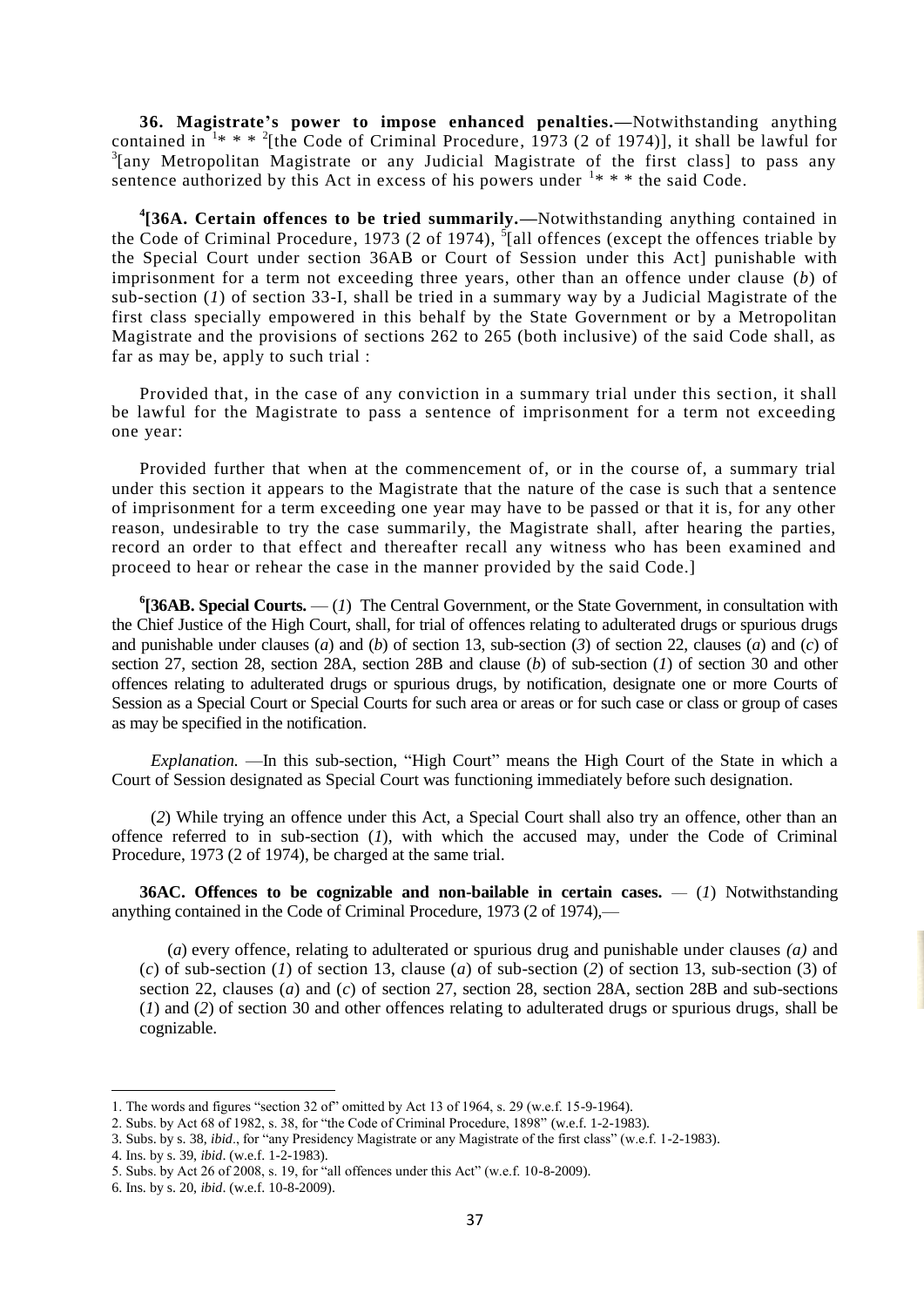(*b*) no person accused, of an offence punishable under clauses *(a).* and *(c)* of sub-section *(1)* of section 13, clause (*a*) of sub-section (*2*) of section 13, sub-section (*3*) of section 22, clauses *(a)* and *(c)* of section 27, section 28, section 28A, section 28B and sub-sections (*1*) and (*2*) of section 30 and other offences relating to adulterated drugs or spurious drugs, shall be released on bail or on his own bond unless—

(*i*) the Public Prosecutor has been given an opportunity to oppose the application for such release; and

(*ii*) where the Public Prosecutor opposes the application, the court is satisfied that there are reasonable grounds for believing that he is not guilty of such offence and that he is not likely to commit any offence while on bail:

Provided that a person, who, is under the age of sixteen years, or is a woman or is sick or infirm, may be released on bail, if the Special Court so directs.

(*2*) The limitation on granting of bail specified in clause (*b*) of sub-section (*1*) is in addition to the limitations under the Code of Criminal Procedure, 1973 (2 of 1974) or any other law for the time being in force on granting of bail.

(*3*) Nothing contained in this section shall be deemed to affect the special powers of the High Court regarding bail under section 439 of the Code of Criminal Procedure, 1973 (2 of 1974) and the High Court may exercise such powers including the power under clause (*b*) of sub-section (*1*) of that section as if the reference to "Magistrate" in that section includes also a reference to a "Special Court" designated under section 36AB.

**36AD. Application of Code of Criminal Procedure, 1973 to proceedings before Special Court.**  $-$  (*1*) Save as otherwise provided in this Act, the provisions of the Code of Criminal Procedure, 1973 (2 of 1974) (including the provisions as to bails or bonds), shall apply to the proceedings before a Special Court and for the purposes of the said provisions, the Special Court shall be deemed to be a Court of Session and the person conducting the prosecution before the Special Court, shall be deemed to be a Public Prosecutor:

Provided that the Central Government or the State Government may also appoint, for any case or class or group of cases, a Special Public Prosecutor.

(*2*) A person shall not be qualified to be appointed as a Public Prosecutor or a Special Public Prosecutor under this section unless he has been in practice as an advocate for not less, than seven years, under the Union or a State, requiring special knowledge of law.

(*3*) Every person appointed as a Public Prosecutor or a Special Public Prosecutor under this section shall be deemed to be a Public Prosecutor within the meaning of clause (*u*) of section 2 of the Code of Criminal Procedure, 1973 (2 of 1974) and the provisions of that Code shall have effect accordingly.

**36AE. Appeal and revision.** — The High Court may exercise, so far as may be applicable, all the powers conferred by Chapter XXIX or Chapter XXX of the Code of Criminal Procedure, 1973 (2 of 1974), on a High Court, as if a Special Court within the local limits of the jurisdiction of the High Court were a Court of Session trying cases within the local limits of the jurisdiction of the High Court.]

**37. Protection of action taken in good faith.**—No suit, prosecution or other legal proceeding shall lie against any person for anything which is in good faith done or intend to be done under this Act].

<sup>1</sup>[38. Rules to be laid before Parliament.—Every rule made under this Act shall be laid as soon as may be after it is made before each House of Parliament while it is in session for a total period of thirty days which may be comprised in one session or in two or more successive sessions,  $2$ [and if, before the expiry of the session immediately following the session or the successive sessions aforesaid], both Houses agree in making any modification in the rule or both Houses agree that the rule should not be made, the rule shall thereafter have effect only in such modified form or be of no effect, as the case may be; so, however, that any such modification or annulment shall be without prejudice to the validity of anything previously done under that rule.

<sup>1.</sup> Ins. by Act 13 of 1964, s. 30 (w.e.f. 15-9-1964).

<sup>2.</sup> Subs. by Act 68 of 1982, s. 40, for certain words (w.e.f. 1-2-1983).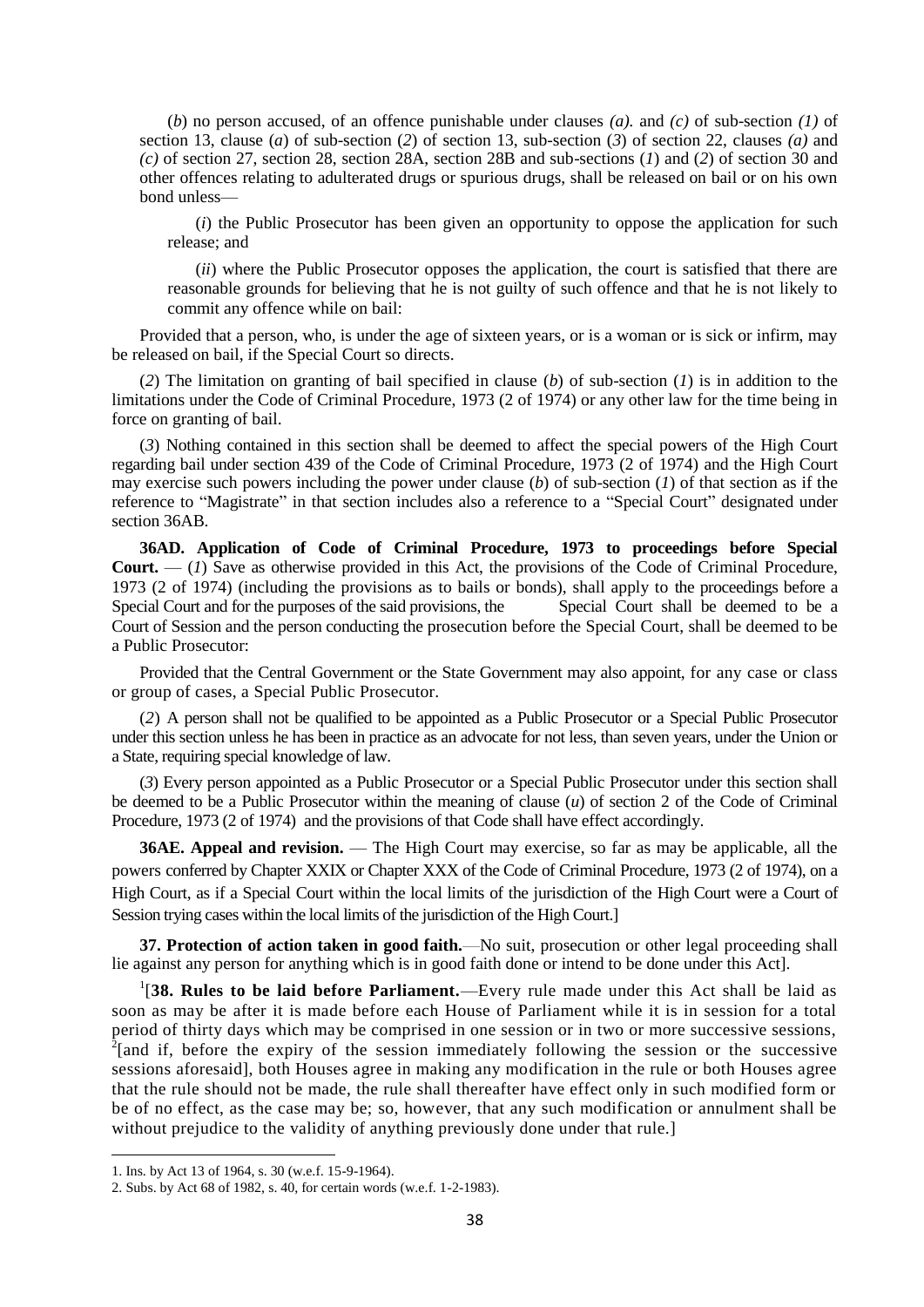# 1 [THE FIRST SCHEDULE

### [*See* section 3 *(a)*]

## <sup>2</sup>[A.—AYURVEDIC AND SIDDHA SYSTEMS]

|        | SI. No. Name of book                              | SI. No.             | Name of book                                              |  |  |
|--------|---------------------------------------------------|---------------------|-----------------------------------------------------------|--|--|
|        | Ayurveda                                          |                     |                                                           |  |  |
| 1.     | Arogya Kalpadruma                                 | 29.                 | Sarvaroga Chikitsa Ratnam                                 |  |  |
| 2.     | Arka Prakasha                                     | 30.                 | Sarvayroga Chikitsa Ratnam                                |  |  |
| 3.     | Arya Bhishak                                      | 31.                 | Sharangadhara Samhita                                     |  |  |
| 4.     | Ashtanga Haridaya                                 | 32.                 | Siddha Bhaishajya Manimala                                |  |  |
| 5.     | Ashtanga Samgraha                                 | 33.                 | Siddha Yoga Samgraha                                      |  |  |
| 6.     | Ayurveda Kalpadruma                               | 34.                 | Sushruta Samhita                                          |  |  |
| 7.     | Ayurveda Prakasha                                 | 35.                 | Vaidya Chintamani                                         |  |  |
| 8.     | Ayurveda Samgraha                                 | 36.                 | Vaidyaka Shabda Sindu                                     |  |  |
| 9.     | Bhaishajya Ratnavali                              | 37.                 | Vaidyaka Chikitsa Sara                                    |  |  |
| 10.    | Bhart Bhaishajya Ratnakara                        | 38.                 | Vaidya Jiwan                                              |  |  |
| 11.    | Bhava Prakasha                                    | 39.                 | Basava Rajeeyam                                           |  |  |
| 12.    | Brihat Nighantu Ratnakara                         | 40.                 | Yoga Ratnakara                                            |  |  |
| 13.    | Charaka Samhita                                   | 41.                 | Yoga Tarangini                                            |  |  |
| 14.    | Chakra Datta                                      | 42.                 | Yoga Chintamani                                           |  |  |
| 15.    | Gada Nigraha                                      | 43.                 | Kashyapasamhita                                           |  |  |
| 16.    | Kupi Pakva Rasayana                               | 44.                 | Bhelasamhita                                              |  |  |
| 17.    | Nighanttu Ratnakara                               | 45.                 | Vishwanathachikitsa                                       |  |  |
| 18.    | Rasa Chandanshu                                   | 46.                 | Vrindachikitsa                                            |  |  |
| 19.    | Rasa Raja Sundara                                 | 47.                 | Ayurvedachintamani                                        |  |  |
| 20.    | Rasaratna Samuchaya                               | 48.                 | Abhinavachintamani                                        |  |  |
| 21.    | Rasatantra Sara Siddha                            | 49.                 | Ayurveda-ratnakar                                         |  |  |
|        | Prayoga Samgraha                                  | 50.                 | Yoga ratnasangraha                                        |  |  |
|        | <sup>3</sup> [21A. Rastantra Sar Va Siddha Prayog | 51.                 | Rasamrita                                                 |  |  |
|        | Samgraha Part II (Edition 2006).]                 | 52.                 | Dravyagunanighantu                                        |  |  |
| 22.    | Rasa Tarangini                                    | 53.                 | Rasamanjari                                               |  |  |
| 23.    | Rasa Yoga Sagara                                  | 54.                 | Bangasena                                                 |  |  |
| 24.    | Rasa Yoga Ratnakara                               | $^{4}$ [54A.        | <sup>5</sup> [Ayurvedic Formulary of India and its Parts] |  |  |
| 25.    | Rasa Yoga Samgraha                                | 54B                 | Aurveda Sara Sangraha]                                    |  |  |
| 26.    | Rasendra Sara Samgraha                            | $\mathrm{^{6}$ [54C | Aurvedic Pharmacopoeia of india.]                         |  |  |
| 27.    | Rasa Pradipika                                    | $3$ [54D            | Ayurvedic Pharmacopoeia                                   |  |  |
| 28.    | Sahasrayoga                                       |                     | of India and its Parts]                                   |  |  |
| Siddha |                                                   |                     |                                                           |  |  |
| 55.    | Siddha Vaidya Thirattu                            | 61.                 | Therayar Yamagam                                          |  |  |
| 56.    | Therayar Maha Karisal                             | 62.                 | Agasthiyar Chenduram (300)                                |  |  |
| 57.    | Brahma Muni Karukkadai (300)                      | 63.                 | Agasthiyar (1500)                                         |  |  |
| 58.    | Bhogar (700)                                      | 64.                 | Athmarakshamrutham                                        |  |  |
| 59.    | Pulippani (500)                                   | 65.                 | Agasthiyar Pin (80)                                       |  |  |
| 60.    | Agasthiyar Paripuranam (400)                      | 66.                 | Agasthiyar Rathna Churukkam                               |  |  |

<sup>1.</sup> Subs. by Act 13 of 1964, s. 31, for the Schedule, the First Schedule came into force (w.e.f. 1-2-1969) and the Second Schedule came into force (w.e.f. 15-9-1964).

<sup>2.</sup> Subs. by Act 68 of 1982, s. 41, for the heading "A-AYURVEDIC (INCLUDING SIDDHA) SYSTEM" (w.e.f. 1-2-1983).

<sup>3.</sup> Ins. by G.S.R. 337(E), dated 15-4-2010.

<sup>4.</sup> Ins. by G.S.R. 735 (E), dated 28-8-1987.

<sup>5.</sup> Subs by G.S.R. 337 (E), dated 15-4-2010.

<sup>6.</sup> Ins. by G.S.R. 423 (E), dated 11-6-2002.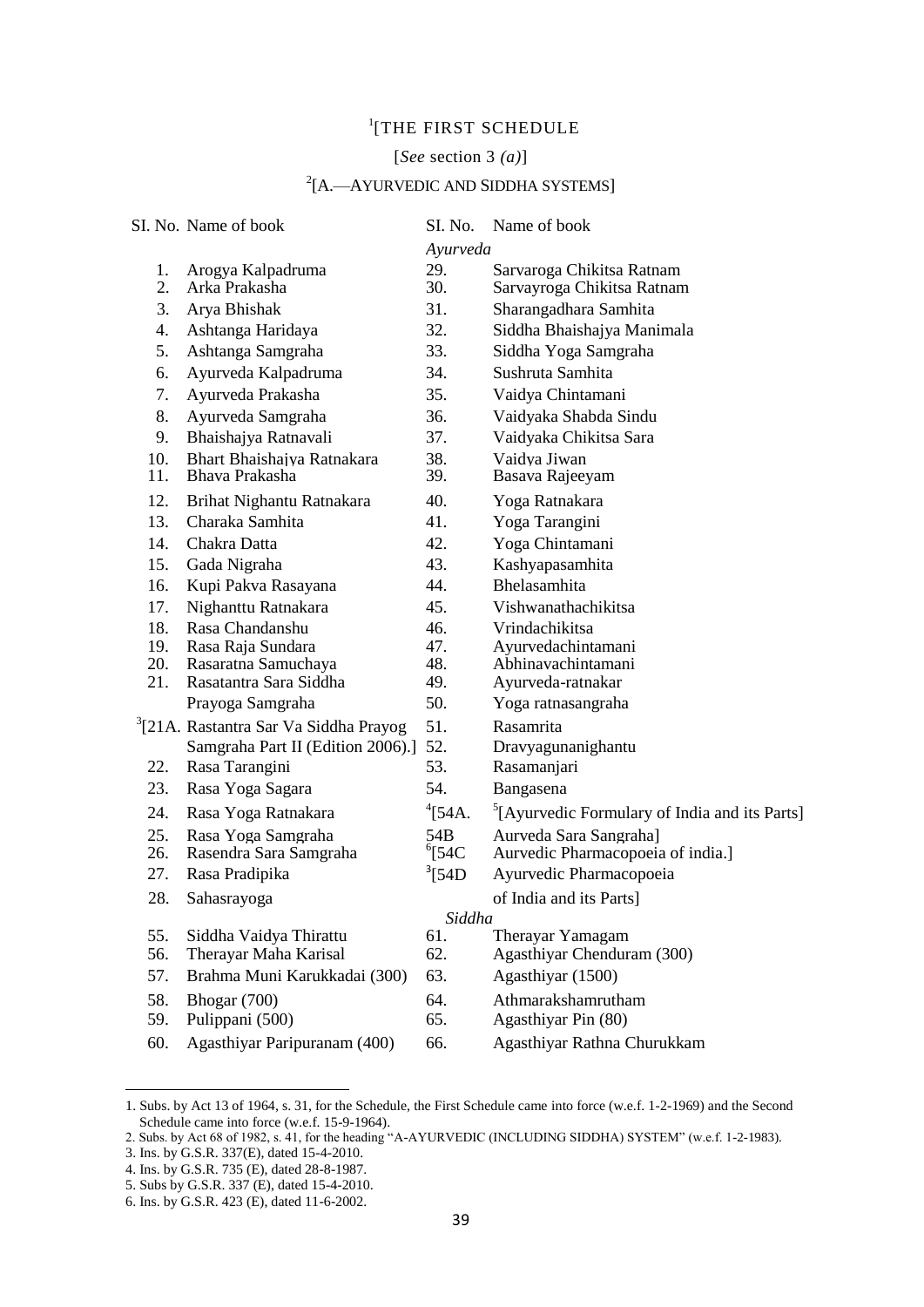| SI. No.          | Name of book                     | SI. No. | Name of book                                           |
|------------------|----------------------------------|---------|--------------------------------------------------------|
| 67.              | Therayar Karisal (300)           |         | 76. Chimittu Rathna (Rathna)                           |
| 68.              | Veeramamuni Nasa Kandam          |         | Churukkam                                              |
| 69.              | Agasthiyar (600)                 |         | 77. Nagamuni (200)                                     |
| 70.              | Agasthiyar Kanma Soothiram       |         | 78. Agasthiyar Chillarai Kovai                         |
| 71.              | 18 Siddhar's Chillarai Kovai     |         | 79. Chikicha Rathna Deepam                             |
| 72.              | Yogi Vatha Kaviyam               |         | 80. Agasthiyar Nayana Viahi                            |
| 73.              | Therayar Tharu                   |         | 81. Yugi Karisal (151)                                 |
| 74.              | Agasthiyar Vaidya Kaviyam (1500) |         | 82. Agasthiyar Vallathi (600)                          |
|                  | 75. Bala Vagadam                 |         | 83. Therayar Thaila Varkam                             |
|                  |                                  |         | <sup>1</sup> [84. Siddha Formulary of Unani Medicine   |
|                  |                                  |         | (Part I)                                               |
|                  |                                  |         | $2$ [85. Siddha Pharmacopoeia of India and             |
|                  |                                  |         | its Parts.]                                            |
|                  | <b>JNANI TIBB SYSTEM]</b>        |         |                                                        |
| 1.               | Karabadin Qadri                  |         | 7. Karabadin Jadid                                     |
| $\overline{2}$ . | Karabadin Kabir                  |         | 8. Kitab-ul-Taklis                                     |
| 3.               | Karabadin Azam                   |         | 9. Sanat-ul-Taklis                                     |
| 4.               | Ilaj-ul-Amraz                    |         | 10. Mifta-ul-Khazain                                   |
| 5.               | Al Karabadin                     |         | 11. Madan-ul-Aksir                                     |
| 6.               | Biaz Kabir Vol. II               |         | 12. Makhzan-ul-Murabhat                                |
|                  |                                  |         | <sup>1</sup> [13. National Formulary of Unani Medicine |
|                  |                                  |         | $^{4}$ [***]                                           |
|                  |                                  | 5e s    | <sup>9</sup> [14. Unani Pharmacopoeia of India]        |

 $\frac{14.4}{1}$ 

<sup>1.</sup> Added by G.S.R. 735 (E), dated 28-8-1987.

<sup>2.</sup> Ins. by G.S.R. 337 (E), dated 15-4-2010.

<sup>3.</sup> Subs. by Act 68 of 1982, s. 41, for the heading "B-UNANI (TIBB) SYSTEM" (w.e.f. 1-2-1983).

<sup>4.</sup> The brackets, word and figure "(Part I)" Omitted by G.S.R. 72 (E), dated 31-1-2003.

<sup>5.</sup> Ins. *ibid.*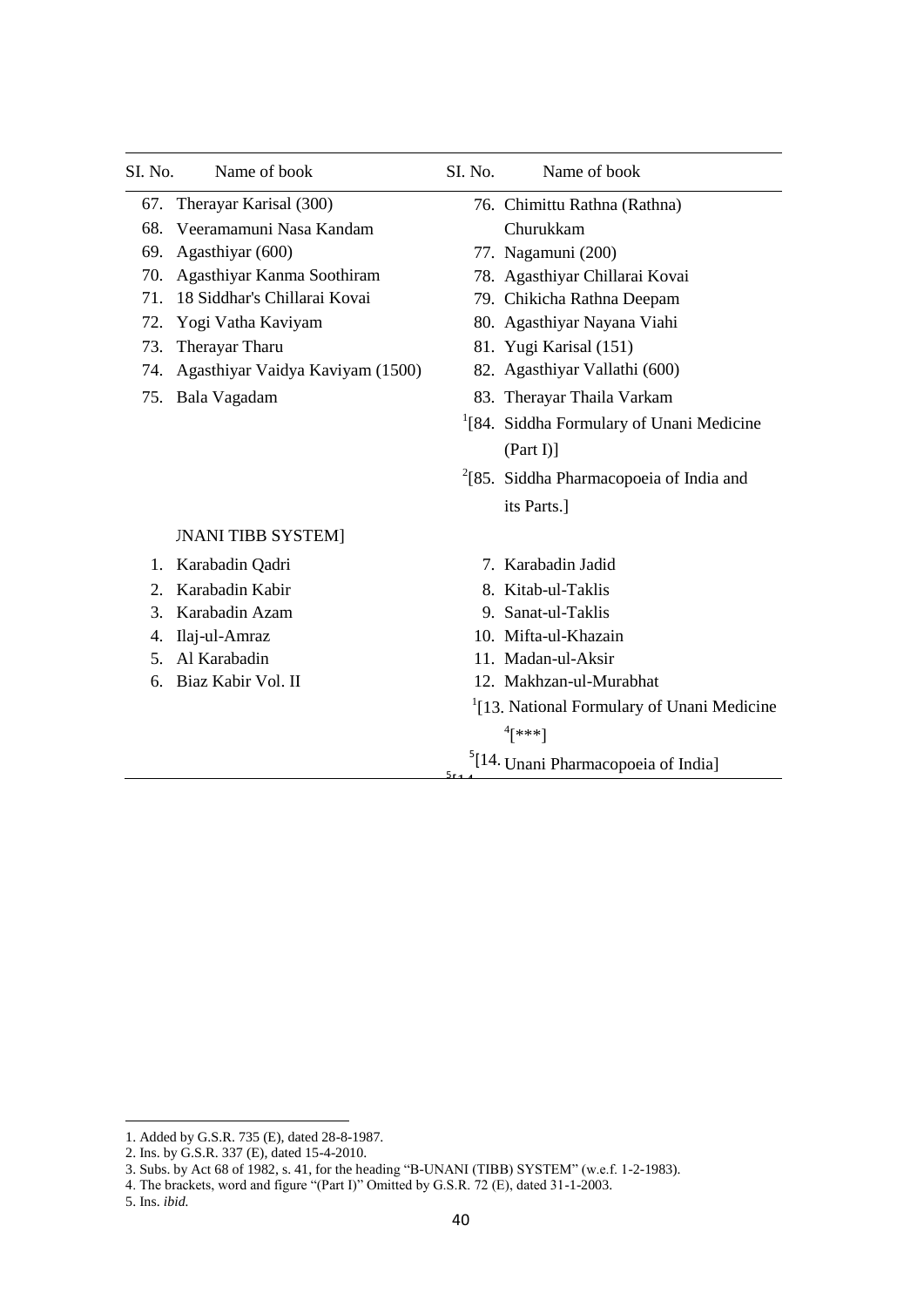#### THE SECOND SCHEDULE

#### (*See* sections 8 and 16)

#### STANDARDS TO BE COMPLIED WITH BY IMPORTED DRUGS AND BY DRUGS MANUFACTURED FOR SALE, SOLD, STOCKED OR EXHIBITED FOR SALE OR DISTRIBUTED

| Class of drug                                                                                                                                                                                                                     | Standard to be complied with                                                                                                                                                                                                                                                                                                                                                                           |
|-----------------------------------------------------------------------------------------------------------------------------------------------------------------------------------------------------------------------------------|--------------------------------------------------------------------------------------------------------------------------------------------------------------------------------------------------------------------------------------------------------------------------------------------------------------------------------------------------------------------------------------------------------|
| Patent or proprietary medicines <sup>1</sup> [other than<br>1.<br>Homoeopathic medicines].                                                                                                                                        | The formula or list of ingredients displayed in<br>the prescribed manner on the label or<br>container and such other standards as may be<br>prescribed.                                                                                                                                                                                                                                                |
| $^{2}[2.$<br>Substances<br>commonly known<br>as<br>vaccine, seratoxines, toxoids, anti-<br>toxins and antigens and biological<br>products like nature, for human use or<br>for veterinary use.                                    | The standards maintained at the Inter-<br>national Laboratory for Biological Stan-<br>dards, Stantans Serum Institute, Copenhagen<br>and at the Central Veterinary Laboratory,<br>Way bridge Surrey, U. K., and such other<br>laboratories recognised by the World Health<br>Organisation from time to time, and such<br>further standards of strength, quality, and<br>purity, as may be prescribed.] |
| $\frac{3}{5}$<br>*                                                                                                                                                                                                                | $\ast$<br>$\ast$<br>*                                                                                                                                                                                                                                                                                                                                                                                  |
| 4. Substances (other than food) intended<br>to affect the structure or any function<br>of the human body or intended to be<br>used for the destruction of vermin or<br>insects which cause disease in human<br>beings or animals. | Such standards as may be prescribed.                                                                                                                                                                                                                                                                                                                                                                   |
| <sup>4</sup> [4A. Homoeopathic Medicines:<br>$(a)$ Drugs included in the Homoeopathic<br>Pharmacopoeia of India.                                                                                                                  | Standards of identity, purity and strength<br>specified in the edition of the Homoeo-<br>pathic Pharmacopoeia of India for the time<br>being and such other standards as may be<br>prescribed.                                                                                                                                                                                                         |
| $(b)$ Drugs not included in the Homoeo-<br>pathic Pharmacopoeia of India but<br>which are included in the Homoeo-<br>pathic Pharmacopoeia of United<br>States of America or the United<br>Kingdom<br>the<br>German<br>or          | Standards of identity, purity and strength<br>prescribed for the drugs in the edition of<br>such Pharmacopoeia for the time being in<br>which they are given and such other stan-<br>dards as may be prescribed.                                                                                                                                                                                       |
| Homoeopathic Pharmacopoeia.<br>$(c)$ Drugs not included in the Homoeo-<br>pathic Pharmacopoeia of India or the<br>United States of America, or the<br>United Kingdom or the German<br>Homoeopathic Pharmacopoeia.                 | The formula or list of ingredients displayed<br>in the prescribed manner on the label of the<br>container and such other standards as may<br>be prescribed by the Central Government.]                                                                                                                                                                                                                 |
| $^{5}$ [5.<br>Other drugs :<br>$(a)$ Drugs included in the Indian<br>Pharmacopoeia.                                                                                                                                               | Standards of identity, purity and strength<br>specified in the edition of the Indian Phar-<br>macopoeia for the time being and such other<br>standards as may be prescribed.                                                                                                                                                                                                                           |

<sup>1.</sup> Ins. by notification No. S.O. 887, dated 19th March, 1966, Gazette of India, Pt. II, s. 3 (ii), p. 819.

<sup>2.</sup> Subs. by notification No. G.S.R. 299 (E), dated 23-4-1984.

<sup>3.</sup> Omitted, *ibid.*

<sup>4.</sup> Subs. by notification No. S.O. 820, dated the 6th June, 1978, Gazette of India, 1978, Pt. II, s. 3 (ii), p. 1471.

<sup>5.</sup> Subs. by notification No. S.O. 885, dated 4th August, 1973, Gazette of India, 1973, Pt. II, s. 3 (ii), p. 1643.